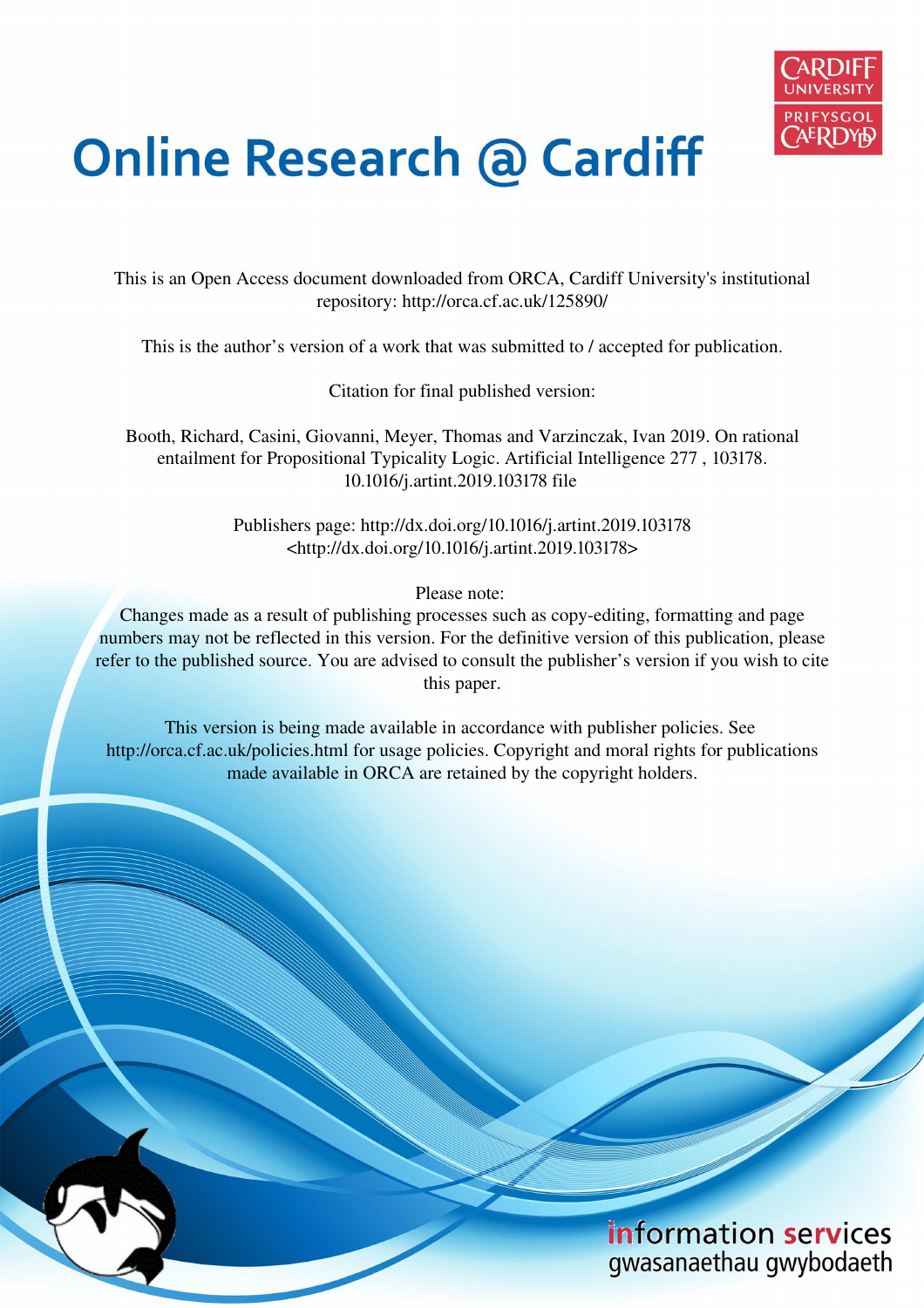### On Rational Entailment for Propositional Typicality  $Logic^{\hat{\kappa}}$

Richard Booth<sup>a</sup>, Giovanni Casini<sup>b</sup>, Thomas Meyer<sup>,☆☆c</sup>, Ivan Varzinczak<sup>d</sup>

<sup>a</sup>Cardiff University, United Kingdom <sup>b</sup>CSC, University of Luxembourg, Luxembourg <sup>c</sup>University of Cape Town and CAIR, South Africa <sup>d</sup>CRIL, Univ. Artois & CNRS, France

#### Abstract

Propositional Typicality Logic (PTL) is a recently proposed logic, obtained by enriching classical propositional logic with a typicality operator capturing the most typical (alias normal or conventional) situations in which a given sentence holds. The semantics of PTL is in terms of ranked models as studied in the well-known KLM approach to preferential reasoning and therefore KLMstyle rational consequence relations can be embedded in PTL. In spite of the non-monotonic features introduced by the semantics adopted for the typicality operator, the obvious Tarskian definition of entailment for PTL remains monotonic and is therefore not appropriate in many contexts. Our first important result is an impossibility theorem showing that a set of proposed postulates that at first all seem appropriate for a notion of entailment with regard to typicality cannot be satisfied simultaneously. Closer inspection reveals that this result is best interpreted as an argument for advocating the development of more than one type of PTL entailment. In the spirit of this interpretation, we investigate three different (semantic) versions of entailment for PTL, each one based on the definition of rational closure as introduced by Lehmann and Magidor for KLM-style conditionals, and constructed using different notions of minimality. Keywords: Knowledge representation and reasoning, non-monotonic

 $\overline{X}$ The present submission is an extended and elaborated version of a paper presented at the 24th International Joint Conference on Artificial Intelligence (IJCAI 2015) [\[5\]](#page-43-0).

<sup>✩✩</sup>Corresponding author: tmeyer@cs.uct.ac.za.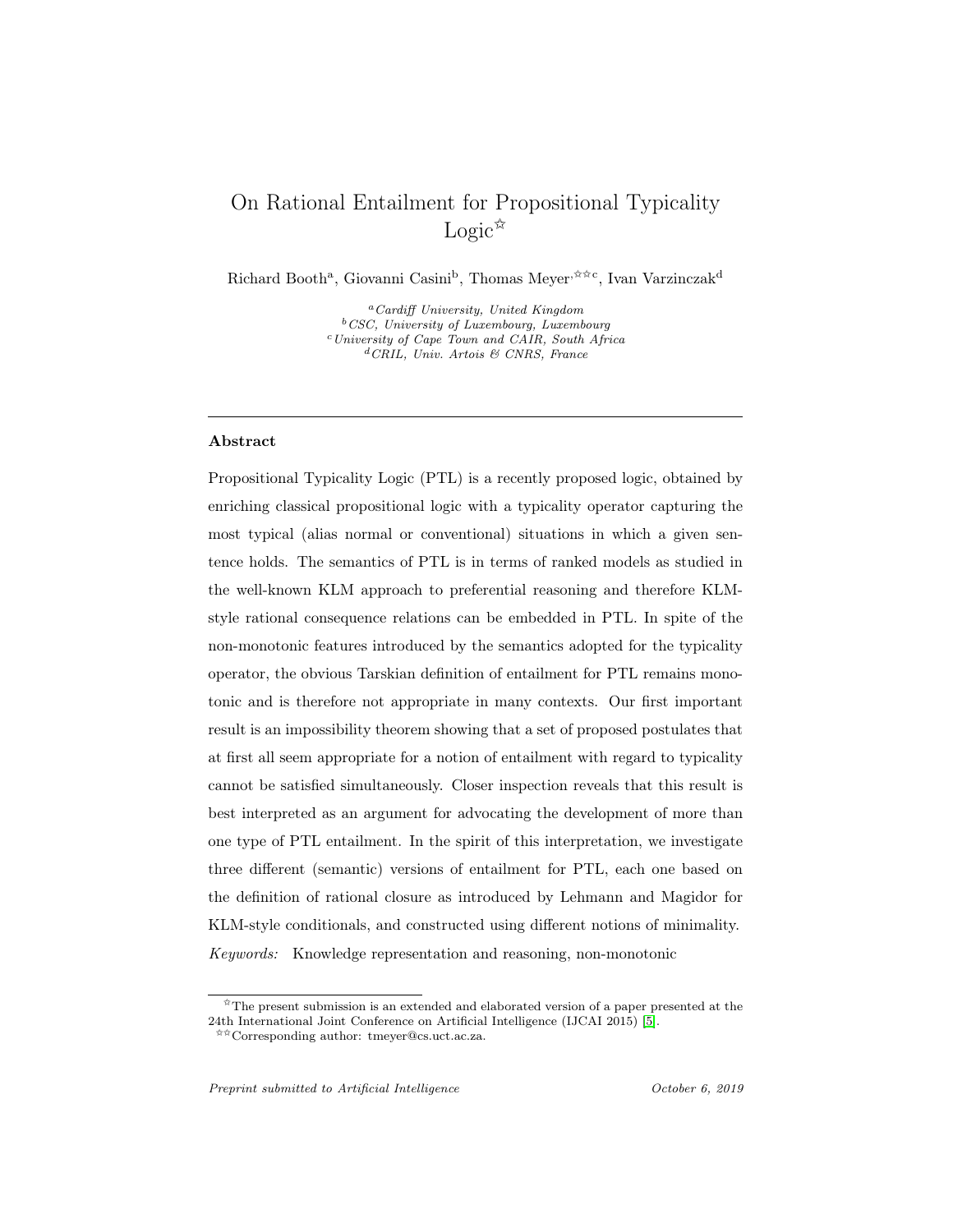#### 1. Introduction

Propositional Typicality Logic (PTL) [\[3,](#page-43-1) [4\]](#page-43-2) is a recently proposed logic allowing for the representation of and reasoning with an explicit notion of typicality. It is obtained by enriching classical propositional logic with a typicality oper- $\bullet$  ator  $\bullet$ , the intuition of which is to refer to those most typical (or normal or conventional) situations in which a given sentence holds. PTL is characterised using a preferential semantics similar to that originally proposed by Shoham [\[42\]](#page-47-0) and extensively developed by Kraus et al. [\[33\]](#page-46-0) and Lehmann and Magidor [\[35\]](#page-47-1) in the propositional case, with close connections to the formalisms developed <sup>10</sup> by Pearl and Goldszmidt [\[39,](#page-47-2) [40\]](#page-47-3), and by others [\[6,](#page-43-3) [14,](#page-44-0) [15,](#page-44-1) [31,](#page-46-1) [41,](#page-47-4) [19,](#page-45-0) [20,](#page-45-1) [21\]](#page-45-2) in

more expressive languages.

In spite of the non-monotonic features introduced by the adoption of a preferential semantics for •, the obvious definition of entailment for PTL, i.e., the one based on a Tarskian notion of logical consequence, remains monotonic.

- <sup>15</sup> Of course, such a notion of entailment is inappropriate in non-monotonic contexts, in particular when reasoning about typicality, as is already clear from an enriched version of the classical Tweety example: If birds typically fly, and penguins are birds (and that is all we know), we would expect to be able to conclude that typical penguins are typical birds, and therefore that typical pen-
- <sup>20</sup> guins fly. Learning that penguins typically do not fly should lead us to conclude that penguins are not typical birds, and to retract the conclusions about typical penguins being typical birds, and about typical penguins flying.

In this paper, we investigate three semantic versions of entailment for PTL, constructed using three different forms of minimality. All these are based on the

<sup>25</sup> notion of rational closure as defined by Lehmann and Magidor [\[35\]](#page-47-1) for KLMstyle conditionals in a propositional setting. We show that they can be viewed as distinct extensions of rational closure, equivalent with respect to the conditional language originally proposed by Kraus et al., but different in the PTL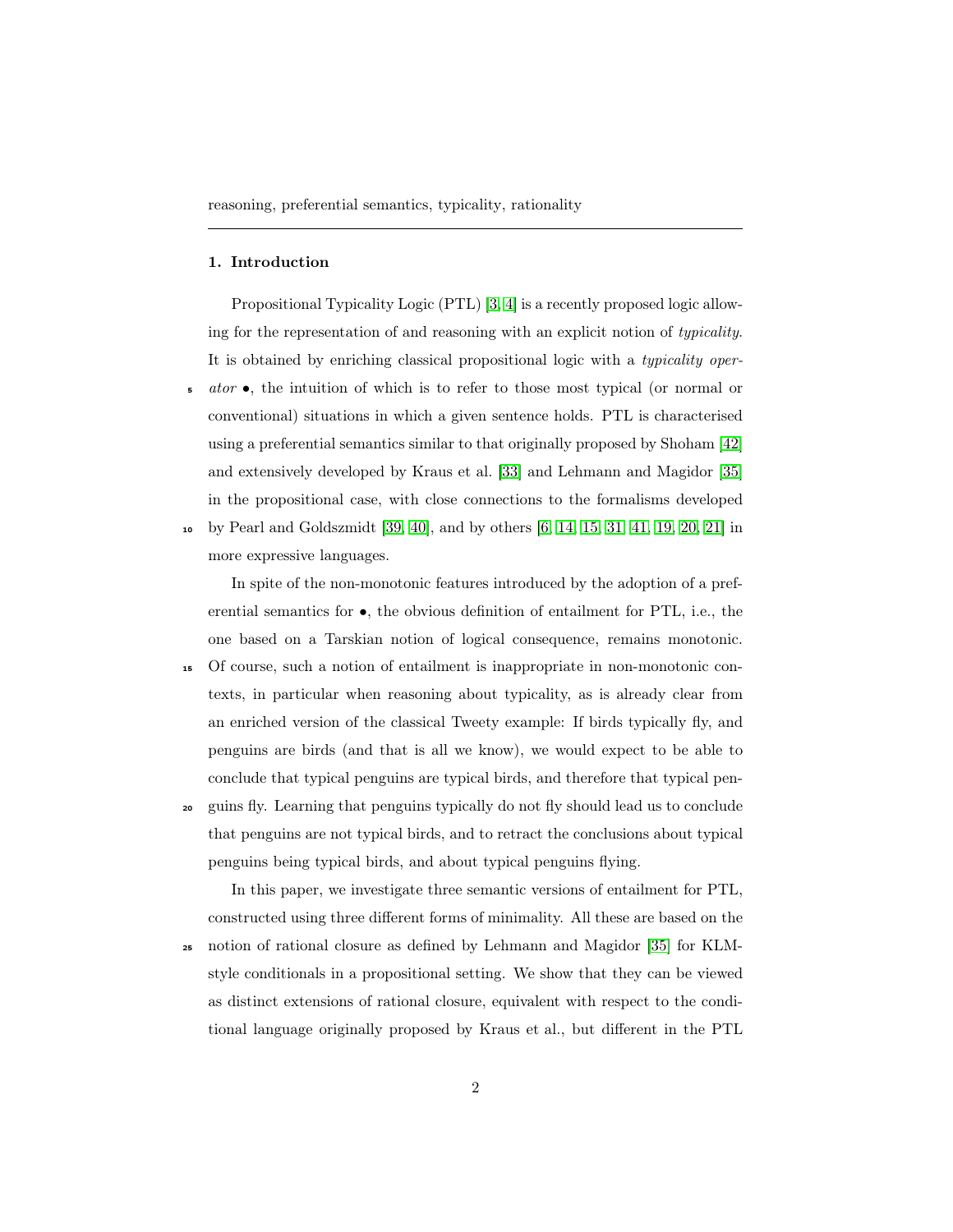framework.

- <sup>30</sup> We shall study the aforementioned forms of entailment in an abstract formal setting, obtained by proposing a set of postulates that, at first glance, seem appropriate for any notion of entailment with regard to typicality. Our first important result is a negative one, though. It is an impossibility result proving that the set of postulates cannot all be satisfied simultaneously. A more detailed
- <sup>35</sup> analysis of the result shows that, instead of being viewed as negative, this result should rather be interpreted as an indication that PTL allows for different types of entailment, corresponding to different subsets of the full set of postulates we provide. In line with this argument, we define three types of entailment for PTL corresponding to distinct subsets of the postulates, referred to as LM-
- <sup>40</sup> entailment, PT-entailment, and PT'-entailment, a modification of the latter. Our argument for more than one type of entailment for the same logic is in line with the proposal put forward by Lehmann in the context of entailment for conditional knowledge bases, where he proposes both prototypical reasoning and presumptive reasoning as acceptable forms of entailment [\[34\]](#page-47-5). We elaborate on
- <sup>45</sup> this point in Section [8,](#page-34-0) but the gist of the argument is the acknowledgement of the existence of more than one form of entailment for the same representational formalism.

The remainder of the present paper is structured as follows. Section [2](#page-4-0) provides the background and notation for the rest of the work. In Section [3](#page-10-0) we <sup>50</sup> discuss the complexities surrounding a notion of entailment for PTL. In Section [4](#page-12-0) we put forward our postulates and show the impossibility result. In Section [5](#page-18-0) we define LM-entailment while Section [6](#page-26-0) is devoted to the definition of PT-entailment, and Section [7](#page-31-0) to the definition of PT'-entailment. Section [8](#page-34-0) addresses the implications of the impossibility result, making the case for three

<sup>55</sup> forms of PTL entailment. Section [9](#page-37-0) discusses related work, while Section [10](#page-41-0) concludes and discusses future work.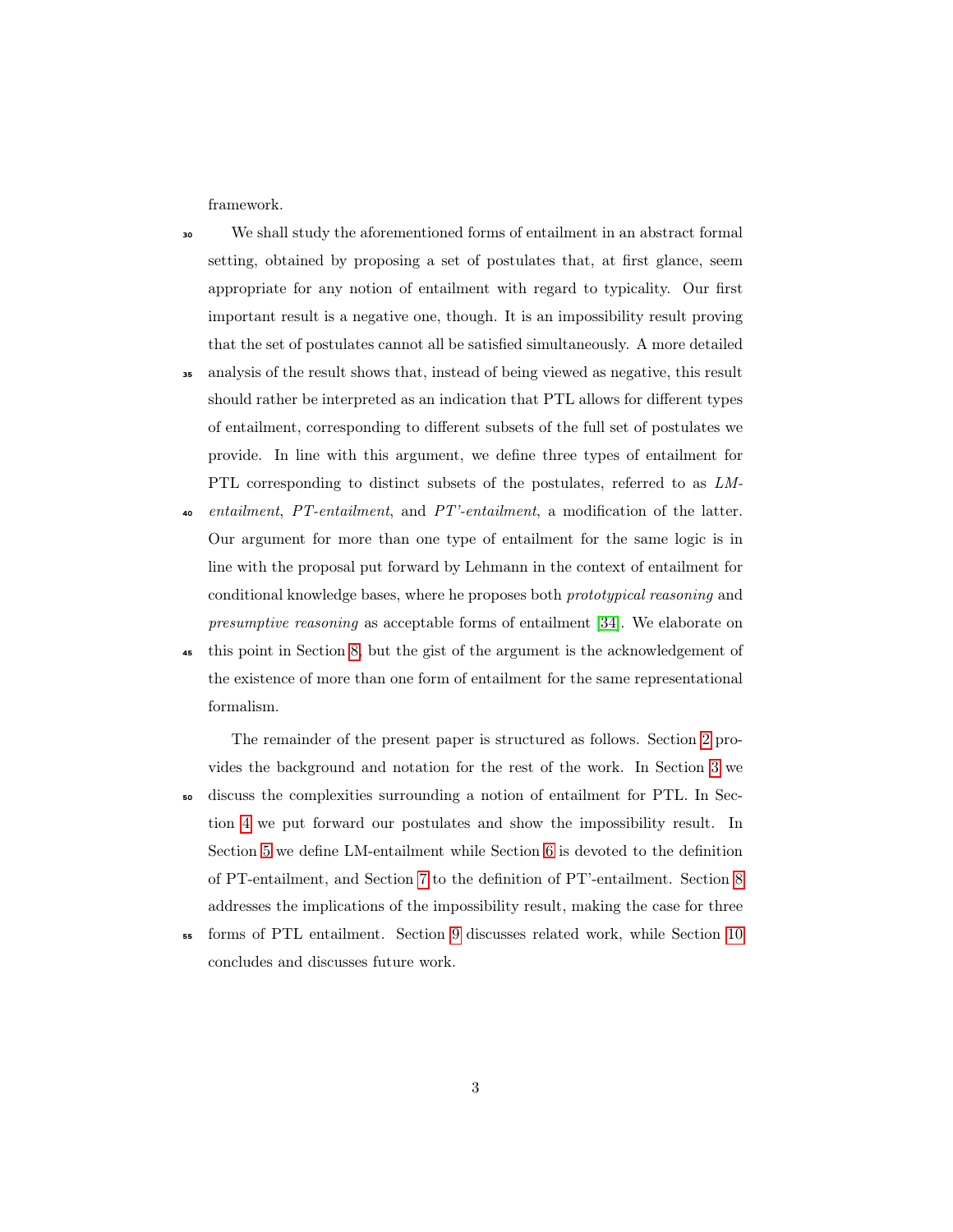#### <span id="page-4-0"></span>2. Logical preliminaries

Let  $P$  be a finite set of propositional *atoms* with at least two elements.<sup>[1](#page-4-1)</sup> We use  $p, q, \ldots$  as meta-variables for atoms. Propositional sentences (and, in <sup>60</sup> later sections, sentences of the richer language we shall introduce in Section [2.3](#page-8-0) below) are denoted by  $\alpha, \beta, \ldots$ , and are recursively defined in the usual way:  $\alpha\ ::=p\ |\ \neg\alpha\ |\ \alpha\wedge\alpha\ |\ \top\ |\ \bot.$  All the other Boolean connectives  $(\vee,\ \rightarrow,\ \leftrightarrow,\ \dots)$ are defined in terms of  $\neg$  and  $\wedge$  in the standard way. With  $\mathcal L$  we denote the set of all propositional sentences.

65 We denote by U the set of all propositional valuations  $v : \mathcal{P} \longrightarrow \{0,1\}$ , i.e.,  $\mathcal{U} := \{0,1\}^{\mathcal{P}}$ . Whenever it eases the presentation, we shall represent valuations as sets of literals (i.e., atoms or negated atoms), with each literal indicating the truth-value of the respective atom. Thus, for the logic generated from  $P = \{p, q\}$ , the valuation in which p is true and q is false will be represented <sup>70</sup> as  $\{p, \neg q\}$ . Satisfaction of a sentence  $\alpha \in \mathcal{L}$  by  $v \in \mathcal{U}$  is defined in the usual truth-functional way and is denoted by  $v \Vdash \alpha$ .

#### <span id="page-4-2"></span>2.1. KLM-style rational conditionals

In the conditional logic investigated by Kraus et al. [\[33\]](#page-46-0), often referred to as the KLM approach, one is interested in (defeasible) conditionals of the form <sup>75</sup>  $\alpha \sim \beta$ , read as "typically, if  $\alpha$ , then  $\beta$ " (or, depending on the example at hand, as " $\alpha$ s are typically  $\beta$ s" and variants thereof). For instance, if  $\mathcal{P} = \{\mathsf{b},\mathsf{f},\mathsf{p}\},\$ where b, f and p stand for, respectively, "being a bird", "being able to fly", and "being a penguin", the following are examples of defeasible conditionals:  $\mathbf{b} \setminus \mathbf{f}$ (birds typically fly),  $p \wedge b$   $\sim \neg f$  (penguins that are birds typically do not fly).

Kraus et al. put forward the following list of properties that the conditional |∼ ought to satisfy in order to be considered as appropriate in a nonmonotonic setting (these properties have been discussed at length in the non-

<span id="page-4-1"></span><sup>&</sup>lt;sup>1</sup>This (reasonable) assumption is needed for technical reasons.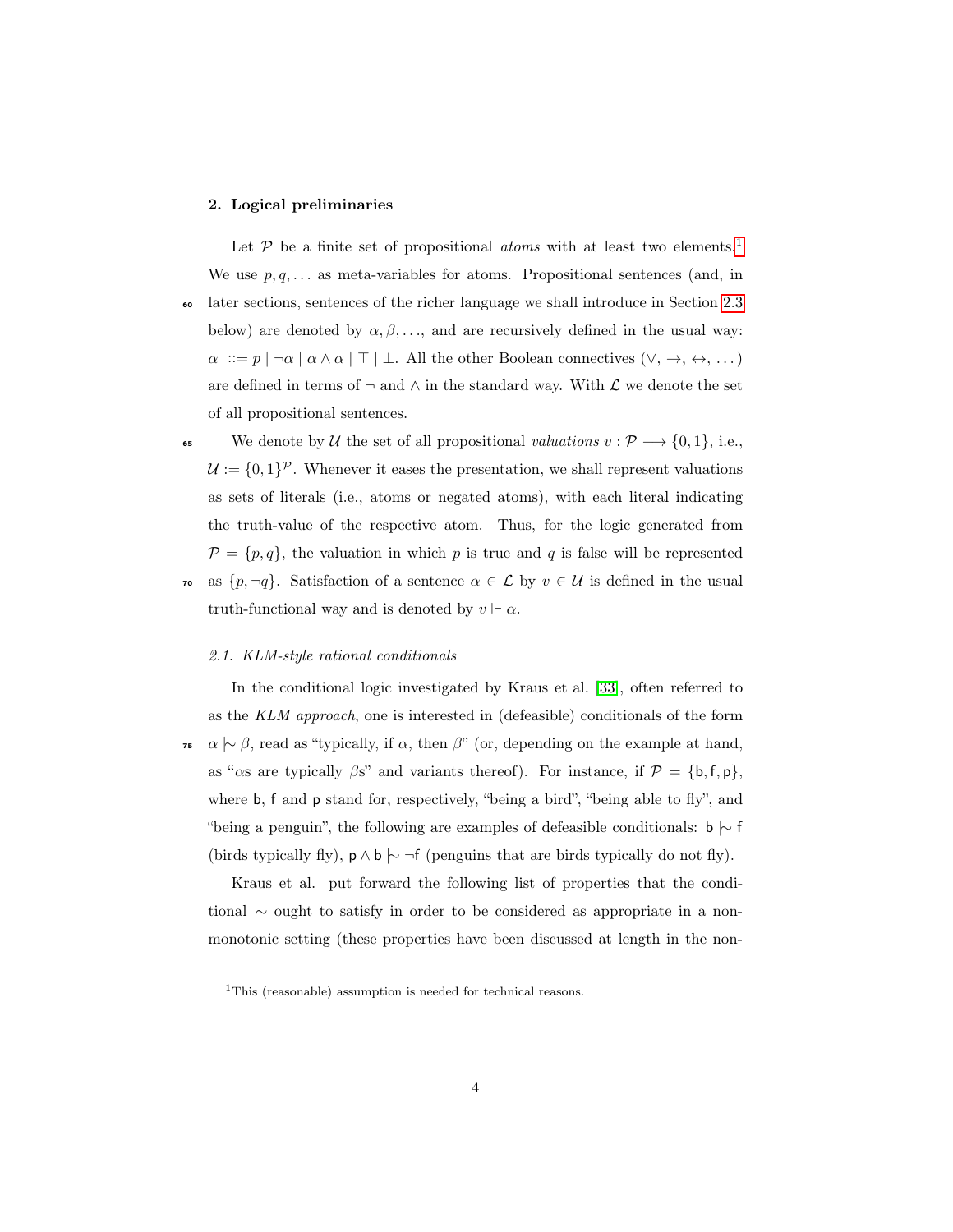monotonic reasoning community and we shall not do so here):

(Ref) 
$$
\alpha \sim \alpha
$$
 (LLE)  $\frac{\models \alpha \leftrightarrow \beta, \alpha \models \gamma}{\beta \models \gamma}$  (And)  $\frac{\alpha \models \beta, \alpha \models \gamma}{\alpha \models \beta \land \gamma}$   
 $\alpha \succ \gamma \quad \beta \succ \gamma$   $\alpha \succ \beta \quad \Rightarrow \gamma$   $\alpha \succ \beta \quad \alpha \succ \gamma$ 

$$
\text{(Or)} \quad \frac{\alpha \sim \gamma, \ \beta \sim \gamma}{\alpha \vee \beta \sim \gamma} \quad \text{(RW)} \quad \frac{\alpha \sim \beta, \ \models \beta \to \gamma}{\alpha \sim \gamma} \quad \text{(CM)} \quad \frac{\alpha \sim \beta, \ \alpha \sim \gamma}{\alpha \wedge \beta \sim \gamma}
$$

A conditional satisfying such properties is called a preferential conditional. We can require  $\sim$  to satisfy other properties as well, one of which is rational monotonicity:

$$
(RM) \quad \frac{\alpha \hspace{0.2em}\sim\hspace{-0.9em}\mid\hspace{0.58em} \gamma, \hspace{0.2em} \alpha \hspace{0.2em}\not\sim\hspace{-0.9em}\mid\hspace{0.58em} \neg \beta}{\alpha \wedge \beta \hspace{0.2em}\sim\hspace{-0.9em}\mid\hspace{0.58em}} \gamma
$$

<sup>80</sup> A preferential conditional also satisfying (RM) is called a rational conditional.

The semantics of KLM-style rational conditionals is given by structures called ranked interpretations [\[35\]](#page-47-1):

<span id="page-5-1"></span>Definition 2.1 (Ranked interpretation) A ranked interpretation  $\mathcal R$  is a function from U to  $\mathbb{N} \cup \{\infty\}$  satisfying the following convexity property: for **EXECUTE: EXECUTE: EXECUTE:**  $i, i \in \mathbb{Z}$  (v) = *i*, then, for every j such that  $0 \leq j \leq i$ , there is a  $v' \in \mathcal{U}$ for which  $\mathcal{R}(v') = j$ .

Observe that  $\mathscr R$  generates a modular order  $\prec_{\mathscr R}$  on  $\mathcal U$  as follows:  $u \prec_{\mathscr R} v$  if and only if  $\mathcal{R}(u) < \mathcal{R}(v)$  (where  $i < \infty$  for every  $i \in \mathbb{N}$ ). If there is no ambiguity, we will omit the subscript and refer to the modular order as  $\prec$ .<sup>[2](#page-5-0)</sup>

In a ranked interpretation  $\mathscr R$  the intuition is that valuations lower down in the ordering are deemed more normal (or typical) than those higher up, with those with an infinite rank (a rank of  $\infty$ ) being regarded as so atypical as to be impossible.

The possible valuations in  $\mathscr R$  are defined as follows:  $\mathcal U^{\mathscr R} := \{u \in \mathcal U \mid \mathscr R(u) \leq$  $\infty$ . Given  $\alpha \in \mathcal{L}$ , we let  $[\![\alpha]\!]^{\mathscr{R}} := \{v \in \mathcal{U}^{\mathscr{R}} \mid v \Vdash \alpha\}$ . Note that it may be possible that  $\mathscr{R}(u) = \infty$  for every  $u \in \mathcal{U}$ , and therefore that  $\mathcal{U}^{\mathscr{R}} = \emptyset$ .

<span id="page-5-0"></span><sup>&</sup>lt;sup>2</sup>Recall that, given a set  $X, \prec \subseteq X \times X$  is modular if and only if there is total order  $\leq$ on a set  $\Omega$  and a ranking function  $rk : X \mapsto \Omega$  s.t. for every  $x, y \in X$ ,  $x \prec y$  if and only if  $rk(x) < rk(y).$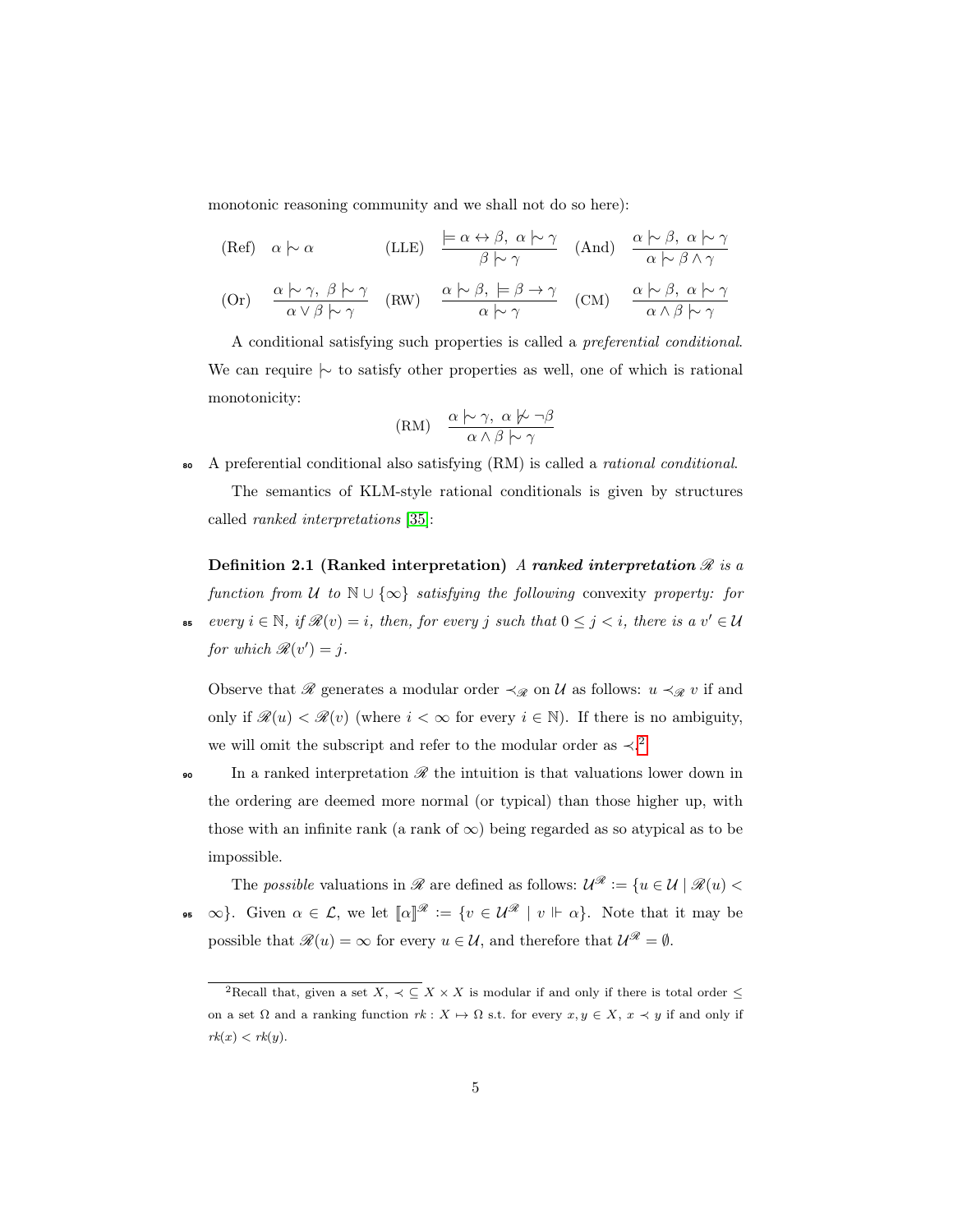Given  $\alpha, \beta \in \mathcal{L}$ , we say  $\mathcal R$  satisfies (is a ranked model of) the conditional  $\alpha \sim$ β (denoted  $\mathcal{R} \Vdash \alpha \succ \beta$ ) if all the ≺-minimal α-valuations also satisfy  $\beta$ , i.e., if  $\min_{\prec} [\![\alpha]\!]^{\mathscr{R}} \subseteq [\![\beta]\!]^{\mathscr{R}}$ . We say  $\mathscr{R}$  is a ranked model of a set of conditionals C if 100  $\mathcal{R} \Vdash \alpha \succ \beta$  for every  $\alpha \succ \beta \in \mathcal{C}$ , and that a set of conditionals  $\mathcal{C}$  is satisfiable only if it has a ranked model  $\mathcal{R}$  for which  $\mathcal{U}^{\mathcal{R}} \neq \emptyset$ . Observe that if C is unsatisfiable, it has as its only ranked model the ranked interpretation  $\mathscr R$  for which  $\mathcal{U}^{\mathcal{R}} = \emptyset$ .

Sometimes it is convenient to represent a ranked interpretation  $\mathscr R$  as a 105 partition  $(L_0, \ldots, L_{n-1}, L_{\infty})$  of U where, for  $i \in \mathbb{N} \cup \{\infty\}, L_i = \{u \in \mathcal{U} \mid$  $\mathscr{R}(u) = i$  and where n is some  $i \in \mathbb{N}$  for which  $L_i = \emptyset$ . That is, for each  $i \in \{0, \ldots, n-1, \infty\}, L_i$  is the set of all valuations of rank i. We refer to such a ranked interpretation as an n-rank interpretation.

Observe that the partition above has a finite number of cells, but includes 110 the possibility for some of the  $L_i$ s to be empty. This is necessary for three reasons. First, the cell  $L_{\infty}$  (the set of all impossible valuations) may be empty. Second, it may be the case that  $L_{\infty} = U$ . That is, it may be that all valuations are impossible. Third, as we shall see below, this representation will often be used to compare ranked interpretations. In cases where such ranked interpre-<sup>115</sup> tations do not have the same number of non-empty cells, this representation allows us to represent them as having the same (finite) number of cells, say

 $(L_0, \ldots, L_{n-1}, L_{\infty})$  and  $(M_0, \ldots, M_{n-1}, M_{\infty})$ , where *n* is the smallest integer such that  $L_i = M_i = \emptyset$ .

Figure [1](#page-6-0) depicts an example of a ranked interpretation for  $P = \{b, f, p\}$ 120 satisfying both b  $\vdash$  f and p  $\land$  b  $\vdash$  ¬f. (In our graphical representations of the ranked interpretations we frequently omit the rank  $\infty$ .)

| $\{b, f, p\}$                                                            |  |  |  |
|--------------------------------------------------------------------------|--|--|--|
| $\{b, \neg f, \neg p\}, \{b, \neg f, p\}$                                |  |  |  |
| $  0   \{-b, \neg f, \neg p\}, \{ \neg b, f, \neg p\}, \{b, f, \neg p\}$ |  |  |  |

<span id="page-6-0"></span>Figure 1: A ranked interpretation for  $\mathcal{P} = \{\mathsf{b},\mathsf{f},\mathsf{p}\}.$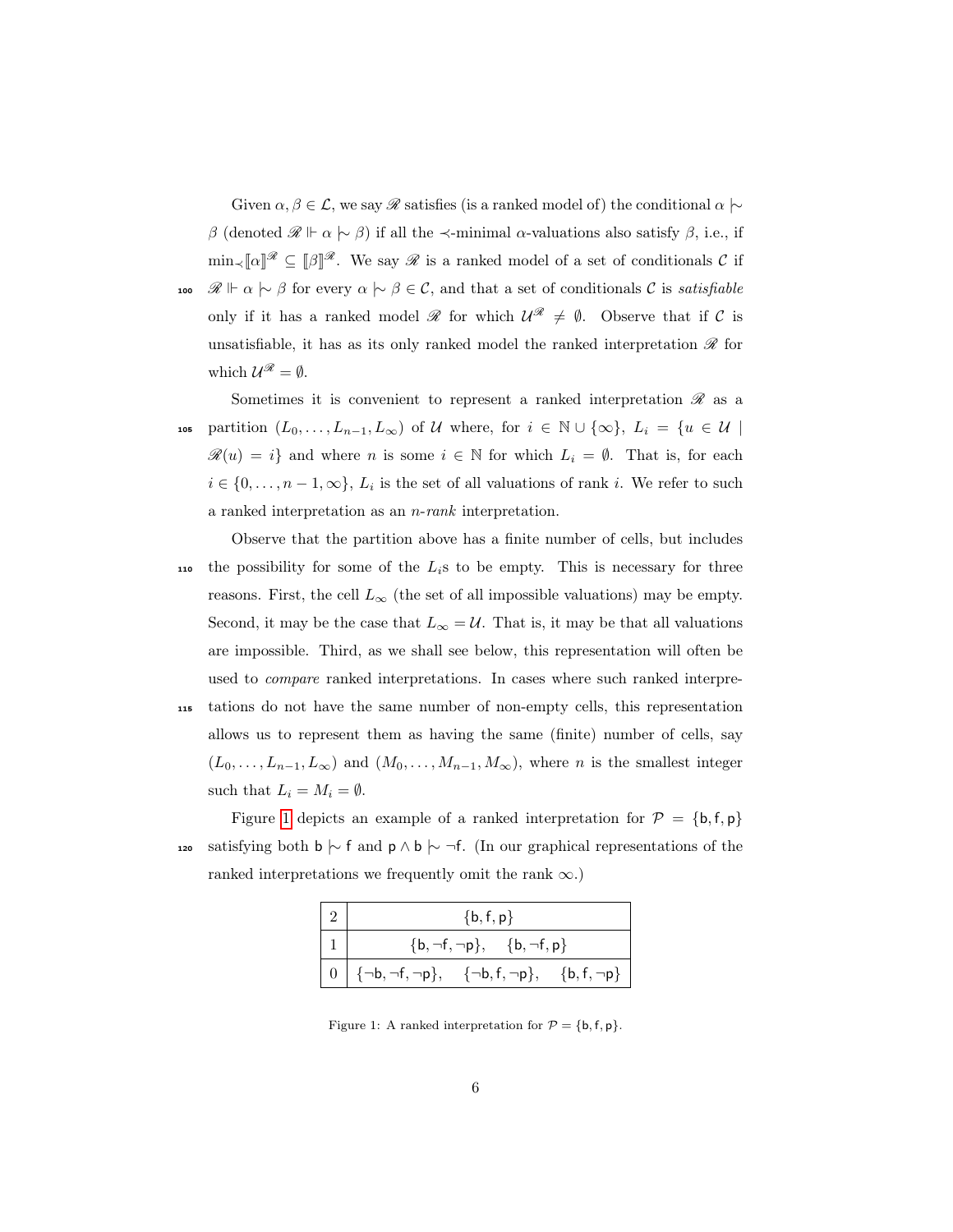For a better understanding of the reasons behind the aforementioned properties and the semantic constructions, the reader is referred to the work of Kraus et al. [\[33,](#page-46-0) [35\]](#page-47-1).

<span id="page-7-0"></span><sup>125</sup> 2.2. Rational closure

Given a set of conditionals  $C$ , reasoning in the KLM framework amounts to the derivation of new conditionals from C. Towards this end, Lehmann and Magidor [\[35\]](#page-47-1) proposed what they refer to as rational closure. Here we focus on the semantic version of rational closure they present.

130 Their idea was to define a preference relation  $\mathcal{Q}_{LM}$  over the set of possible ranked interpretations and then to base entailment on choosing only the most preferred, i.e., minimal w.r.t.  $\mathcal{Q}_{LM}$ , ranked models of  $\mathcal{C}$ .

The relation  $\mathcal{Q}_{LM}$  can be described as follows.

Definition 2.2 (LM-preference) Let  $\mathcal{R}_1 = (L_0, \ldots, L_{n-1}, L_{\infty})$  and  $\mathcal{R}_2 =$  $(M_0, \ldots, M_{n-1}, M_\infty)$  be any pair of ranked interpretations. Then,

 $\mathscr{R}_1 \subseteq_{LM} \mathscr{R}_2$  if either  $L_i = M_i$  for all  $i \in \{0, ..., n-1, \infty\},$ or  $L_i \supseteq M_j$  for the smallest  $j \geq 0$  s.t.  $L_j \neq M_j$ .

 $\mathscr{R}_1 \triangleleft_{\text{LM}} \mathscr{R}_2 \textit{ if and only if } \mathscr{R}_1 \trianglelefteq_{\text{LM}} \mathscr{R}_2 \textit{ and not } \mathscr{R}_2 \trianglelefteq_{\text{LM}} \mathscr{R}_1.$ 

 $135 \qquad \leq_{LM}$  forms a partial order over ranked interpretations, and, for every satisfiable set of conditionals C, there exists a unique  $\mathcal{L}_{LM}$ -minimum element  $\mathcal{R}^{\text{rc}}(\mathcal{C})$ among all the ranked models of  $\mathcal C$  (see Proposition [A.2](#page-49-0) in Appendix [A\)](#page-48-0). We will refer to this element as the LM-minimum.

This is not exactly the semantic representation defined by Lehmann and <sup>140</sup> Magidor, but this representation can easily be derived from other work on rational closure, such as that of Booth and Paris [\[2\]](#page-42-0) (see Appendix [A\)](#page-48-0).

<span id="page-7-1"></span>**Proposition 2.1** Given a set of conditionals C and a conditional  $\alpha \succ \beta$ .  $\alpha \succ \beta$ is in the rational closure of  $\mathcal C$  iff:

1. C is unsatisfiable; or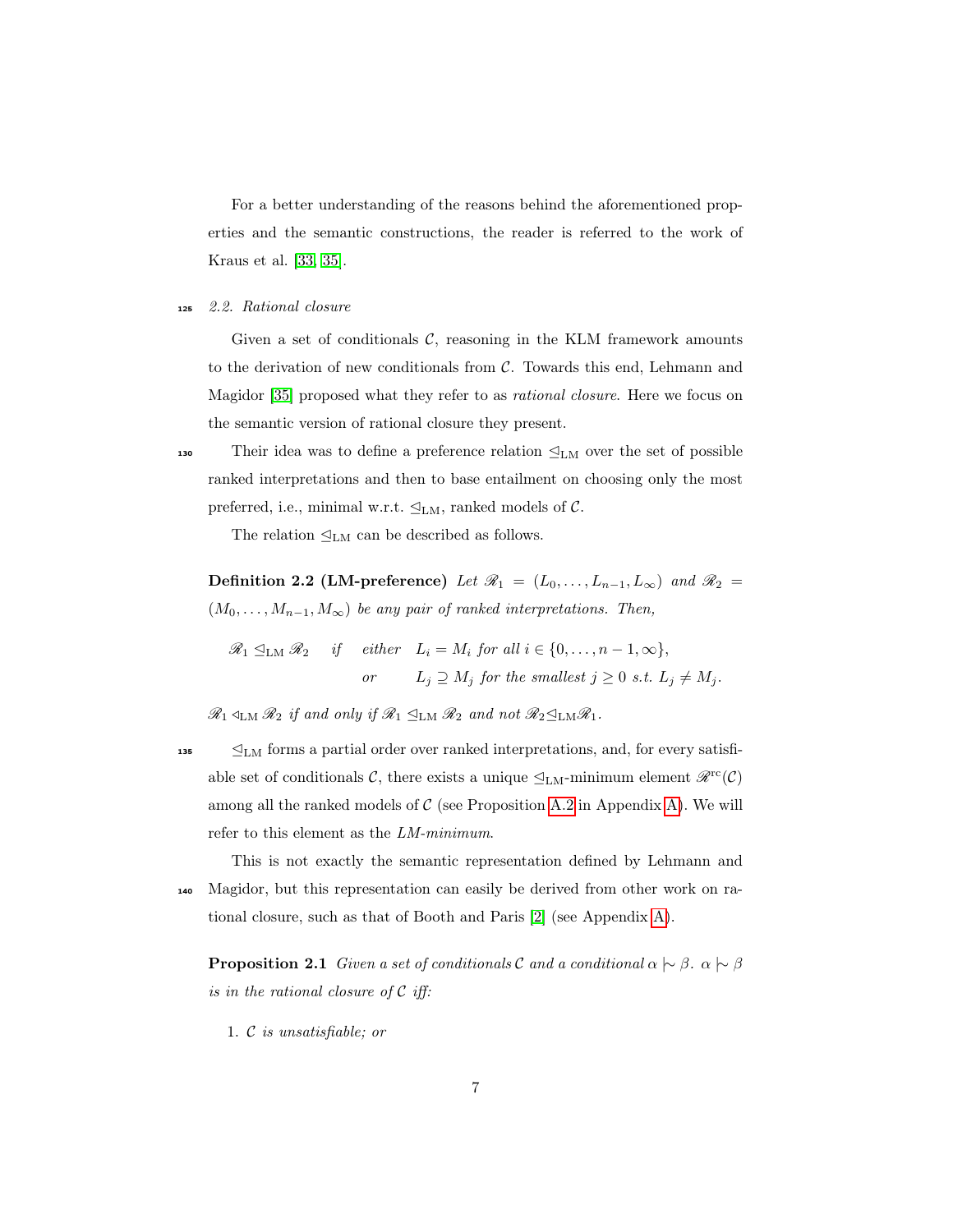#### 145 2.  $\mathscr{R}^{\rm rc}(\mathcal{C}) \Vdash \alpha \hspace{0.2em}\sim\hspace{-0.9em}\mid\hspace{0.58em} \beta.$

The idea is that those ranked interpretations should be preferred in which as many valuations as possible are judged to be as plausible as the background knowledge  $\mathcal C$  allows. Observe also that one of the consequences of this ordering is that, all other things being equal, a ranked interpretation in which a valuation <sup>150</sup> is deemed to be possible will be preferred over one in which the same valuation is seen as impossible.

Then the rational closure of C is the set  $\vert \sim_C^{rc} := \{(\alpha, \beta) \mid \mathscr{R}^{rc}(\mathcal{C}) \Vdash \alpha \vert \sim \beta\}.$ Rational closure is commonly viewed as the basic (although certainly not the only acceptable) form of entailment over propositional conditional knowledge

<sup>155</sup> bases, on which other, more venturous, forms of entailment can be constructed. It is therefore an appropriate choice on which to base our investigations into versions of entailment for PTL.

#### <span id="page-8-0"></span>2.3. Propositional Typicality Logic

PTL [\[3\]](#page-43-1) is a logical formalism explicitly allowing for the representation of <sup>160</sup> and reasoning about a notion of typicality. Syntactically, it extends classical propositional logic with a *typicality operator*  $\bullet$ , the intuition of which is to capture the most typical (alias normal or conventional) situations or worlds. Here we shall briefly present the main results about PTL relevant for our purposes.

The language of PTL, denoted by  $\mathcal{L}^{\bullet}$ , is recursively defined by:

$$
\alpha ::= p \mid \neg \alpha \mid \alpha \wedge \alpha \mid \top \mid \bot \mid \bullet \alpha
$$

As before, p denotes an atom and all the other Boolean connectives are defined 165 in terms of  $\neg$  and  $\wedge$ .

Let  $P = \{b, f, o, p\}$ , where b, f and p are as before and o represents "being an ostrich". The following are examples of  $\mathcal{L}^{\bullet}$ -sentences:  $\bullet$ b (being a typical bird), o→¬•b (ostriches are not typical birds), (p∨o) ↔ (b∧ •¬f) (being a penguin or an ostrich is equivalent to being a bird and being a typical non-flying creature).

170 Intuitively, a sentence of the form  $\bullet \alpha$  is understood to refer to the typical situations in which  $\alpha$  holds. Note that  $\alpha$  can itself be a •-sentence. The se-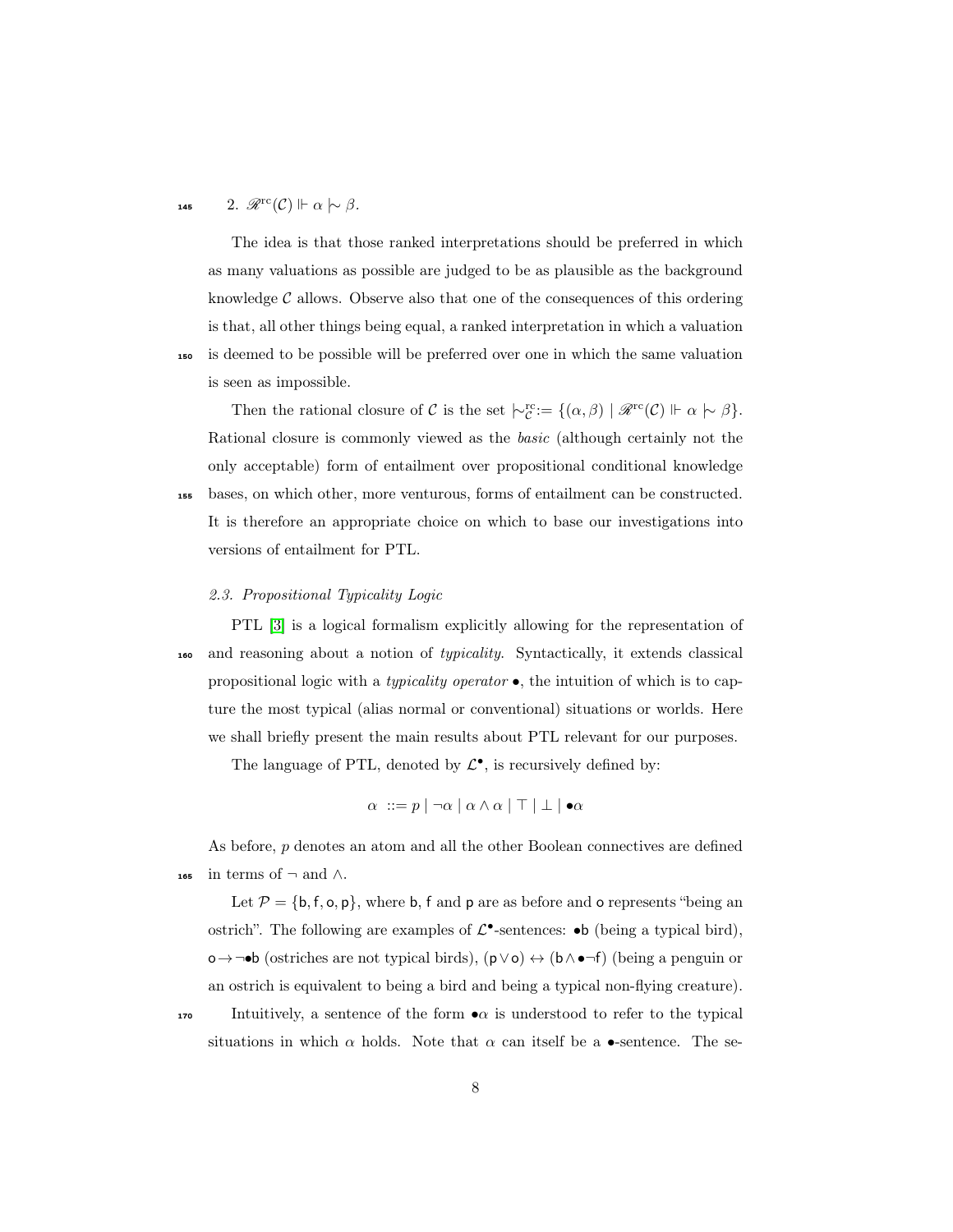mantics of PTL is also in terms of ranked interpretations (see Definition [2.1\)](#page-5-1). Satisfaction is defined inductively in the classical way, adding the following condition:  $v \Vdash \bullet \alpha$  if  $v \Vdash \alpha$  and there is no v' such that  $v' \prec v$  and  $v' \Vdash \alpha$ . 175 That is, given  $\mathscr{R}$ ,  $[\![\bullet\alpha]\!]^{\mathscr{R}} := \min_{\prec} [\![\alpha]\!]^{\mathscr{R}}$ . In the ranked interpretation  $\mathscr{R}$  of Fig-

ure [1,](#page-6-0) we have  $\llbracket \bullet \mathbf{b} \rrbracket^{\mathscr{R}} = \{\{\mathbf{b},\mathbf{f},\neg \mathbf{p}\}\}\$   $\llbracket \bullet \mathbf{p} \rrbracket^{\mathscr{R}} = \{\{\mathbf{b},\neg \mathbf{f},\mathbf{p}\}\}\$  and  $\llbracket \bullet (\mathbf{b} \wedge \neg \mathbf{f}) \rrbracket^{\mathscr{R}} = \mathbb{E}[\mathbf{b},\mathbf{f},\mathbf{p}\}]$  $\{\{b, \neg f, \neg p\}, \{b, \neg f, p\}\}.$ 

We say that  $\alpha \in \mathcal{L}^{\bullet}$  is *satisfiable* in a ranked interpretation  $\mathscr{R}$  if  $[\![\alpha]\!]^{\mathscr{R}} \neq \emptyset$ , otherwise  $\alpha$  is unsatisfiable in  $\mathscr R$ . We say that  $\mathscr R$  is a ranked model of  $\alpha$  (denoted 180  $\mathscr{R} \Vdash \alpha$ ) if  $[\![\alpha]\!]^{\mathscr{R}} = \mathcal{U}^{\mathscr{R}}$ . Observe that when  $\mathcal{U}^{\mathscr{R}} = \emptyset$ , then  $\mathscr{R}$  is a model of every  $\alpha \in \mathcal{L}^{\bullet}.$ 

For  $X \subseteq \mathcal{L}^{\bullet}$  we define  $Mod(X) := \{ \mathcal{R} \mid \mathcal{R} \Vdash \alpha \text{ for every } \alpha \in X \}.$  X is satisfiable iff X has at least one model  $\mathscr R$  for which  $\mathcal U^{\mathscr R}\neq \emptyset$ . Observe that if X is unsatisfiable, it has as its only ranked model the ranked interpretation  $\mathscr R$  for 185 which  $\mathcal{U}^{\mathscr{R}} = \emptyset$ . A PTL knowledge base is a set of sentences  $\mathcal{KB} \subseteq \mathcal{L}^{\bullet}$ .

A useful property of the typicality operator  $\bullet$  is that it allows us to express KLM-style conditionals. That is, for every ranked interpretation  $\mathscr R$  and every  $\alpha, \beta \in \mathcal{L}, \mathcal{R} \Vdash \alpha \hspace{0.2em}\sim\hspace{0.2em}\mid\hspace{0.58em} \beta$  if and only if  $\mathcal{R} \Vdash \bullet \alpha \to \beta$ . The converse does not hold since it can be shown that there are  $\mathcal{L}^{\bullet}$ -sentences that cannot be expressed <sup>190</sup> as a set of KLM-style |∼-statements on L. To give an example (taken from Booth et al. [\[4\]](#page-43-2)), assuming  $\mathcal{P} = \{p, q\}$  then  $\bullet p$  is one such sentence, since  $\bullet p$ has exactly four ranked models, corresponding to the cases in which  $\mathcal{U}^{\mathscr{R}}$  is respectively taken to be (1)  $\{\{p,q\},\{p,\neg q\}\}\,$ , (2)  $\{\{p,q\}\}\,$ , (3)  $\{\{p,\neg q\}\}\,$  and (4) Ø (and where, in each case the ordering  $\prec_{\mathscr{R}}$  is taken to be empty). Yet there 195 exists no set X of KLM-style  $\sim$ -statements with exactly these models.

The representation result below, extending Theorem 3.12 of Lehmann and Magidor [\[35\]](#page-47-1) to  $\mathcal{L}^{\bullet}$ , shows that the formalisation of the KLM rational conditional  $\sim$  inside PTL is appropriate.

Observation 1 (Booth et al. [\[4\]](#page-43-2), Corollary 22) Let  $\mathscr R$  be a ranked inter-200 pretation and let  $\mid \sim_{\mathscr{R}} := \{(\alpha, \beta) \mid \alpha, \beta \in \mathcal{L}^{\bullet} \text{ and } \mathscr{R} \Vdash \bullet \alpha \to \beta\}.$  Then  $\mid \sim_{\mathscr{R}}$  is a rational conditional. Conversely, for every rational conditional  $\sim$ , there exists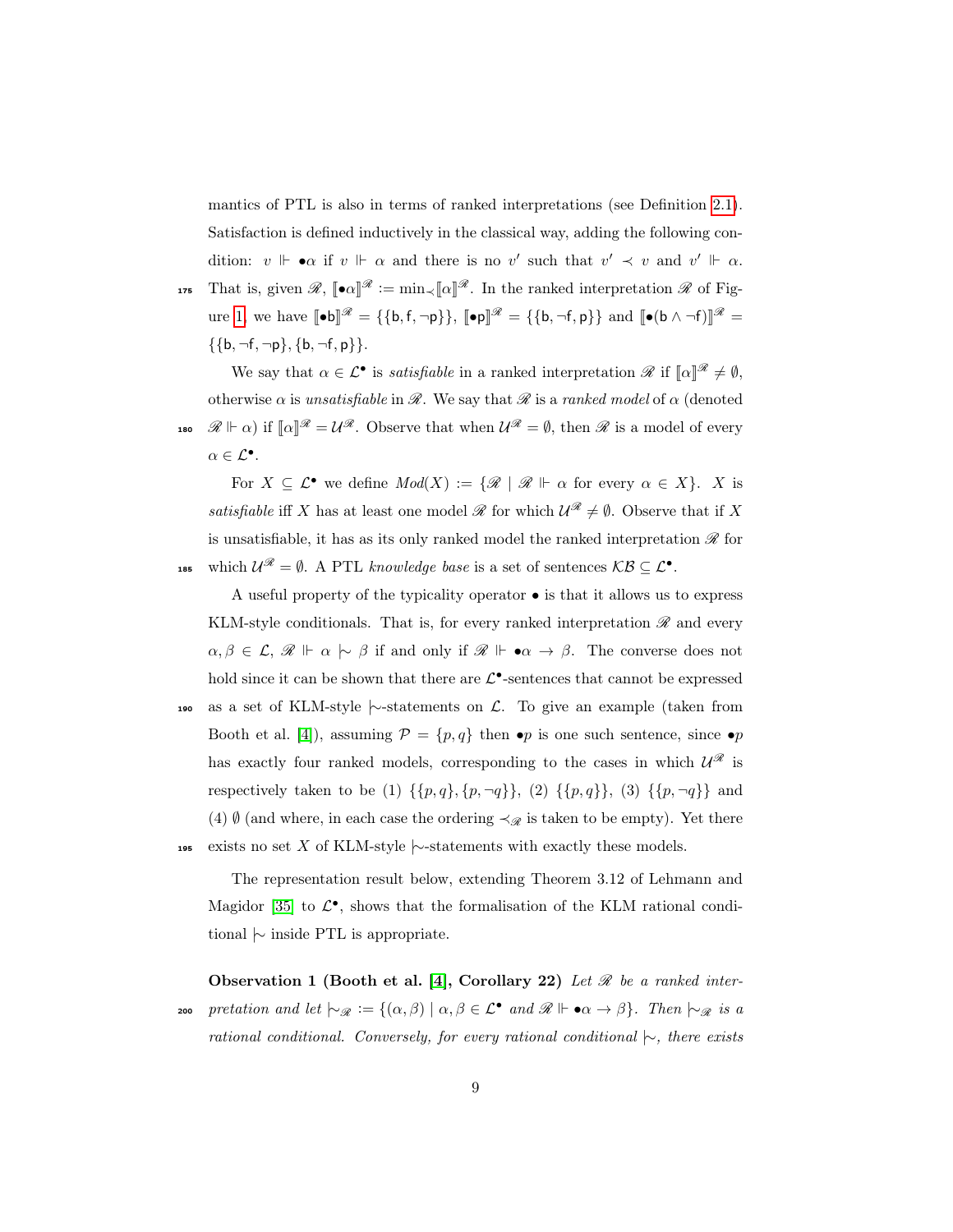a ranked interpretation  $\mathscr R$  such that, for every  $\alpha, \beta \in \mathcal L^{\bullet}$ ,  $\alpha \hspace{0.2em}\sim\hspace{0.2em}\mid\hspace{0.58em} \beta$  if and only if  $\mathscr{R} \Vdash \bullet \alpha \to \beta.$ 

For more details on PTL and the aforementioned properties, the reader is <sup>205</sup> referred to the work by Booth et al. [\[4\]](#page-43-2).

#### <span id="page-10-0"></span>3. The entailment problem for PTL

The purpose of this section is to provide a more formal motivation for the remainder of the paper. From the perspective of knowledge representation and reasoning (KR&R), a central issue is that of what it means for a PTL sentence

 $_{210}$  to follow from a PTL knowledge base KB. An obvious approach to the matter is to embrace the notion of entailment advocated by Tarski [\[43\]](#page-47-6) and largely adopted in the logic-based KR&R community.

<span id="page-10-1"></span>**Definition 3.1 (Ranked entailment and consequence)** Let  $KB$  be a PTL knowledge base and  $\alpha \in \mathcal{L}^{\bullet}$ . We say KB ranked-entails  $\alpha$  (noted KB  $\approx_{0} \alpha$ ) 215 if  $Mod(K\mathcal{B}) \subseteq Mod(\alpha)$ . Its associated **ranked consequence** operator is defined by setting  $Cn_0(\mathcal{KB}) := {\alpha \in \mathcal{L}^{\bullet} \mid \mathcal{KB} \succcurlyeq_{0} \alpha}.$ 

As we shall see below, this version of entailment is *not* appropriate in the context of PTL for a number of reasons. For one, consider the following definition of a conditional induced from a set of PTL sentences.

<span id="page-10-2"></span>220 Definition 3.2 (Induced conditional relation) Let  $\mathcal{KB} \subseteq \mathcal{L}^{\bullet}$ . We define  $\sim_{\mathcal{KB}} := \{(\alpha, \beta) \mid \alpha, \beta \in \mathcal{L} \text{ and } \bullet \alpha \to \beta \in \mathcal{KB}\}.$ 

It is worth investigating whether  $\mid \sim_{Cn_0(\mathcal{KB})}$  is rational for a PTL knowledge base  $KB$ , i.e., whether it satisfies all the KLM properties for rationality from Section [2.1.](#page-4-2) The following proposition, which mimics a similar result by Lehmann <sup>225</sup> and Magidor in the propositional case, shows that this is not the case:

Observation 2 (Booth et al. [\[4\]](#page-43-2), Proposition 25) For a PTL knowledge base  $\mathcal{KB}, \, \mathord{\sim_{Cn_0(\mathcal{KB})}}$  is a preferential conditional, but is not necessarily a rational conditional.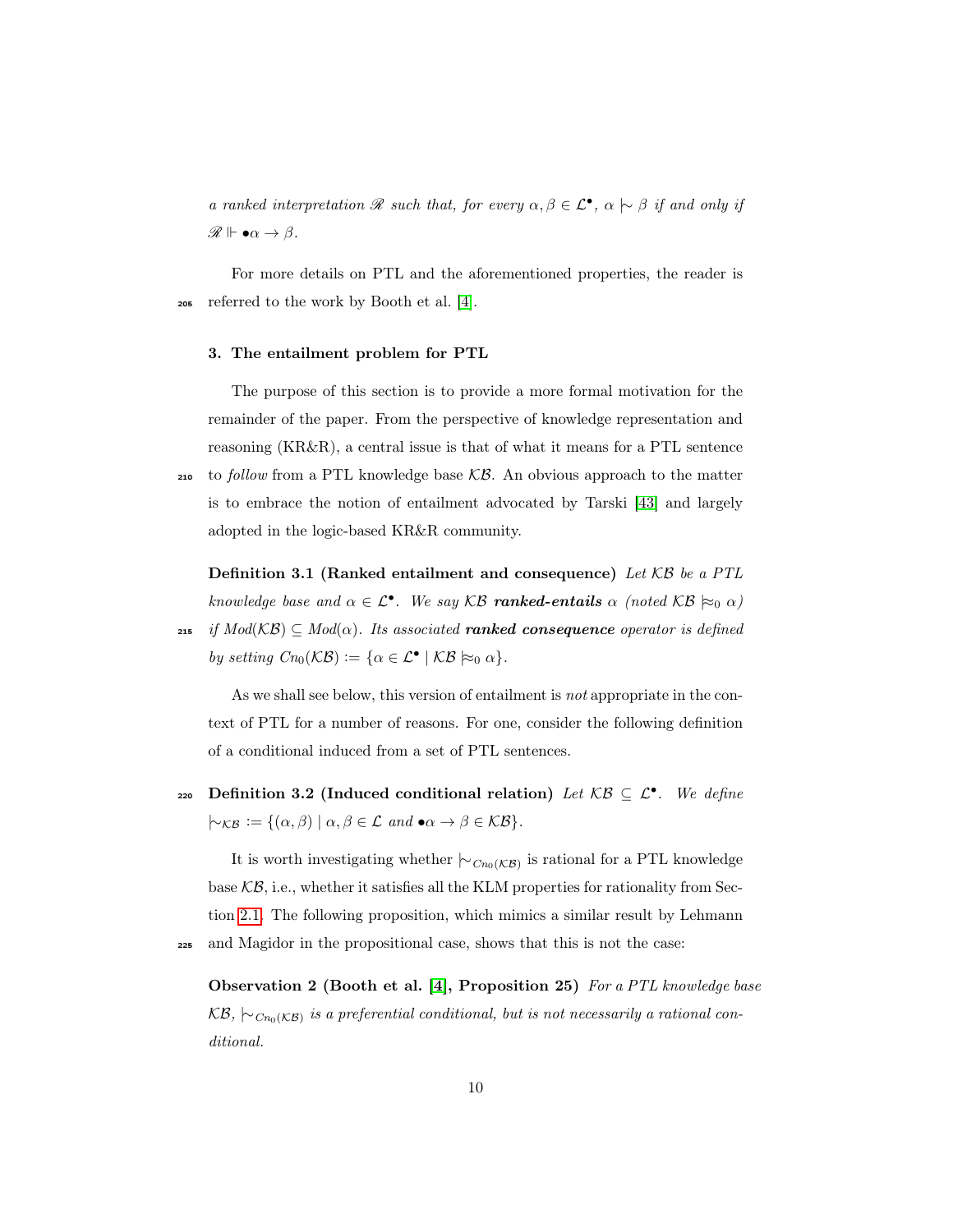Hence, ranked consequence as defined above delivers an induced defeasible <sup>230</sup> conditional that is preferential but that need not be rational. This forms an argument against ranked entailment being an appropriate notion of entailment for PTL.

One of the principles to give serious consideration when investigating PTL entailment is the presumption of typicality [\[34,](#page-47-5) p. 63]. Informally, this means <sup>235</sup> that one should assume that every situation is as typical as possible. Sections [4](#page-12-0) and [6](#page-26-0) contain a formalisation of this principle. For now, we illustrate it with an example.

<span id="page-11-1"></span>**Example 3.1** Let  $KB_1 = \{p \rightarrow b, \bullet b \rightarrow f\}$  (penguins are birds, and typical birds fly). Given just this information about birds and penguins, it is rea-240 sonable to expect  $\bullet p \rightarrow \bullet b$  (typical penguins are typical birds), and therefore  $\bullet$   $\mathsf{p} \to \mathsf{f}$  (typical penguins fly), to follow from  $\mathcal{KB}_1$ . With ranked entailment, these requirements are not met, as there is a ranked model of  $K\mathcal{B}_1$ , depicted in Figure [2,](#page-11-0) invalidating the expected conclusions. This is so because ranked entailment, being a Tarskian relation, is not ampliative, i.e., it does not allow 245 for venturing beyond what necessarily follows from the knowledge base.  $\square$ 

| $\{b, f, p\}$                                                                     |  |  |  |
|-----------------------------------------------------------------------------------|--|--|--|
| $\{b, \neg f, \neg p\}, \{b, \neg f, p\}$                                         |  |  |  |
| $\begin{array}{ c c c } \hline 0 & \end{array}$ {¬b, ¬f, ¬p}, $\hline$ {b, f, ¬p} |  |  |  |

<span id="page-11-0"></span>Figure 2: A ranked model of  $\mathcal{KB}_1 = \{p \to b, \bullet b \to f\}$  satisfying neither  $\bullet p \to \bullet b$  nor  $\bullet p \to f$ .

Besides requiring PTL entailment to be ampliative, we also want it to be defeasible, that is, the conclusions derived under the presumption of typicality in an ampliative way can be retracted in case of new conflicting information. This is illustrated by the following example.

<span id="page-11-2"></span>250 Example 3.2 Assume  $\bullet p \to \bullet b$  and  $\bullet p \to f$  (somehow) could follow from  $\mathcal{KB}_1$ in Example [3.1,](#page-11-1) but then we are informed that typical penguins do not fly. That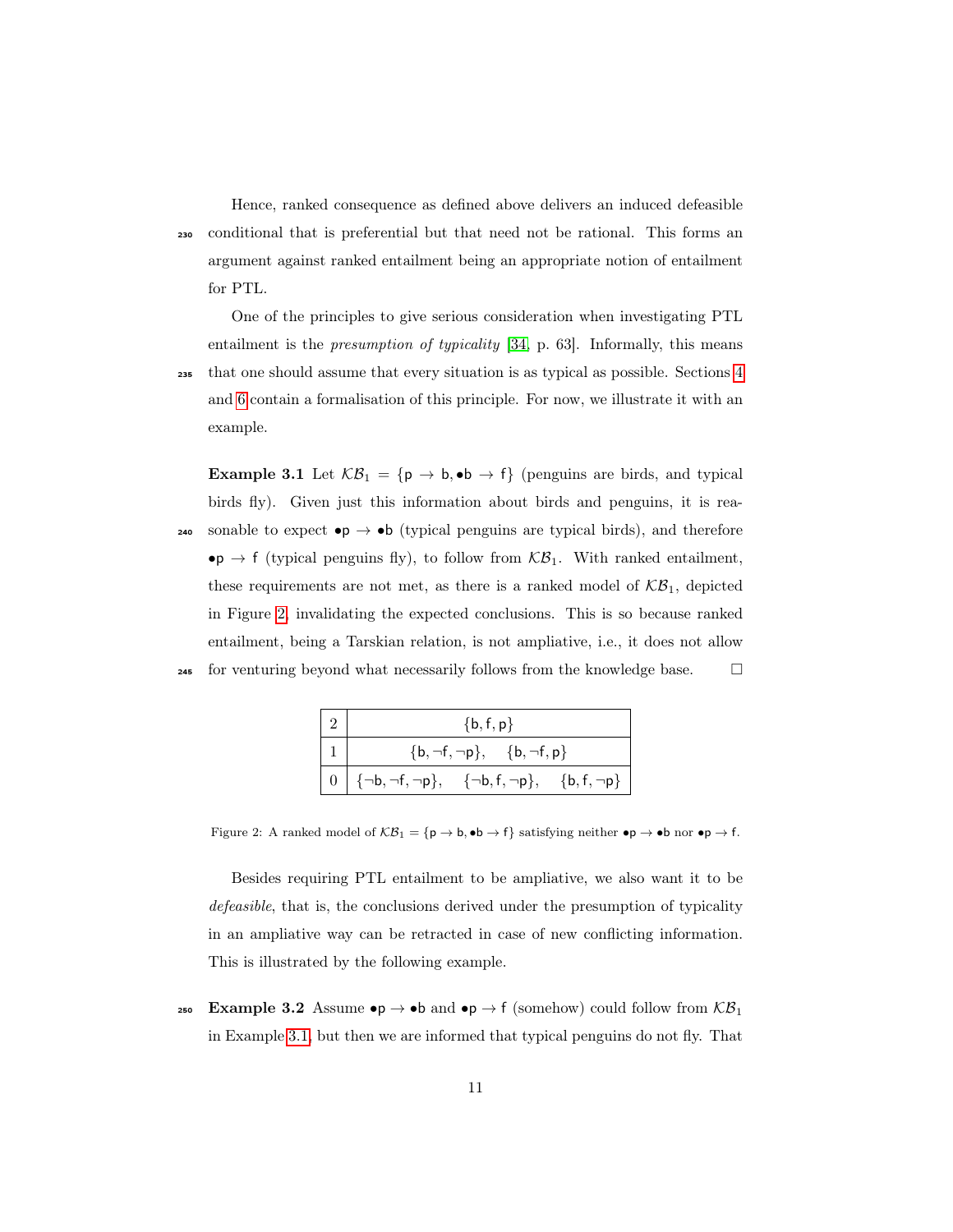is, let  $KB_2 = KB_1 \cup \{\bullet \rho \rightarrow \neg f\}$ . While we want  $p \rightarrow \neg \bullet b$  (penguins are not typical birds) to follow from  $\mathcal{KB}_2$ , we do not want  $\bullet p \to f$  to follow from  $\mathcal{KB}_2$ , which is not possible with ranked entailment.  $\Box$ 

#### <span id="page-12-0"></span><sup>255</sup> 4. Towards a notion of entailment for PTL

We have seen that ranked entailment has some serious drawbacks in a nonmonotonic context. Therefore, the question as to what logical consequence in PTL should mean remains mostly unanswered so far. In this section, we first specify and discuss a list of postulates formalising the requirements motivated <sup>260</sup> in the last section and that, at first glance, seem reasonable for an appropriate notion of entailment in PTL. In the subsequent section, we consider specific alternatives to ranked entailment and check them against our postulates.

We start by introducing some notation. With  $\approx_? \subseteq \mathscr{P}(\mathcal{L}^{\bullet}) \times \mathcal{L}^{\bullet}$ , we denote any entailment relation on the language of PTL. Given an entailment 265 relation  $\approx_?$ , its associated *consequence* operator is defined in the usual way by setting, for each  $\mathcal{KB} \subseteq \mathcal{L}^\bullet$ ,  $Cn_?(\mathcal{KB}) := {\alpha \in \mathcal{L}^\bullet \mid \mathcal{KB} \succcurlyeq_{?} \alpha}.$ 

Following the tradition in the non-monotonic reasoning literature, the obvious starting point is to consider some of the basic properties of classical consequence operators.

$$
\text{270 } \text{P1 For every } \mathcal{KB} \subseteq \mathcal{L}^{\bullet}, \mathcal{KB} \subseteq \text{Cn}_?(\mathcal{KB}) \tag{Inclusion}
$$

**P2** For every  $KB, KB' \subseteq \mathcal{L}^{\bullet},$ 

if  $KB \subseteq KB' \subseteq Cn_?(\mathcal{KB})$ , then  $Cn_?(\mathcal{KB}') = Cn_?(\mathcal{KB})$  $(Cumularity)$ 

Note that Cumulativity and Inclusion imply Idempotence. Idempotence, formalised as

$$
\text{For every } \mathcal{KB} \subseteq \mathcal{L}^{\bullet}, \text{ } \text{C}_{n_?}(\mathcal{KB}) = \text{C}_{n_?}(\text{C}_{n_?}(\mathcal{KB})) \tag{Idempotence}
$$

can be derived from Cumulativity by setting  $\mathcal{KB}' = Cn_?(\mathcal{KB})$ , and letting Inclusion impose the satisfaction of the antecedent. Idempotence indicates that a consequence operator behaves as a 'once-off' operation, that is, as a closure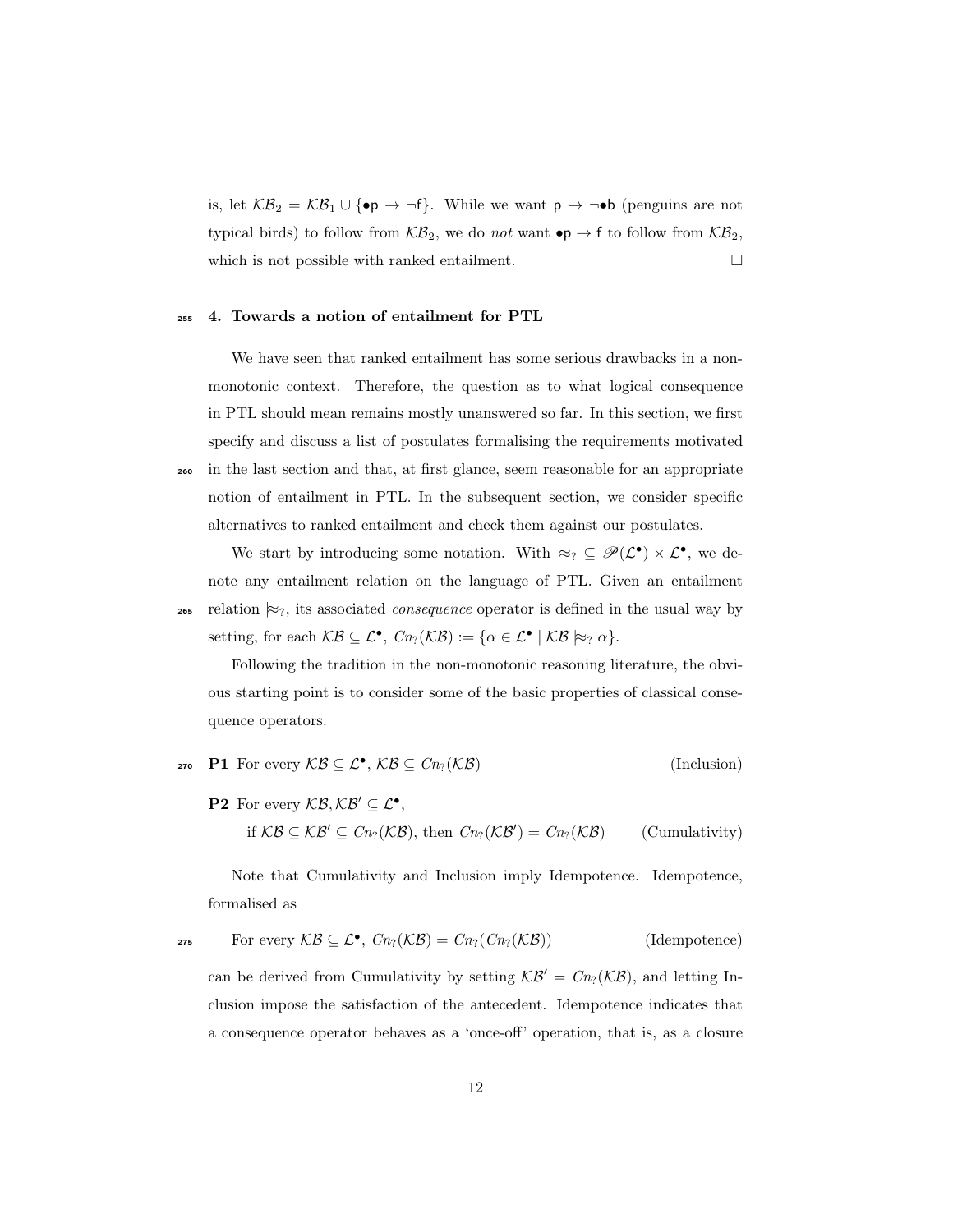operator. There is agreement in the literature that both Inclusion and Cumu-<sup>280</sup> lativity are desirable properties to have [\[36,](#page-47-7) p.43].

Ranked entailment, as defined in Section [3,](#page-10-0) satisfies Properties P1 and P2. Nevertheless,  $Cn_0(\cdot)$ , the associated consequence relation of ranked entailment, also satisfies the classical property of Monotonicity: If  $KB \subseteq KB'$ , then  $Cn_0(KB) \subseteq$  $Cn_0(\mathcal{KB}')$ . As seen in Example [3.2,](#page-11-2) this is a property that we do not want  $Cn_?(\cdot)$ <sup>285</sup> to satisfy (certainly not in general).

So, we require  $C_{n}(\cdot)$  to be a *non-monotonic* consequence operator. This amounts to requiring  $C_{n}(\cdot)$  to satisfy the following two postulates:

**P3** For every  $\mathcal{KB} \subseteq \mathcal{L}^{\bullet}$ ,  $Cn_0(\mathcal{KB}) \subseteq Cn_?(\mathcal{KB})$  (Ampliativeness)

**P4** For some  $KB, KB' \subseteq L^{\bullet}, KB \subseteq KB'$  but  $Cn_?(\mathcal{KB}) \not\subseteq Cn_?(\mathcal{KB}')$  (Defeasibil- $290$  ity)

Ampliativeness, a property generalising supra-classicality [\[37\]](#page-47-8) (where the basic underlying entailment relation is classical), says that  $C_{n}(\cdot)$  should be at least as venturous as its underlying ranked entailment. Defeasibility specifies that  $C_{n}(\cdot)$  should be flexible enough to disallow previously derived conclusions

<sup>295</sup> in the light of new (possibly conflicting) information. In Example [3.1,](#page-11-1) assuming  $\bullet p \to f \in Cn_?(\mathcal{KB}_1)$  is the case, then  $\bullet p \to f$  should no longer be concluded if  $\bullet p \rightarrow \neg f$  is added to  $\mathcal{KB}_1$ . Note that adding Defeasibility to Ampliativeness actually implies a *strict* version of Ampliativeness which says  $C_{n_2}(\cdot)$  should in some cases be more venturous than its underlying ranked entailment. (Since, if 300  $C_{n}(\mathcal{KB}) = C_{n_0}(\mathcal{KB})$  for all  $\mathcal{KB}$ , then  $C_{n_2}(\cdot)$  is just ranked entailment, which is monotonic.)

**P1, P2** and **P3** together imply that the closure operation  $C_{n_2}(\cdot)$  gives as output a theory that is closed under  $Cn_0(\cdot)$ .

<span id="page-13-0"></span>**Lemma 4.1** If  $C_{n_?}(\cdot)$  satisfies **P1**, **P2** and **P3**, then, for every  $KB \subseteq \mathcal{L}^{\bullet}$ ,

$$
Cn_?(\mathcal{KB})=Cn_0(Cn_?(\mathcal{KB}))
$$

Proof:

 $\mathcal{C}_{n_0}(\cdot)$  is a Tarskian consequence relation (see Definition [3.1\)](#page-10-1), and, as such, it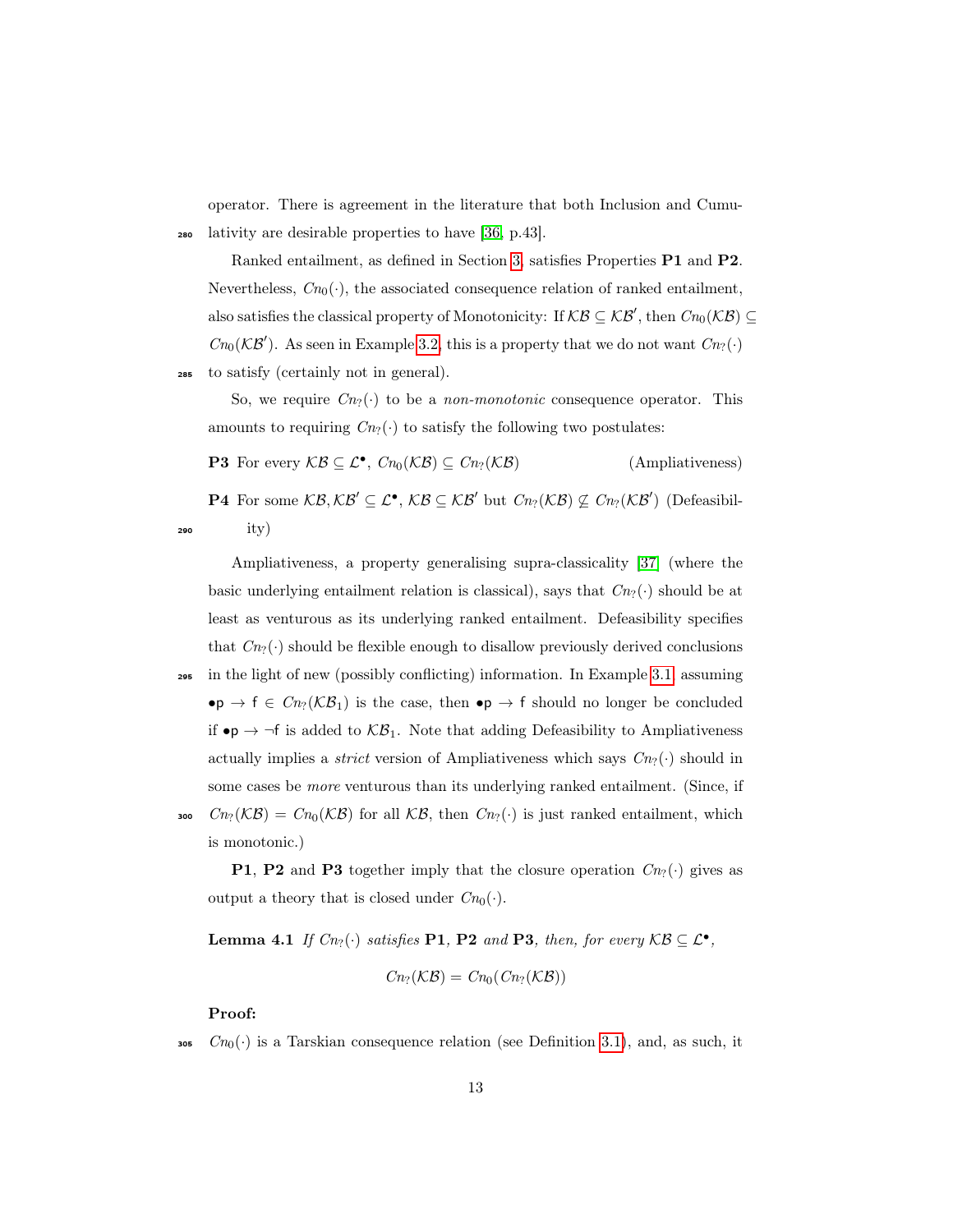satisfies Inclusion. That is, for every set of formulas  $S, S \subseteq C_{n_0}(S)$ . To see it, it is sufficient to check that, according to Definition [3.1,](#page-10-1) for every  $\alpha \in \mathcal{S}$ ,  $S \approx_0 \alpha$ . Hence, since  $Cn_0(\cdot)$  satisfies Inclusion,  $Cn_2(\mathcal{KB}) \subseteq Cn_0(Cn_2(\mathcal{KB}))$ .

By P3 we have  $Cn_0(Cn_2(\mathcal{KB})) \subseteq Cn_2(Cn_2(\mathcal{KB}))$ , that, by Idempotence (con-310 sequence of P1 and P2), implies  $Cn_0(Cn_2(\mathcal{KB})) \subseteq Cn_2(\mathcal{KB}).$ 

 $\Box$ 

Similarly to KLM in the propositional case, we would ideally like the defeasible conditional induced by  $C_{n}(\mathcal{KB})$  (see Definition [3.2\)](#page-10-2) to satisfy all the rationality properties:

315 **P5** For every  $KB \subseteq \mathcal{L}^{\bullet}$ ,  $\sim_{Cn_?(\mathcal{KB})}$  is a rational conditional relation on  $\mathcal{L}$  (Conditional Rationality)

As observed above, **P5** requires the defeasible conditional induced by  $C_{n}(\mathcal{KB})$ to be rational—that is, to satisfy all the rationality properties. But from Theorem 3.12 of Lehmann and Magidor [\[35\]](#page-47-1) it follows that every rational defeasible <sup>320</sup> conditional can be obtained from a single ranked interpretation. So, from this it follows that requiring the defeasible conditional induced by  $C_{n}(\mathcal{KB})$  to be rational amounts to requiring that the defeasible conditional be generated by a single ranked interpretation. That is, by courtesy of this result, P5 can also be rephrased as follows:

325 **P5'** For every  $KB \subseteq \mathcal{L}^{\bullet}$ , there is a ranked interpretation  $\mathscr{R}$  s.t., for every  $\alpha, \beta \in \mathcal{L}, \alpha \hspace{0.2em}\sim\hspace{-0.9em}\mid\hspace{0.58em} c_{n_{?}(\mathcal{KB})} \hspace{0.2em}\beta$  if and only if  $\mathcal{R} \Vdash \bullet \alpha \to \beta$ . ( $\hspace{0.2em}\sim\hspace{-0.9em}\mid\hspace{0.58em}$  Single Model)

The next postulate we consider, which is easily shown to be a strengthening of P5, simply applies this same requirement, not just to defeasible statements, but to all statements expressible in PTL:

330 **P6** For every  $KB \subseteq \mathcal{L}^{\bullet}$ , there is a ranked interpretation  $\mathscr{R}$  s.t., for all  $\alpha \in \mathcal{L}^{\bullet}$ ,  $\alpha \in C_{n_?}(\mathcal{KB})$  if and only if  $\mathcal{R} \Vdash \alpha$  (Single Model)

An important special case of a PTL knowledge base is when the individual elements of  $KB$  correspond to KLM-style conditionals.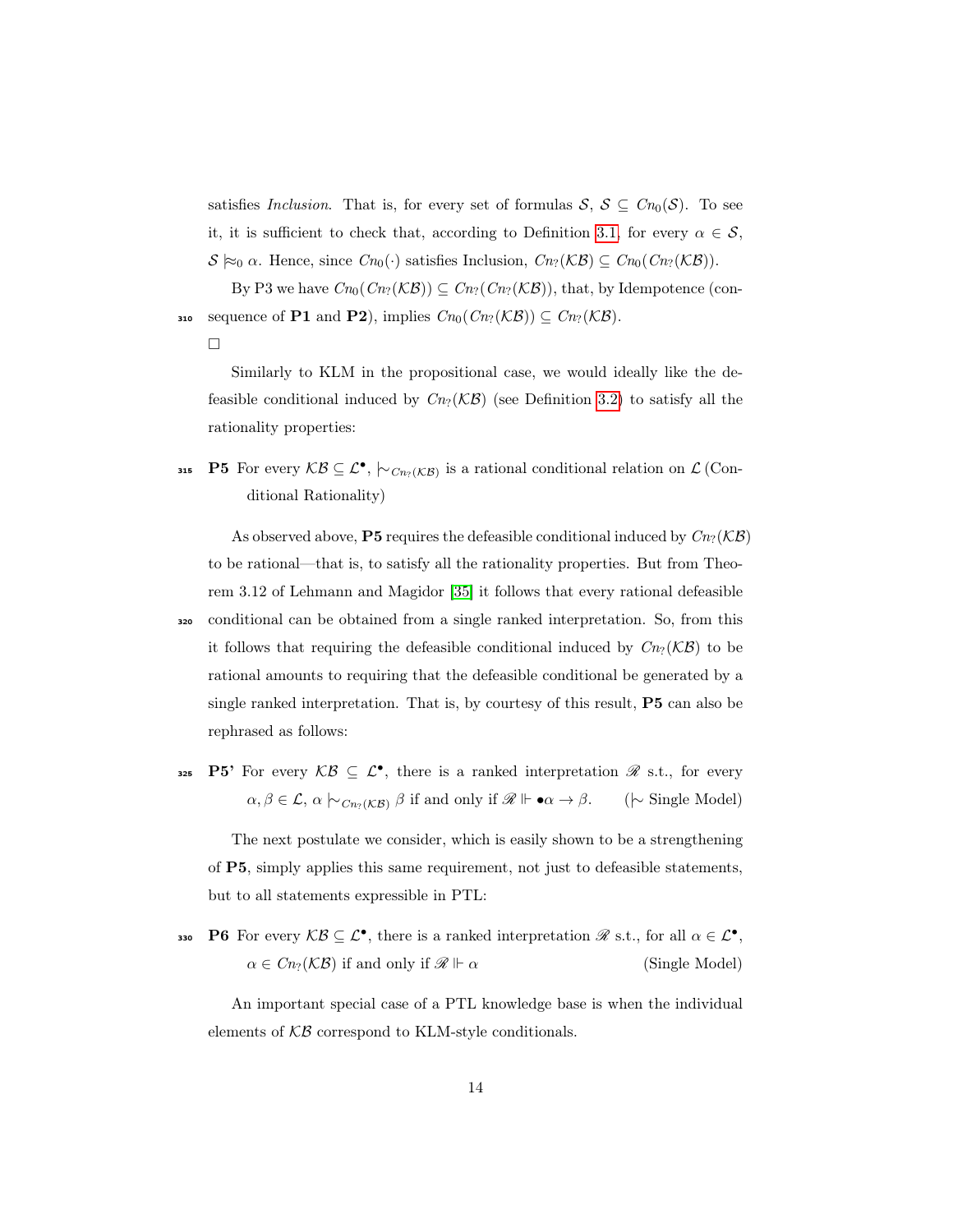Definition 4.1 ((Propositional) conditional knowledge base) A PTL knowl-

 $_{335}$  edge base KB will be called a (propositional) conditional knowledge base if each element of KB is of the form  $\bullet \alpha \to \beta$ , for  $\alpha, \beta \in \mathcal{L}$ .

The next postulate says that if  $KB$  is a propositional conditional knowledge base, then the result should coincide with Lehmann and Magidor's definition of rational closure:

**P7** For every conditional knowledge base  $\mathcal{KB}$ ,  $\mid \sim_{Cn?(\mathcal{KB})} = \mid \sim_{\mathcal{KB}}^{rc}$  (Respects Rational Closure)

P7 implies P4, since rational closure is a non-monotonic closure operation. The following property was shown by Lehmann and Magidor to be satisfied by the rational closure for conditional knowledge bases.

**945** P8 For every  $\mathcal{KB} \subseteq \mathcal{L}^{\bullet}$  and  $\alpha \in \mathcal{L}$ ,  $\alpha \in C_{n_2}(\mathcal{KB})$  if and only if  $\alpha \in C_{n_0}(\mathcal{KB})$ (Strict Entailment)

**P8** states that  $C_{n}(\cdot)$  should coincide with ranked entailment for those sentences not involving typicality. The motivation for Strict Entailment is twofold. First, it is a proposal for ranked entailment to be the lower bound for entail-<sup>350</sup> ment w.r.t. classical sentences (those not involving typicality), a proposal that is not controversial. But secondly, it also requires entailment of classical sentences to correspond to exactly those sanctioned by ranked entailment. This can be viewed as adhering to the principle of minimal change. Being Tarskian, ranked entailment is monotonic, and the argument is therefore that, while non-

<sup>355</sup> monotonicity may be applicable for sentences involving typicality, it should not be applicable to classical statements.

We are also interested in a couple of progressively weaker versions of Strict Entailment (the reasons for that will become clear later on). The first restricts it to hold only when  $KB$  is a conditional knowledge base.

**360** P9 For every conditional knowledge base  $KB$  and  $\alpha \in \mathcal{L}$ ,  $\alpha \in C_n(\mathcal{KB})$  if and only if  $\alpha \in Cn_0(\mathcal{KB})$  (Conditional Strict Entailment)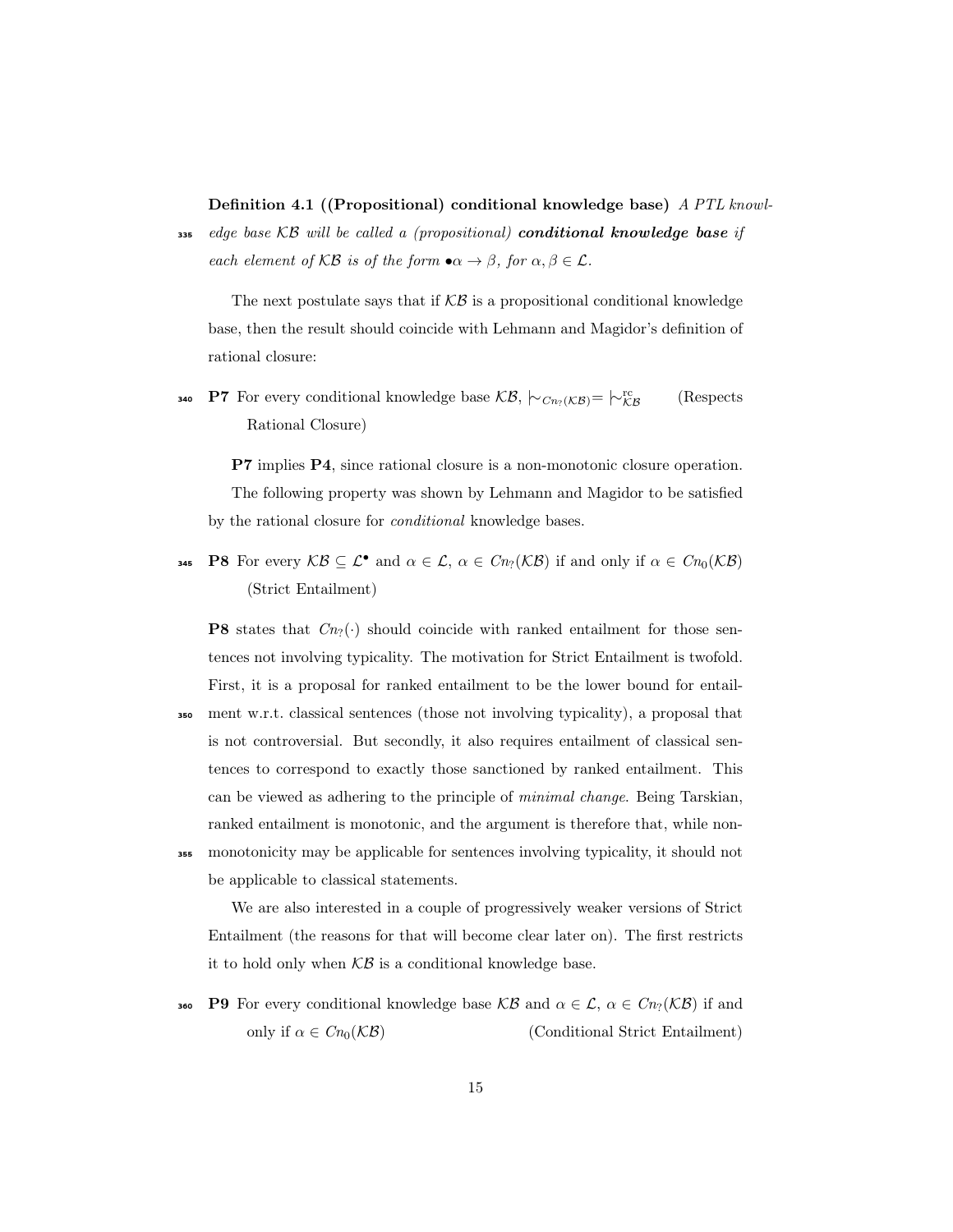<span id="page-16-0"></span>Note that **P7** also implies **P9**. To see this, first it is easy to check that every propositional formula  $\alpha$  is equivalent to the PTL formula  $\bullet \neg \alpha \to \bot$ .

**Proposition 4.1** For every formula  $\alpha \in \mathcal{L}$  and every ranked interpretation  $\mathcal{R}$ , 365  $\mathscr{R} \Vdash \alpha$  iff  $\mathscr{R} \Vdash \bullet \neg \alpha \to \bot$ .

#### Proof:

 $\mathscr{R} \Vdash \alpha$  implies  $[\![\alpha]\!]^{\mathscr{R}} = \mathcal{U}^{\mathscr{R}}$ , that is equivalent to  $\mathscr{R} \Vdash \neg \alpha \to \bot$ , that, in turn, implies  $\mathscr{R} \Vdash \bullet \neg \alpha \to \bot$ . In the opposite direction,  $\mathscr{R} \Vdash \bullet \neg \alpha \to \bot$  means that for every  $u \in \mathcal{U}^{\mathscr{R}}, u \not\models \bullet \neg \alpha$ .  $u \not\models \bullet \neg \alpha$  for every  $u \in \mathcal{U}^{\mathscr{R}}$  implies that for every

- **370**  $u \in \mathcal{U}^{\mathscr{R}}, u \not\vdash \neg \alpha$ : if we had a valuation v satisfying  $\neg \alpha$  in some cell  $L_i$ , with  $i < \infty$ , we would either have that  $v \Vdash \bullet \neg \alpha$ , or there would be a valuation  $v'$  in some  $L_j$ ,  $j < i$ , such that  $v' \Vdash \bullet \neg \alpha$ . Consequently,  $u \Vdash \alpha$  for every  $u \in \mathcal{U}^{\mathscr{R}}$ , that is,  $\mathscr{R} \Vdash \alpha$ .
- **P7** implies that, for every  $\alpha \in \mathcal{L}$  and every conditional knowledge base 375  $KB, (\alpha, \perp) \in \sim_{Cn_?(\mathcal{KB})} \text{iff } (\alpha, \perp) \in \sim_{\mathcal{KB}}^{\text{rc}}.$  A well-known result by Lehmann and Magidor [\[35,](#page-47-1) Lemma 5.16] states that for every  $\alpha \in \mathcal{L}$  and every conditional knowledge base  $\mathcal{KB}, \alpha \upharpoonright \bot$  is in the rational closure of  $\mathcal{KB}$  iff  $\alpha \upharpoonright \bot$ is a ranked consequence of  $\mathcal{KB}$ , that is,  $(\alpha, \perp) \in \sim_{\mathcal{KB}}^{\mathop{\text{rc}}\nolimits}$  iff  $(\alpha, \perp) \in \sim_{Cn_0(\mathcal{KB})}$ . Hence we have that for every  $\alpha \in \mathcal{L}$  and every conditional knowledge base  $\mathcal{KB},$ 380  $(\alpha, \perp) \in \sim_{Cn_?(\mathcal{KB})}$  iff  $(\alpha, \perp) \in \sim_{Cn_0(\mathcal{KB})}$ , that, together with Proposition [4.1,](#page-16-0) implies P9.

In turn, P9 implies that entailment for PTL coincides with classical propositional entailment in the case of propositional knowledge bases, as formalised by the next property.

385 P9' For every  $\mathcal{KB} \subseteq \mathcal{L}$  and  $\alpha \in \mathcal{L}$ ,  $\alpha \in C_{n}(\mathcal{KB})$  if and only if  $\mathcal{KB}$  entails  $\alpha$  in classical propositional logic. (Classical Entailment)

Since for every  $\mathcal{KB} \cup \{\alpha\} \subseteq \mathcal{L}, \mathcal{KB}$  entails  $\alpha$  in classical propositional logic if and only if  $\alpha \in Cn_0(\mathcal{KB})$ , and any  $\alpha \in \mathcal{L}$  is equivalent  $\bullet \neg \alpha \to \bot$ , **P9'** is indeed a weakening of P9 (provided that P8 also holds).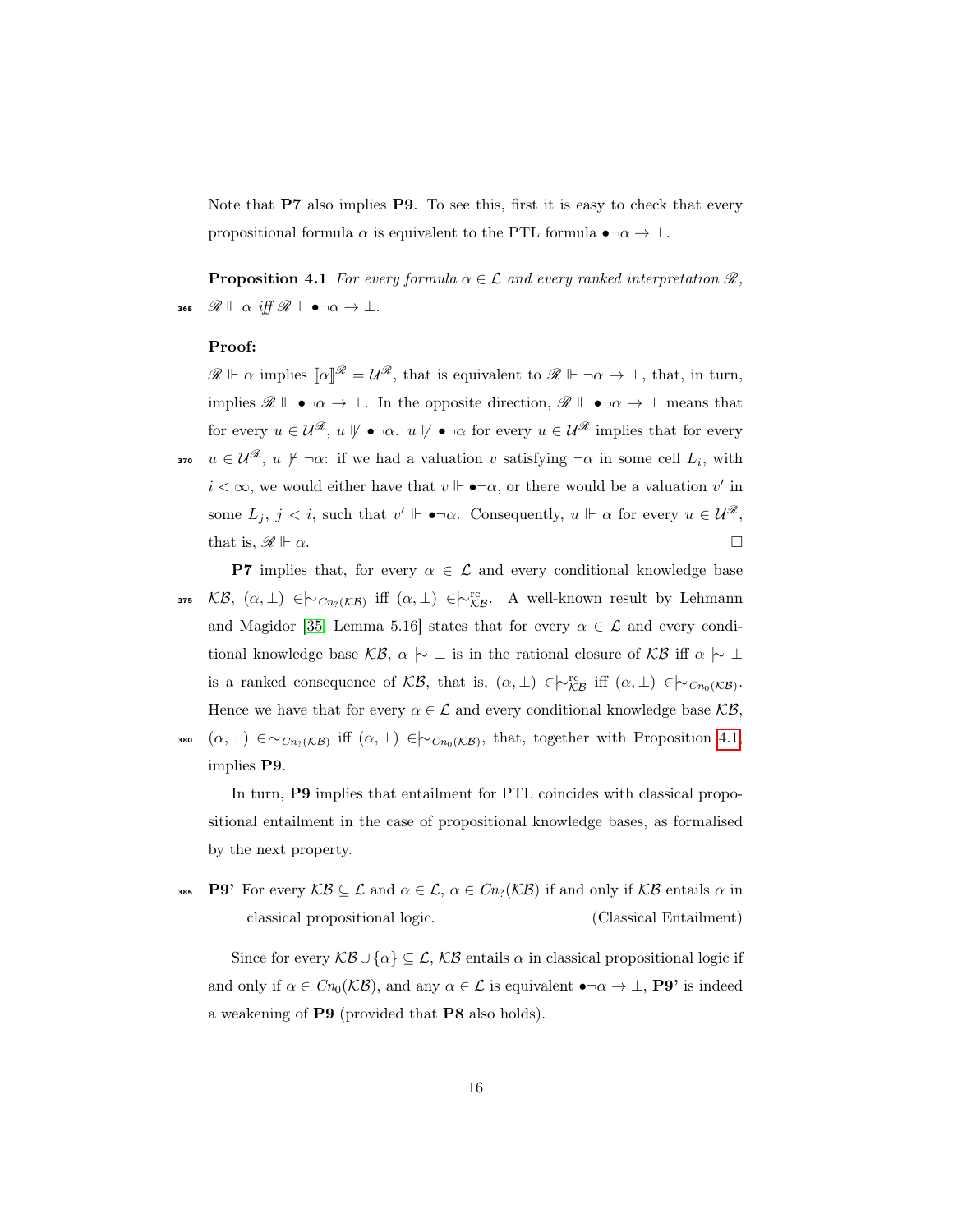- <sup>390</sup> Finally, we consider another property shown by Lehmann and Magidor to be satisfied by the rational closure for conditional knowledge bases.
	- **P10** For every  $\mathcal{KB} \subseteq \mathcal{L}^{\bullet}$  and  $\alpha \in \mathcal{L}$ ,  $\bullet \top \rightarrow \alpha \in Cn_{?}(\mathcal{KB})$  if and only if  $\bullet \top \to \alpha \in C_{n_0}(\mathcal{KB})$  (Typical Entailment)

The motivation for P10 is similar to that for P8 above in that we want <sup>395</sup> to constrain what should hold in the most typical situations. That is, given a knowledge base, the property speaks to which formulas of the form  $\bullet$   $\top \to \alpha$ should follow. Ranked entailment clearly provides a lower bound for such a kind of statement, but P10 also proposes to consider ranked entailment as the upper bound, thereby requiring that the set of statements  $\bullet$   $\top \rightarrow \alpha$  entailed <sup>400</sup> by a knowledge base should correspond exactly to those sanctioned by ranked entailment. The argument for this is that ranked entailment is monotonic and, applying the principle of minimal change, it is only when dealing with atypical situations that ranked entailment is not always sufficient.

Although these postulates all seem reasonable on their own, it turns out <sup>405</sup> that they cannot all be satisfied simultaneously. In fact, this impossibility result already holds for a strict subset of the postulates.

<span id="page-17-0"></span>**Theorem 4.1** There is no PTL consequence operator  $C_{n_2}(\cdot)$  satisfying all of **P1**, P2, P3, P5, P8 and P10.

#### Proof:

Regarding P5, requiring  $\sim_{C_{n_?}(\cdot)}$  to satisfy (RM) is equivalent to requiring that, for every knowledge base  $\mathcal{KB}$  and whatever formulas  $\alpha, \beta, \gamma$ , if  $\bullet \alpha \to \gamma \in C_{n_?}(\cdot)$ and  $\bullet \alpha \to \beta \notin Cn_?(\cdot)$ , then we have  $\bullet(\alpha \wedge \neg \beta) \to \gamma \in Cn_?(\cdot)$ .

Assume  $C_{n_?}(\cdot)$  satisfies the given properties, and let  $\mathcal{KB} = \{ \bullet \top \to p, \bullet \neg p \to p\}$ •q}. By Strict Entailment (P8),  $p \notin C_{n}(\mathcal{KB})$  (because of e.g. the 2-rank 415 model  $(\{\{p, \neg q\}\}, {\{\neg p, q\}})$  of  $\mathcal{KB}$ ). By Typical Entailment (P10),  $\bullet \top \rightarrow$  $\neg q \notin Cn_?(\mathcal{KB})$  (because of e.g. the 1-rank model ({{p,q}, {p, ¬q}}) of  $\mathcal{KB}$ ). By Inclusion (P1)  $\bullet \top \to p \in Cn_?(\mathcal{KB})$ , and then by (RM) we must conclude that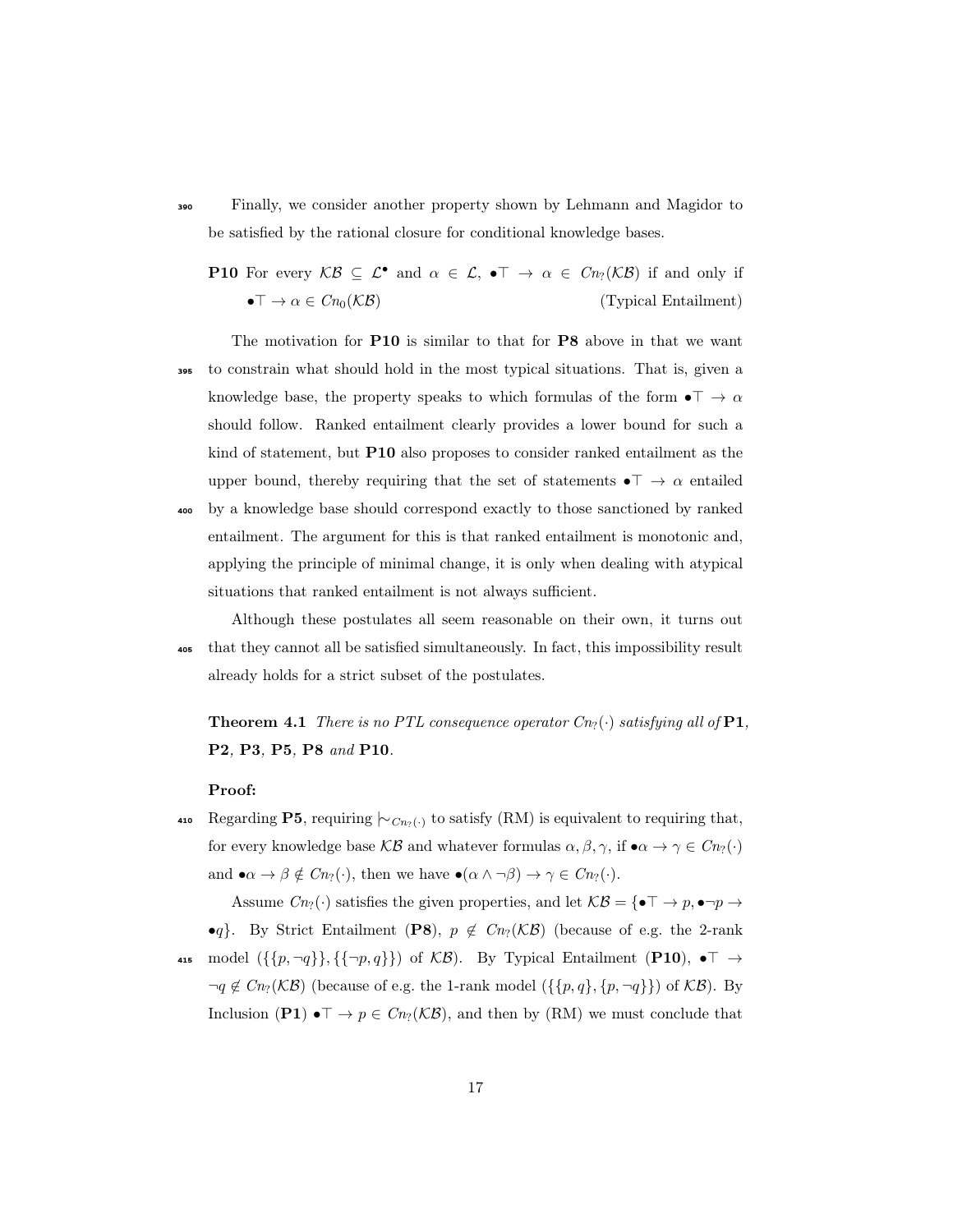$\bullet(\top \wedge q) \to p \in \mathit{Cn}_2(\mathcal{KB})$ , that is,  $(\top \wedge q, p) \in \sim_{\mathit{Cn}_2(\mathcal{KB})}$ ; since  $\sim_{\mathit{Cn}_2(\cdot)}$  must satisfy LLE, the latter implies  $(q, p) \in \sim_{Cn_?(\mathcal{KB})}$ , that is,  $\bullet q \to p \in Cn_?(\mathcal{KB})$ .

420 Since by Inclusion (P1)  $\bullet \neg p \to \bullet q \in Cn_?(\mathcal{KB})$ , we have  $\{\bullet q \to p, \bullet \neg p \to q\}$  $\bullet q$ } ⊂  $Cn_?(\mathcal{KB})$ . Since  $\bullet \neg p \to p \in Cn_0(\{\bullet q \to p, \bullet \neg p \to \bullet q\})$  and  $Cn_0(\cdot)$  is monotonic, we have  $\bullet \neg p \to p \in Cn_0(Cn_?(\mathcal{KB}))$ . Then, by Lemma [4.1,](#page-13-0) that assumes **P1**, **P2** and **P3**, we have that  $\bullet \neg p \to p \in C_{n}(\mathcal{KB})$ .

We have that  $p \in C_{n_0}(\{\bullet \neg p \to p\})$  holds: let  $\mathscr{R} \Vdash \bullet \neg p \to p$ , and let v be 425 a world in  $\mathscr R$  s.t.  $v \Vdash \neg p$ . v cannot satisfy  $\bullet \neg p$ , since we would have that  $v \Vdash \neg p \land p$ ; but  $v \Vdash \neg p$  and  $v \not\Vdash \bullet \neg p$  implies that in  $\mathscr R$  there is a world w, such that  $w \prec v$  and  $w \Vdash \bullet \neg p$ , that, again, implies  $w \Vdash \neg p \land p$ .

From  $p \in Cn_0(\{\bullet \neg p \to p\}), \ \bullet \neg p \to p \in Cn_?(\mathcal{KB})$ , and the monotonicity of ranked entailment, we must conclude also  $p \in C_{n_0}(C_{n_2}(\mathcal{KB}))$ , that is, by 430 Lemma [4.1,](#page-13-0)  $p \in C_{n}(\mathcal{KB})$ , against **P8**. □

While, at first glance, this seems to be a negative result, our contention is that it should be interpreted as an indication that a logic as expressive as PTL admits more than one form of entailment. We elaborate directly on this point in Section [8,](#page-34-0) and indirectly in Sections [5](#page-18-0) and [6,](#page-26-0) where we define and discuss two <sup>435</sup> instances of entailment for PTL.

#### <span id="page-18-0"></span>5. LM-entailment

We now come to our first construction of an entailment relation in PTL. We first observe that there is nothing to stop us from using the preference relation  $\mathcal{L}_{LM}$  (see Section [2.2\)](#page-7-0) to compare ranked interpretations of any PTL knowledge base  $K\mathcal{B}$ . The question then is, does there always exist a unique LM-minimum element of the ranked models of  $\mathcal{KB}$ , as there does in the restricted conditional case? And if so, how can we construct it? We now answer these questions.

We assume as input a PTL knowledge base  $\mathcal{KB}$ , where each sentence  $\alpha \in \mathcal{KB}$ is in normal form: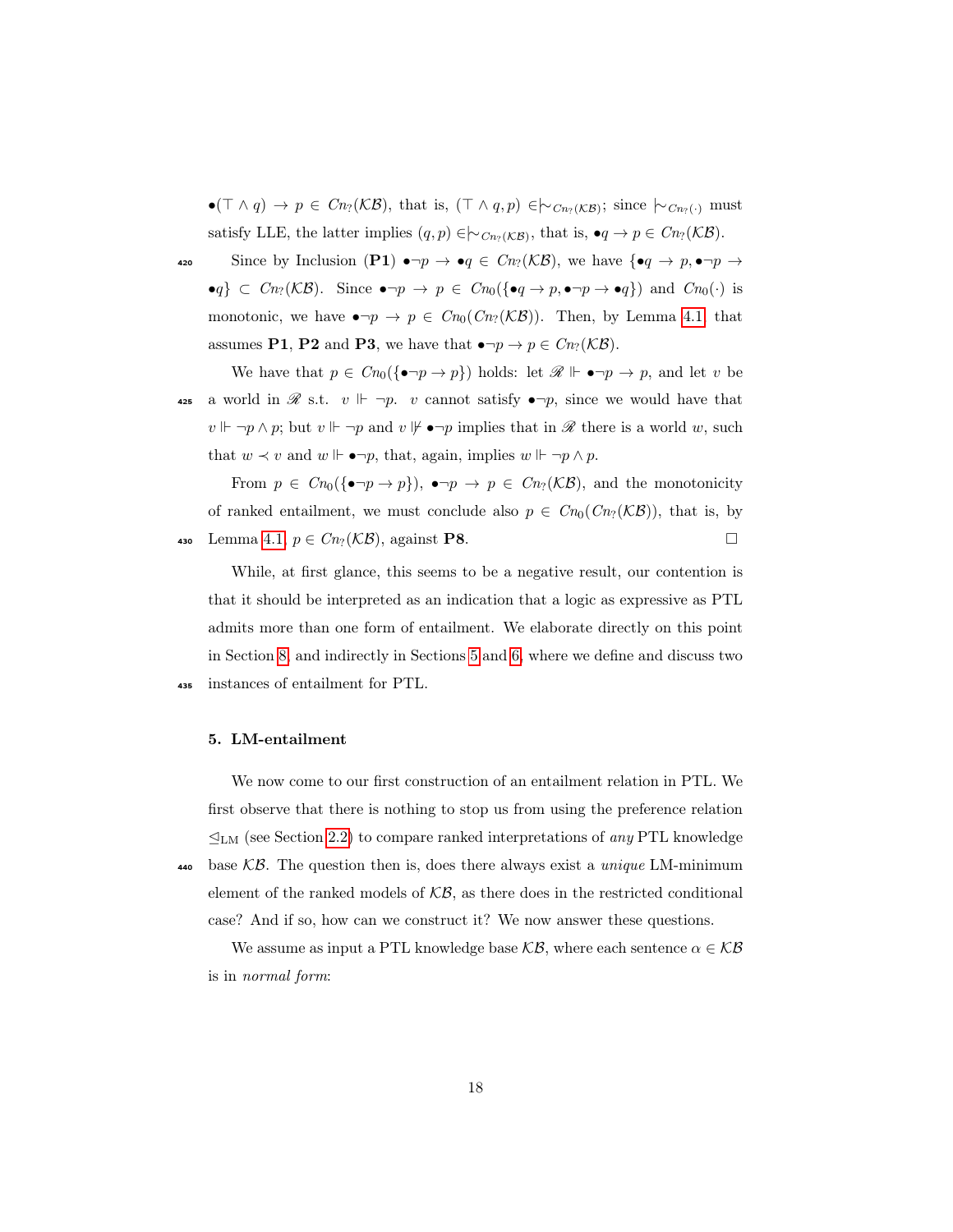**445** Definition 5.1 (Normal form)  $\alpha \in \mathcal{L}^{\bullet}$  is in normal form if it is of the form  $\bigwedge_{i\leq t}\bullet\theta_i\to(\phi\vee\bigvee_{i\leq s}\bullet\psi_i),$  where  $t,s\geq 0$  and the  $\theta_i,$   $\phi$  and  $\psi_i$  are all purely propositional sentences.

**Theorem 5.1** The normal form is complete for  $\mathcal{L}^{\bullet}$ , i.e., for every sentence  $\alpha \in \mathcal{L}^{\bullet}$  there is a (finite) set of sentences  $X \subseteq \mathcal{L}^{\bullet}$ , each one in normal form, 450 *such that*  $Mod(\alpha) = Mod(\bigwedge X)$ .

#### Proof:

From the results by Booth et al. [\[3,](#page-43-1) Section 4], it follows that we need only consider sentences with non-nested instances of the typicality operator. So we let  $\alpha$  be such a sentence. We let the set of *typicality* atoms be the propositional

- 455 atoms occurring in  $\mathcal{L}^{\bullet}$  together with every sentence of the form  $\bullet\beta$  where  $\beta$  is a propositional sentence (we refer to the latter as *pure typicality atoms*). And we define the set of *typicality literals* in the obvious way: the set of typicality atoms and their negations. The set of pure typicality literals consists of the pure typicality atoms and their negations.
- 

460 Now we define *typicality conjunctive normal form* as a conjunctive normal form defined on typicality atoms. It follows immediately that  $\alpha$  can be rewritten as a sentence, say  $\alpha'$ , in typicality conjunctive normal form. Let  $X'$  be the set of conjuncts occurring in  $\alpha'$ . We show below how to rewrite each conjunct in  $X'$ into a sentence in normal form. The resulting set  $X$  of sentences in normal form <sup>465</sup> is the set referred to above.

By construction, each sentence  $\gamma \in X'$  is a disjunction of typicality literals. We separate them into three disjoint sets, the set of propositional literals, the set of positive pure typicality literals (with cardinality of, say t, where  $t \geq 0$ ) and the set of negative pure typicality literals (with cardinality of, say s, where

470 s ≥ 0). Let  $\phi$  be the disjunction of propositional literals, denote the s positive pure typicality literals by  $\psi_1, \ldots, \psi_s$ , and the t negative pure typicality literals by  $\theta_1, \ldots, \theta_t$ . It follows immediately that  $\gamma$  can be rewritten as the sentence  $\bigwedge_{i\leq t}\theta_i\to (\phi\vee\bigvee_{i\leq s}\psi_i).$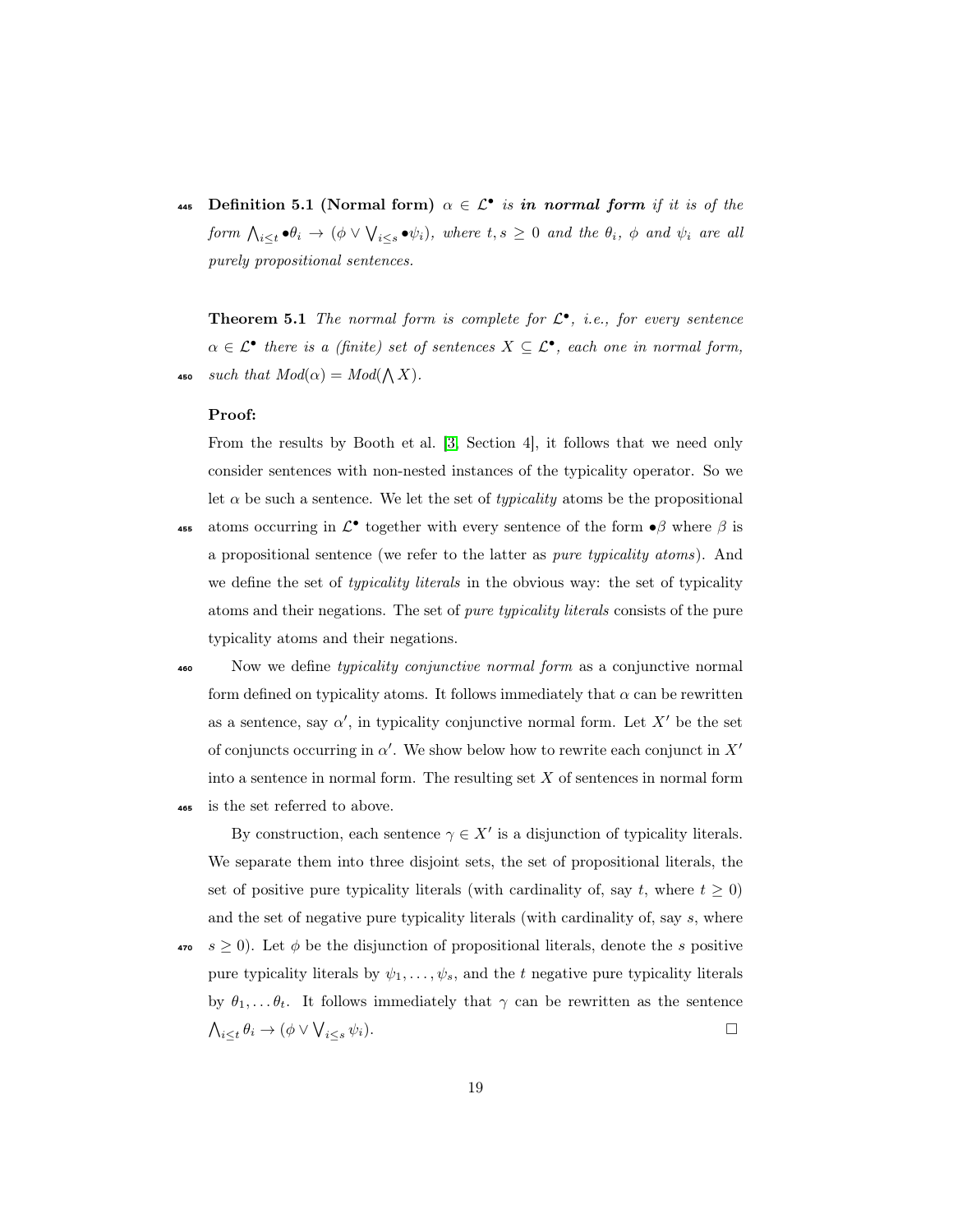For any ranked interpretation  $\mathscr{R}$ , and  $S \subseteq \mathcal{U}^{\mathscr{R}}$ , let  $\mathscr{R}^{\infty}_S$  be the ranked in-475 terpretation such that  $\mathscr{R}_S^{\infty}(v) = \mathscr{R}(v)$  for every  $v \in S$ , and  $\mathscr{R}_S^{\infty}(v) = \infty$  for every  $v \in \mathcal{U} \setminus S$ . That is,  $\mathscr{R}_{S}^{\infty}$  is the ranked interpretation obtained from  $\mathscr{R}$ by turning all valuations not in S into impossible valuations. Similarly, let  $\mathscr{R}^1_S$ be the ranked interpretation such that  $\mathcal{R}_S^1(v) = \mathcal{R}(v)$  for every  $v \in S$ , and  $\mathcal{R}_S^1(v) = \mathcal{R}(v) + 1$  for every  $v \in \mathcal{U} \setminus S$ . That is,  $\mathcal{R}_S^1$  is the ranked interpretation obtained from  $\mathscr R$  by increasing the rank of all valuations not in S by 1.

Given a PTL knowledge base  $KB$  we now define a ranked interpretation  $\mathcal{R}_{\mathcal{KB}}^*$ , obtained from  $\mathcal{KB}$ , as follows:

**Step 1** Set  $\mathscr{R}_0(v) := 0$  for all  $v \in \mathcal{U}$ ,  $S_0 := \emptyset$ , and  $i := 1$ ;

**Step 2**  $S_1 := [\mathcal{KB}]^{\mathcal{R}_0}$  (separate the valuations which satisfy KB w.r.t. the cur-485 rent ranked interpretation  $\mathcal{R}_0$  from those that do not);

**Step 3** If  $S_i = S_{i-1}$ , then  $\mathscr{R}_{\mathcal{KB}}^* := (\mathscr{R}_i)_{S_i}^{\infty}$ , and stop. (*if there is no change in* the new  $S_i$  then set the rank of those valuations that do not satisfy  $\mathcal{KB}$ w.r.t.  $\mathcal{R}_i$  to  $\infty$ , let  $\mathcal{R}_{\mathcal{KB}}^*$  be the interpretation that remains, and stop);

**Step 4** Otherwise  $\mathcal{R}_i := (\mathcal{R}_{i-1})^1_{S_i}$  (otherwise create a new ranked interpretation 490  $\mathscr{R}_i$  by increasing the rank of every valuation not in  $S_i$  by 1);

**Step 5**  $S_{i+1} := \llbracket \mathcal{KB} \rrbracket^{\mathscr{R}_i}$  and  $i := i+1$  (separate the valuations which satisfy  $KB$  w.r.t. the current ranked interpretation  $\mathcal{R}_i$  from those that do not, and increment i);

Step 6 Go to Step 3.

<sup>495</sup> Algorithm [1](#page-21-0) below gives a compact description of the steps above. Note that if the input to the algorithm,  $\mathcal{KB}$ , is unsatisfiable, the ranked interpretation  $\mathscr{R}_{\mathcal{KB}}^*$ that it returns is such that  $\mathcal{U}^{\mathscr{R}_{\kappa}}{}^{*}=\emptyset$ .

<span id="page-20-0"></span>Example 5.1 Let us assume, for the sake of the example, that we are only talking about birds. Let  $\mathcal{KB} := {\{\bullet \top \to (\neg p \land \neg r), \bullet p \to \bullet \neg f, \bullet r \to \bullet f, p \to \neg r\}}$ <sup>500</sup> (the most typical things are neither penguins nor robins, typical penguins are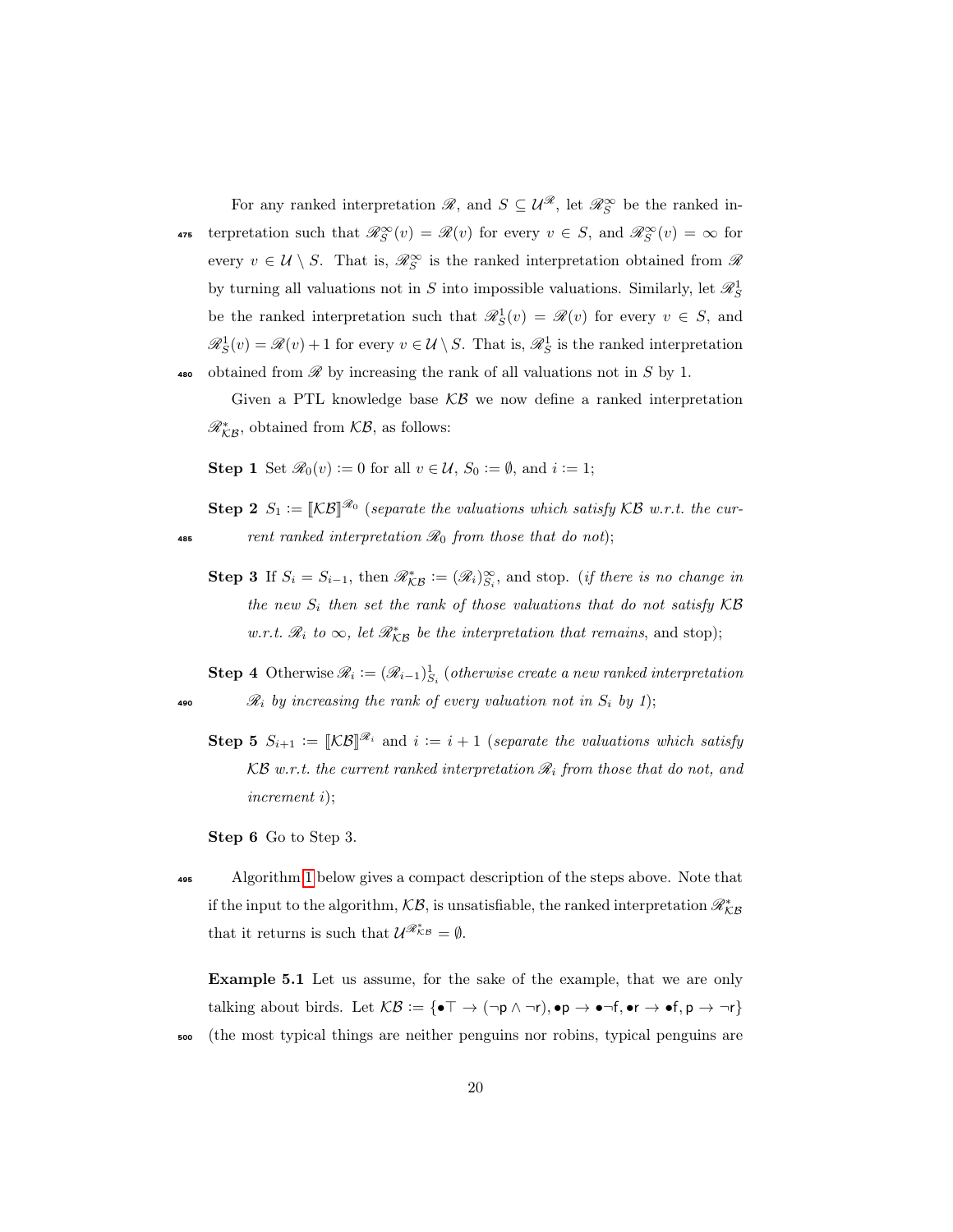Algorithm 1: LM-minimal

<span id="page-21-0"></span>

| Input: $KB$                                                                                                             |  |  |
|-------------------------------------------------------------------------------------------------------------------------|--|--|
| Output: $\mathcal{R}_{KB}^*$                                                                                            |  |  |
| 1 $\mathcal{P}_{\mathcal{KB}} := \{ p \mid p \text{ is a propositional letter occurring in } \mathcal{KB} \};$          |  |  |
| 2 Let U be the universe of valuations for the vocabulary $P_{KB}$ ;                                                     |  |  |
| <b>3</b> $\mathscr{R}_0(v) := 0$ for every $v \in \mathcal{U}$ ;                                                        |  |  |
| 4 $S_0 := \emptyset$ ;                                                                                                  |  |  |
| 5 $S_1 := [\mathcal{KB}]^{\mathscr{R}_0};$                                                                              |  |  |
| 6 $i := 1$ ;                                                                                                            |  |  |
| 7 while $S_i \neq S_{i-1}$ do                                                                                           |  |  |
|                                                                                                                         |  |  |
|                                                                                                                         |  |  |
| 8 $\beta_i := (\mathscr{R}_{i-1})^1_{S_i};$<br>9 $S_{i+1} := [\![\mathcal{KB}]\!]^{\mathscr{R}_i};$<br>10 $i := i + 1;$ |  |  |
| 11 $\mathscr{R}_{\mathcal{KB}}^* := (\mathscr{R}_{i-1})_{S_i}^{\infty}$ ;                                               |  |  |
| 12 return $\mathcal{R}_{KR}^*$                                                                                          |  |  |
|                                                                                                                         |  |  |

typical non-flying birds, and typical robins are typical flying birds, penguins are not robins). The procedure initialises with all valuations being assigned the rank of 0. The only valuations that satisfy all three sentences w.r.t.  $\mathcal{R}_0$  are those satisfying both  $\neg p$  and  $\neg r$ . Thus  $S_1 := [\![\mathcal{KB}]\!]^{\mathscr{R}_0} = {\{\neg f, \neg p, \neg r\}, \{f, \neg p, \neg r\}\}\$ and 505 so we obtain  $\mathcal{R}_1$  by changing the rank of all valuations not in  $S_1$  to 1. Note that  $\llbracket \bullet \neg f \rrbracket \mathscr{R}_1 = \{\{\neg f, \neg p, \neg r\}\}\$  and  $\llbracket \bullet f \rrbracket \mathscr{R}_1 = \{\{f, \neg p, \neg r\}\}\$ , so we can see that none of the valuations in  $\mathcal{U} \setminus S_1$  is able to satisfy either  $\bullet \mathsf{p} \to \bullet \neg \mathsf{f}$  or  $\bullet \mathsf{r} \to \bullet \mathsf{f}$  w.r.t.  $\mathscr{R}_1$ . As a consequence,  $S_2 := [\![\mathcal{KB}]\!]^{\mathscr{R}_1} = S_1$  and so the procedure terminates here with  $\mathcal{R}_{KB}^*$  as the ranked interpretation in which all valuations in  $S_1$  ({¬f,¬p,¬r} 510 and  $\{f, \neg p, \neg r\}$  have rank 0 and all other valuations have rank  $\infty$ . See Figure [3](#page-22-0) for the ranked interpretations generated by this example.  $\Box$ 

<span id="page-21-1"></span>We now proceed to show that: (i) the algorithm always terminates if  $KB$ is finite; (*ii*) the ranked model  $\mathcal{R}_{\mathcal{KB}}^*$  it returns is a ranked model of  $\mathcal{KB}$ , and (*iii*) for any other ranked model  $\mathcal{R}$  of  $\mathcal{KB}$ , we have  $\mathcal{R}^*_{\mathcal{KB}} \trianglelefteq_{LM} \mathcal{R}$ . We know the  $515$  following about (i) and (ii):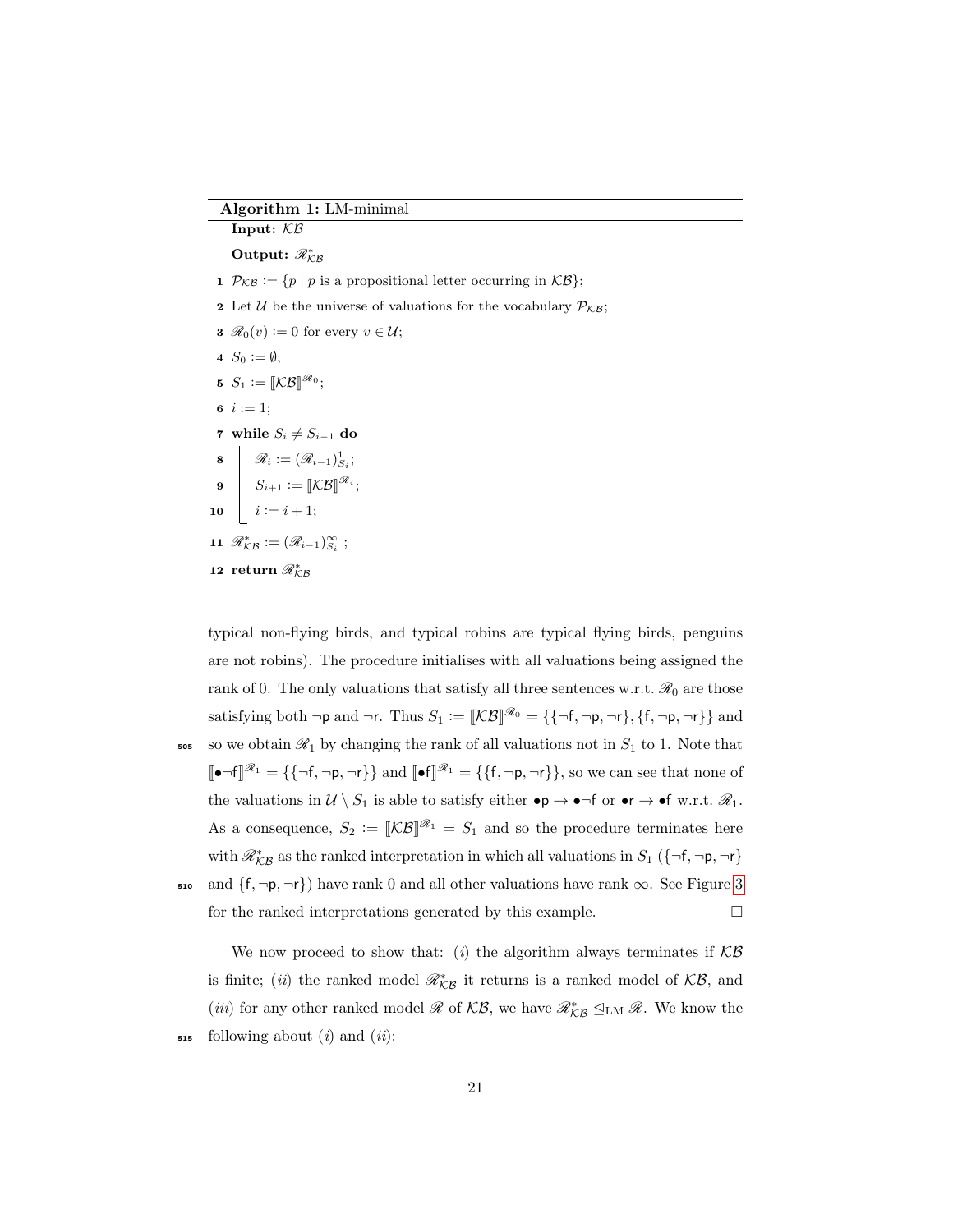

<span id="page-22-0"></span>Figure 3: The ranked interpretations generated in Example [5.1.](#page-20-0)

**Lemma 5.1** The following hold for each  $i > 0$ :

- 1.  $S_i \subseteq S_{i+1}$ , i.e.,  $[S_0 \subseteq S_1 \text{ and, for all } i \geq 0, \ [\mathcal{KB}]]^{\mathscr{R}_i} \subseteq [\mathcal{KB}]]^{\mathscr{R}_{i+1}}$ ;
- 2. For all  $v_1, v_2 \in \mathcal{U}$ , if  $\mathscr{R}_i(v_1) < \mathscr{R}_i(v_2)$ , then  $v_1 \in [\mathcal{KB}]\mathscr{R}_i$ ;
- 3.  $\mathcal{R}_i$  is a ranked interpretation.

#### <sup>520</sup> Proof:

See Appendix [B.1.](#page-50-0)

From Item 1 in Lemma [5.1](#page-21-1) above, we know the algorithm terminates if  $K\mathcal{B}$ is finite, since it generates a sequence of ranked interpretations (by Item 3) in which the set of valuations satisfying  $KB$  increases monotonically from one <sup>525</sup> ranked interpretation to the next. Since each of these is finite, and since there is a finite number of valuations, the stopping criterion in Line 7 of the algorithm is guaranteed to occur eventually.

<span id="page-22-1"></span>To show that the algorithm returns a ranked model of  $\mathcal{KB}$  it suffices to show the following.

**Lemma 5.2** For every  $i > 0$ ,  $(\mathscr{R}_i)_{S_i}^{\infty}$  is a ranked model of KB.

#### Proof:

See Appendix [B.2.](#page-51-0)

So, at each stage of the algorithm, the current ranked interpretation, when those valuations not satisfying  $KB$  are excluded, forms a ranked model of  $KB$ .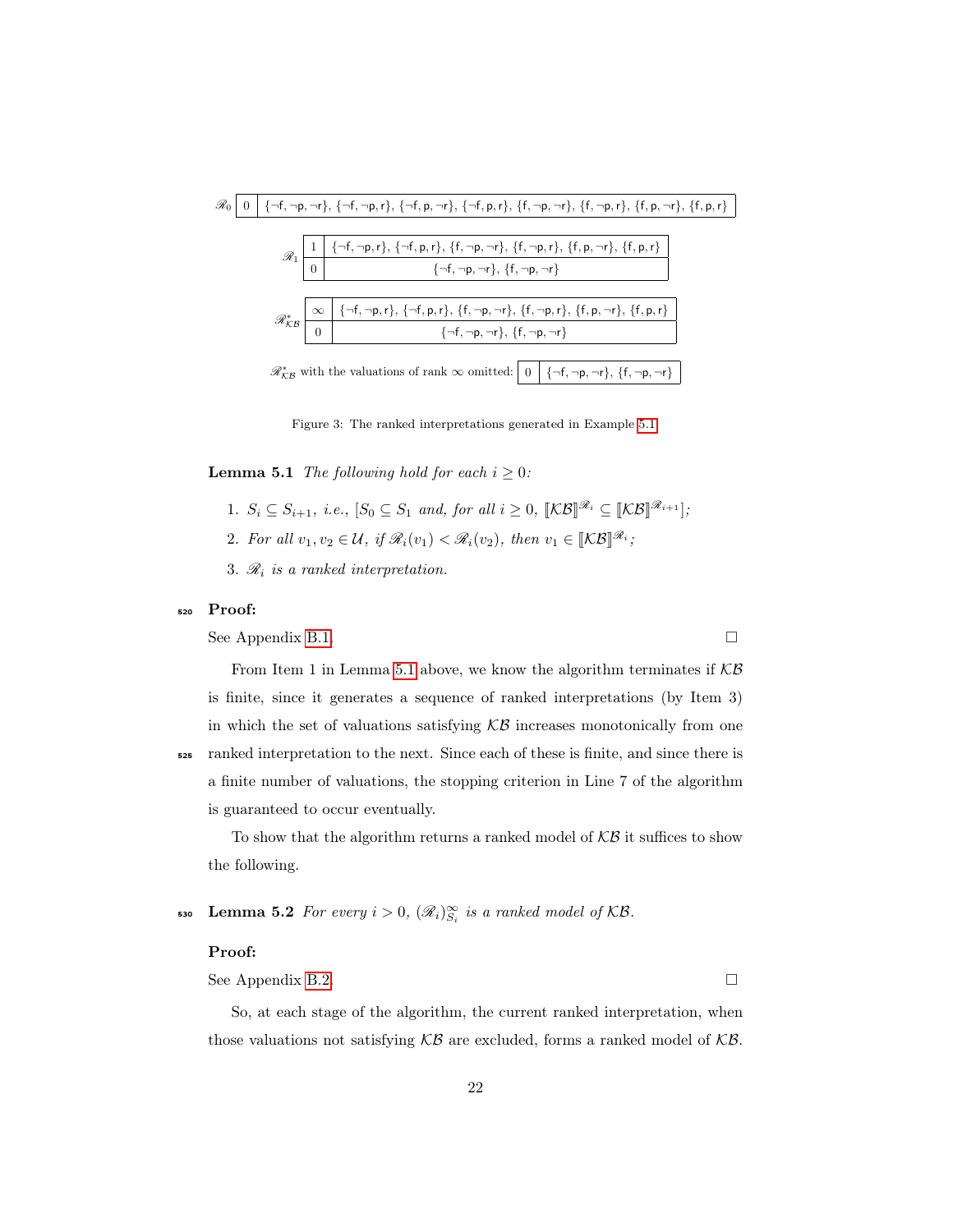Since the output  $\mathcal{R}_{KB}^*$  takes precisely this form we have the following result.

<span id="page-23-0"></span>Proposition 5.1  $\mathscr{R}_{\mathcal{KB}}^* \Vdash \bigwedge \mathcal{KB}$ .

#### Proof:

<span id="page-23-2"></span>Follows from Lemma [5.2](#page-22-1) and the construction of  $\mathcal{R}_{\mathcal{KB}}^*$ .

Next we want to show that for any other ranked model  $\mathcal{R}$  of  $\mathcal{KB}$ , we have 540  $\mathscr{R}_{\mathcal{KB}}^* \trianglelefteq_{\mathrm{LM}} \mathscr{R}$ .

**Lemma 5.3** Let  $\mathcal{R}_{\mathcal{KB}}^* := (L_0, \ldots, L_{n-1}, L_{\infty})$  and let  $\mathcal{R} := (M_0, \ldots, M_{n-1}, M_{\infty})$ be any other ranked model of  $\mathcal{KB}$ . Let  $i \in \{0, ..., n-1\}$ . If  $L_j = M_j$  for all  $j < i$ , then  $M_i \subseteq L_i$ .

#### Proof:

 $\overline{\mathbf{5}}$  See Appendix [B.3.](#page-52-0)

<span id="page-23-1"></span>From this lemma we can state:

**Proposition 5.2** Consider any  $KB$  and let  $\mathcal{R}$  be a ranked model of  $KB$ . Then  $\mathscr{R}_{\mathcal{KB}}^* \trianglelefteq_{\text{LM}} \mathscr{R}.$ 

- That Algorithm [1](#page-21-0) runs in time that is (singly) exponential in the size of  $\mathfrak{so}$  the input knowledge base  $\mathcal{KB}$  whenever  $\mathcal{KB}$  is finite is not hard to see. Let  $|\mathcal{KB}| = k$  and  $|\mathcal{P}_{\mathcal{KB}}| = j$ . The procedure starts by computing the universe U of all valuations for the vocabulary  $P_{\mathcal{KB}}$ , and therefore we have  $|\mathcal{U}| = 2^j$ . Next, in the first round of the loop, each sentence in  $KB$  has to be checked against all of the exponentially many valuations in  $\mathcal{U}$ , which amounts to  $k \times 2^{j}$  verifications.
- <sup>555</sup> In the worst-case scenario, only one valuation is kept at level 0, with all the others moved up to level 1. In the next round, each sentence in  $KB$  has to be checked against the  $2^{j} - 1$  valuations at level 1, but also against the only valuation at level 0, because the truth of  $\bullet$ -sentences in a model also depends on those valuations that are lower down in the model. This amounts to  $k \times 2^{j}$
- <sup>560</sup> verifications, which in the worst case will again result in a single valuation kept at level 1 with all the  $2^{j} - 2$  ones moved up to level 2, and a number of  $k \times 2^{j}$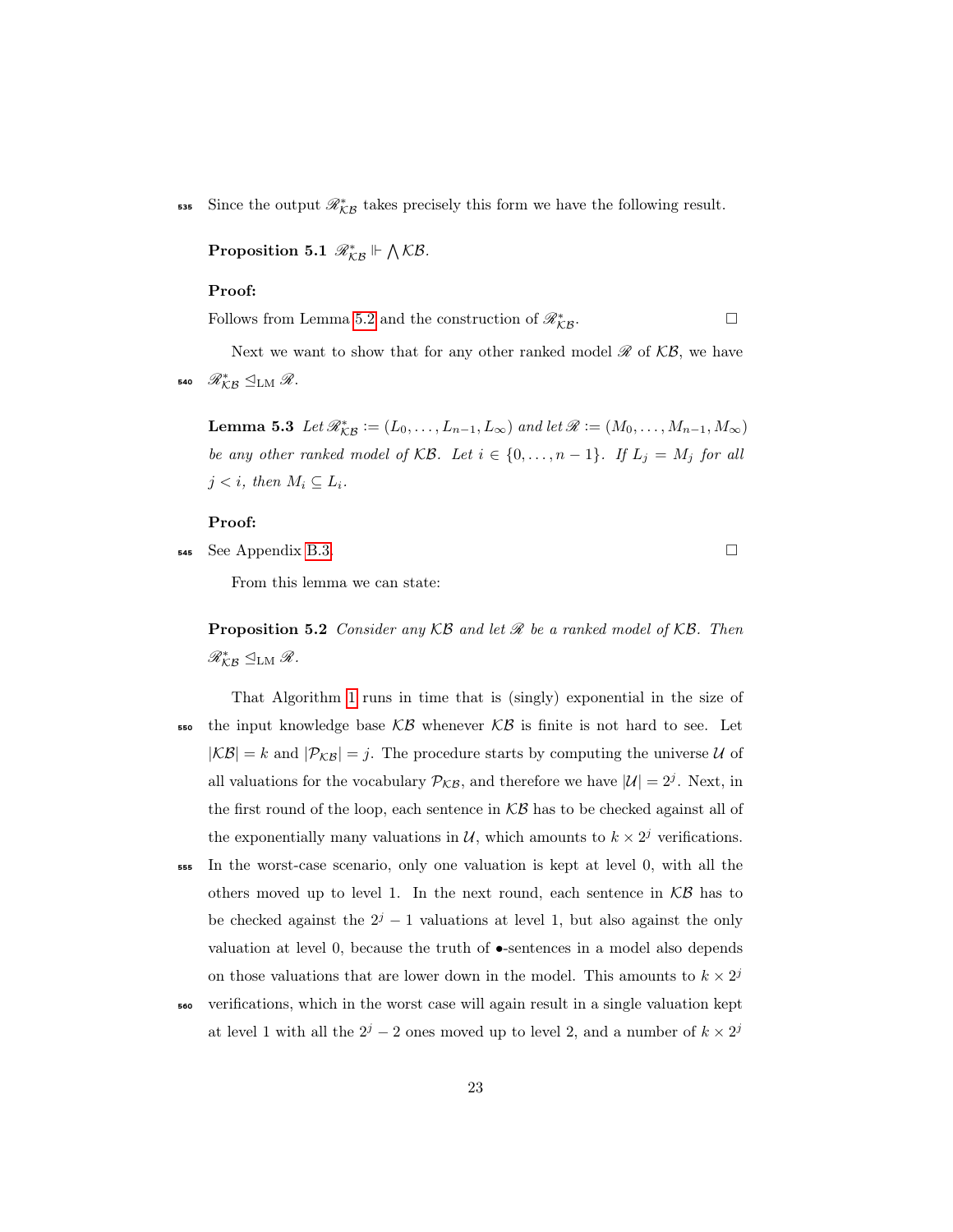checks to be performed in the next round. By repeating this argument one can see that, in the worst case, the algorithm will have built a ranked interpretation consisting of  $2<sup>j</sup>$  layers, each one containing a single valuation, i.e., a linear

- $\frac{1}{565}$  ordering on the  $2^j$  valuations. This process will have involved  $2^j$  runs, each run requiring  $k \times 2^{j}$  valuation checks to create a new layer. It remains to know the cost of checking whether a sentence is satisfied by a valuation in a ranked model. In the first run of the loop, namely when there is a single layer, since the preference relation at this stage is empty, each of such verifications amounts to
- <sup>570</sup> a propositional verification, which is a polynomial-time task. From the second run of the loop onward, i.e., when truth depends on the lower layers, we have that all valuations at the lower layers have to be inspected, which in the worst case amounts to  $m \times 2^j$  checks to be performed, with m the number of subformulas of the one being checked. Putting the results together, we have that in
- the worst case there are a maximum of  $2<sup>j</sup>$  runs of the main loop, each with  $k \times 2<sup>j</sup>$ 575 checks, and each of such valuation checks taking at most  $m' \times 2^{j}$  operations, with m' the number of sub-formulas in  $\mathcal{KB}$ , i.e.,  $m' = 2^{\ell}$ , for some  $\ell$ . Hence the algorithm runs in  $2^j \times (k \times 2^j) \times (2^{\ell} \times 2^j) = k \times 2^{3j+\ell}$ , and is therefore in EXPTIME.

#### <sup>580</sup> We are now in a position to define our first form of entailment for PTL.

Definition 5.2 (LM-entailment) Let  $\mathcal{KB} \subseteq \mathcal{L}^{\bullet}$  and  $\alpha \in \mathcal{L}^{\bullet}$ . We say  $\mathcal{KB}$ **LM-entails**  $\alpha$ , denoted  $KB \approx_{LM} \alpha$ , if  $\mathcal{R}_{KB}^* \Vdash \alpha$ . Its corresponding consequence operator is defined as  $Cn_{LM}(\mathcal{KB}) := {\alpha \in \mathcal{L}^{\bullet} \mid \mathscr{R}_{\mathcal{KB}}^* \Vdash \alpha}.$ 

The next result outlines which properties from the previous section are sat-585 isfied by  $Cn_{LM}(\cdot)$ .

<span id="page-24-0"></span>Theorem 5.2  $\mathit{Cn}_{\mathrm{LM}}(\cdot)$  satisfies P1–P7, P9, and P10, but not P8.

#### Proof:

For P1, Proposition [5.1](#page-23-0) guarantees that  $\mathcal{R}_{\mathcal{KB}}^*$  is a model of  $\mathcal{KB}$ . About P2, by Proposition [5.2,](#page-23-1)  $\mathscr{R}_{\mathcal{KB}}^*$  is the LM-minimum model of  $\mathcal{KB}$ . If  $\mathcal{KB} \subseteq \mathcal{KB}' \subseteq$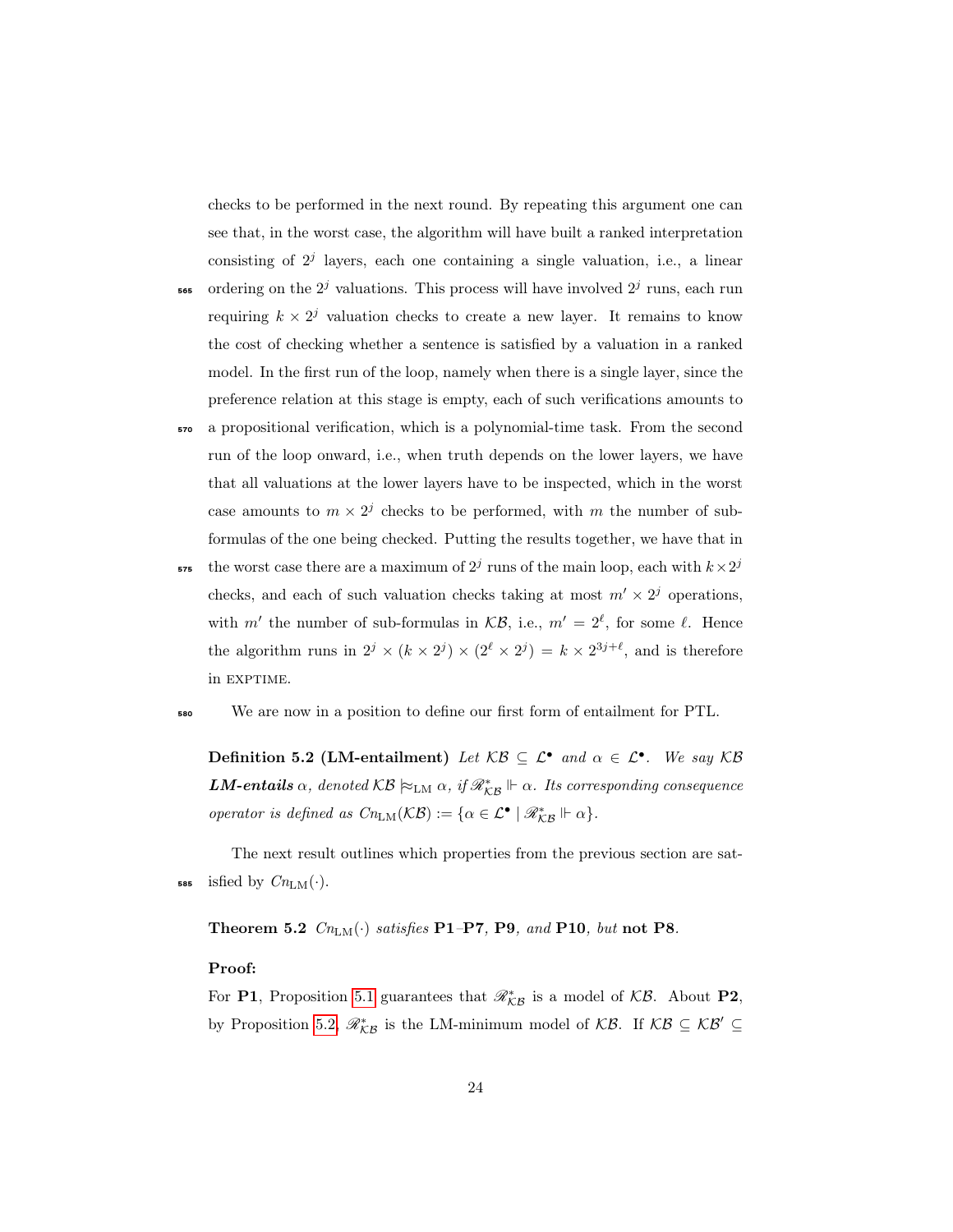- **590**  $Cn_{LM}(\mathcal{KB})$ , then  $Mod(\mathcal{KB}') \subseteq Mod(\mathcal{KB})$  and  $\mathscr{R}_{\mathcal{KB}}^* \in Mod(\mathcal{KB}')$ ; consequently  $\mathcal{R}_{\mathcal{KB}}^*$  must also be the LM-minimum model of  $\mathcal{KB}'$ . For **P3**, note that  $\mathcal{R}_{\mathcal{KB}}^*$ is a ranked model of  $KB$  (Lemma [5.1,](#page-21-1) Item 3, plus Proposition [5.1\)](#page-23-0), and so if  $\alpha \in C_{n_0}(\mathcal{KB})$ , then  $\alpha \in \mathcal{R}_{\mathcal{KB}}^*$ . **P4** is an immediate consequence of the satisfaction of  $P7<sup>3</sup> P5$  $P7<sup>3</sup> P5$  $P7<sup>3</sup> P5$  is an immediate consequence of the satisfaction of P6.
- 595 The latter holds by definition of  $Cn_{LM}(\mathcal{KB})$ . For P7, see Section [2.2.](#page-7-0) P9 is an immediate consequence of the satisfaction of P7.

Now consider **P10**. From right to left, it is an immediate consequence of **P3**. From left to right, assume there is a formula  $\bullet \top \to \alpha$  that is in  $\mathbb{C}n_{LM}(\mathcal{KB})$ , but not in  $Cn_0(\mathcal{KB})$ . It means that there is a ranked model  $\mathscr R$  of  $\mathcal{KB}$  that has 600 in its lower layer a propositional valuation v s.t.  $v \Vdash \neg \alpha$ ; but, given that the model  $\mathscr{R}_{\mathcal{KB}}^*$  defining  $\mathcal{C}n_{\text{LM}}(\mathcal{KB})$  is the LM-minimum model of  $\mathcal{KB},$  then also the lower layer of  $\mathcal{R}_{\mathcal{KB}}^*$  must contain the valuation v, against the hypothesis.

Failure of **P8** can be seen in Example [5.1.](#page-20-0) There we have  $\neg p \in Cn_{LM}(\mathcal{KB})$ (there is no penguin) because ¬p holds in both valuations occurring in  $\mathscr{R}_{\mathcal{KB}}^*$ .

605 Thus LM-entailment forces us to infer  $\neg p$  from  $\mathcal{KB}$ . But  $\neg p \notin C_{n_0}(\mathcal{KB})$ , because there does exist a ranked model  $\mathscr R$  of  $\mathcal{KB}$  for which  $[\![\mathbf{p}]\!]^{\mathscr R}\neq\emptyset$ , for instance the model  $\mathcal{R}_2$  appearing in Example [6.1](#page-28-0) below.

In summary then, LM-entailment satisfies all our postulates, except for Strict Entailment (P8). Lest this be seen as a negative result, bear in mind that LM-<sup>610</sup> entailment satisfies Conditional Strict Entailment (P9), the weakened version of Strict Entailment, and therefore also Classical Entailment.

In the next section we turn to a form of entailment satisfying Strict Entailment, but at the price of having to forego Conditional Rationality, and therefore the Single Model postulate as well.

<span id="page-25-0"></span><sup>&</sup>lt;sup>3</sup>For this conclusion we need the requirement (specified in Section [2\)](#page-4-0) that  $P$  contains at least two elements.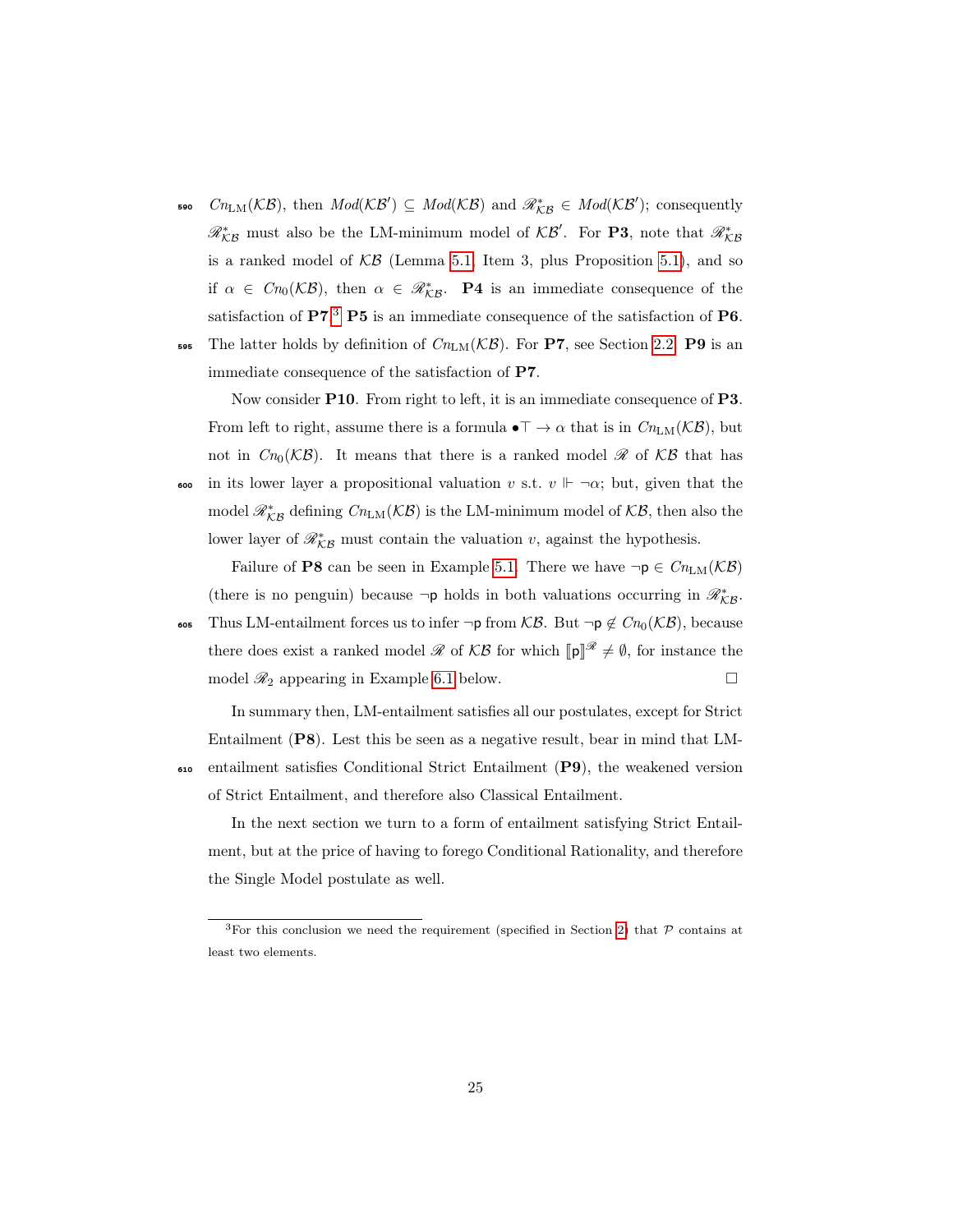#### <span id="page-26-0"></span><sup>615</sup> 6. PT-entailment

In this section we consider another option for entailment based on a version of minimality, and derived from the characterisation of rational closure by Giordano et al. [\[30,](#page-46-2) [32\]](#page-46-3). The general idea is to respect the principle of pre-sumption of typicality (see Section [3\)](#page-10-0), We shall refer to this form of entailment 620 as Presumption of Typicality entailment, shortened to PT-entailment. Such a principle indicates the way in which the property (RM) should be satisfied. If we have  $\alpha \sim \gamma$  in our knowledge base KB, then, in order to satisfy (RM), we have to add either  $\alpha \sim \beta$  or  $\alpha \wedge \beta \sim \gamma$ . The presumption of typicality requires that, whenever possible, we prefer the latter (that corresponds to a <sup>625</sup> constrained application of monotonicity) over the former. Semantically, given the ranked models of a knowledge base  $KB$ , this corresponds to considering only those models in which every valuation is taken as typical as possible, that is, it

is 'pushed downward' in the model as much as possible, modulo the satisfaction of KB.

<sup>630</sup> In order to identify the interpretations that are necessary for the definition of a notion of entailment, we introduce a preference relation  $\leq_{PT}$  on the set of ranked interpretations that follows directly from the presumption of typicality.

<span id="page-26-1"></span>**Definition 6.1 (Relation**  $\leq_{\text{PT}}$ ) For two ranked interpretations  $\mathcal{R}_1$  and  $\mathcal{R}_2$ ,  $\mathscr{R}_1 \subseteq_{\mathrm{PT}} \mathscr{R}_2$  if and only if for every  $w \in \mathcal{U}$ ,  $\mathscr{R}_1(w) \leq \mathscr{R}_2(w)$ .  $\mathscr{R}_1 \triangleleft_{\mathrm{PT}} \mathscr{R}_2$  if and 635 only if  $\mathscr{R}_1 \subseteq_{\mathrm{PT}} \mathscr{R}_2$  and not  $\mathscr{R}_2 \subseteq_{\mathrm{PT}} \mathscr{R}_1$ .

It is easy to check that  $\mathcal{L}_{PT}$  is a pre-order. Consistent with the principle of presumption of typicality, as a guideline in the choice of the relevant interpretations, the relation  $\mathcal{Q}_{PT}$  can be used to identify the relevant interpretations for the definition of a notion of entailment: we choose the models of  $\mathcal{KB}$  in which <sup>640</sup> the valuations are presumed to be as typical as possible, that is, the relevant models are those that are in  $\min_{\leq_{\text{PT}}} Mod(K\mathcal{B})$ . Then,  $\mathcal{KB}$  entails  $\alpha$  if and only if  $\alpha$  holds in all the (preferred) models in min<sub> $\triangleleft_{PT} Mod(K\mathcal{B})$ . We will sometimes</sub> refer to the models in  $\min_{\leq_{PT}} Mod(K\mathcal{B})$  as the PT-minimal models of  $K\mathcal{B}$ . Note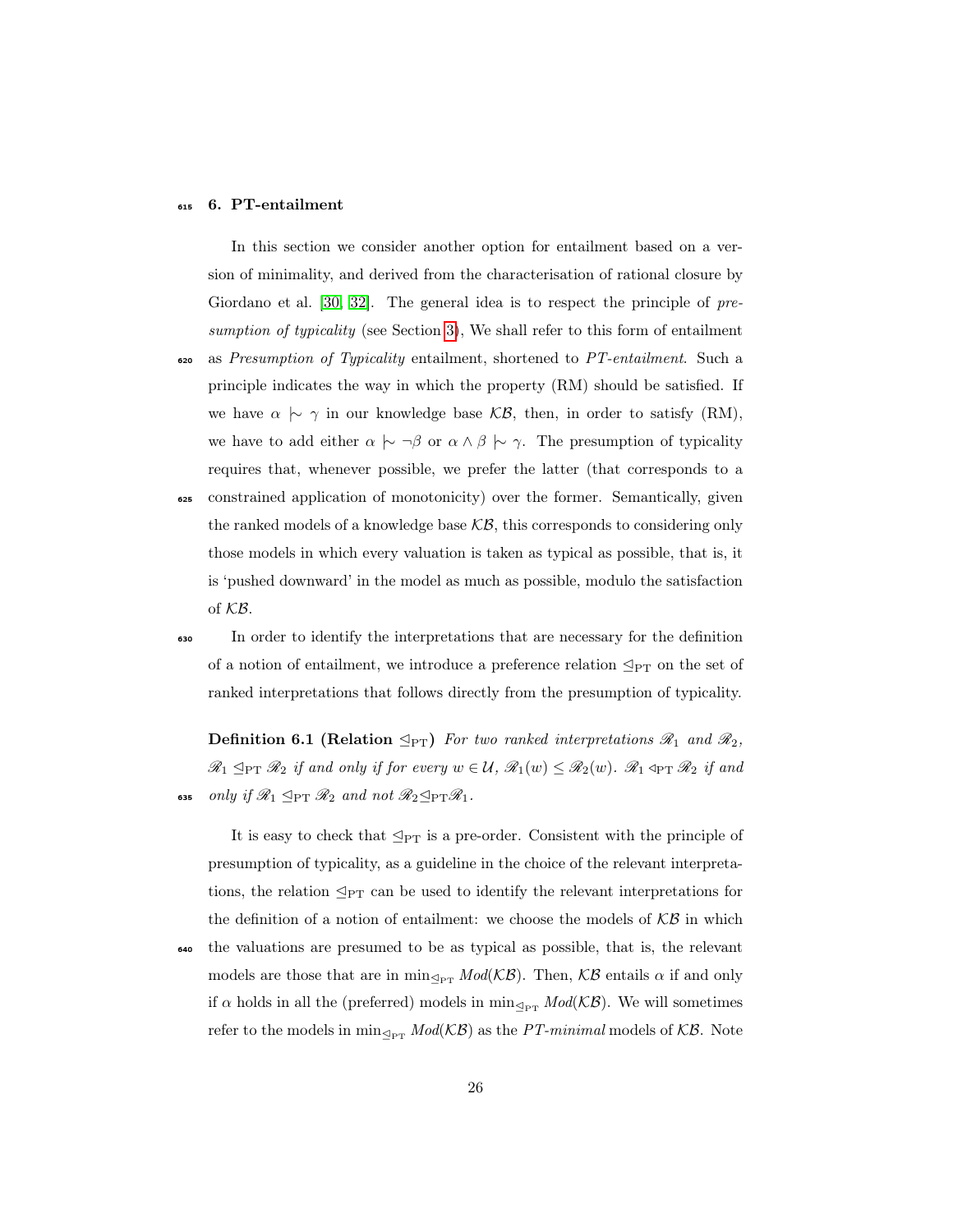that if  $KB$  is unsatisfiable, it has exactly one PT-minimal model, namely the 645 ranked interpretation  $\mathscr R$  for which  $\mathcal U^{\mathscr R} = \emptyset$ .

If we consider knowledge bases composed only of classical non-monotonic conditionals  $\alpha \sim \beta$ , Giordano et al. have proved that for every satisfiable knowledge base there is a unique PT-minimal model [\[32,](#page-46-3) Theorem 1], and that such a PT-minimal model characterizes the rational closure of the knowledge base

<sup>650</sup> [\[32,](#page-46-3) Theorem 2]. Given such results, it is quite immediate to prove that, given a satisfiable conditional knowledge base, its PT-minimal model corresponds to the LM-minimal model.

<span id="page-27-0"></span>**Proposition 6.1** Let  $KB$  be a satisfiable conditional knowledge base. A ranked interpretation  $\mathcal R$  is  $\mathcal{KB}$ 's PT-minimal model iff it is  $\mathcal{KB}$ 's LM-minimal model.

<sup>655</sup> Proof:

If  $KB$  is a satisfiable conditional knowledge base, then it has a unique LMminimal model  $\mathcal{R}$  (see Proposition [A.2\)](#page-49-0) and a unique PT-minimal model  $\mathcal{R}'$ [\[32,](#page-46-3) Theorem 1].  $\mathscr R$  and  $\mathscr R'$  are equivalent, in the sense that they satisfy exactly the same conditionals, since they both characterise the rational closure of  $\mathcal{KB}$ <sup>660</sup> (see Proposition [2.1](#page-7-1) here for LM-minimality and the theorem by Giordano and others for PT-minimality [\[32,](#page-46-3) Theorem 2]).

In order to show that they are exactly the same model, we just need to prove that whenever two ranked interpretations  $\mathscr R$  and  $\mathscr R'$  satisfy exactly the same set of conditionals, then they are the same interpretation. Let  $\mathscr{R}$  =

 $(L_0, \ldots, L_{n-1}, L_\infty)$  and  $\mathscr{R}' = (M_0, \ldots, M_{n-1}, M_\infty)$ .

First of all, we prove  $\mathcal{U}^{\mathcal{R}} = \mathcal{U}^{\mathcal{R}}$ : let  $v \in \mathcal{U}^{\mathcal{R}}$  and  $v \notin \mathcal{U}^{\mathcal{R}}$ , and let  $\overline{v}$  be the characteristic formula of the valuation v; we would have  $\mathcal{R}' \Vdash \overline{v} \succ \bot$  and  $\mathscr{R} \not\vdash \overline{v} \uparrow \bot$ , against the hypothesis that  $\mathscr{R}$  and  $\mathscr{R}'$  satisfy the same set of conditionals.  $\mathcal{U}^{\mathscr{R}} = \mathcal{U}^{\mathscr{R}'}$  immediately implies that  $L_{\infty} = M_{\infty}$ .

 $\bullet$ <sup>70</sup> We conclude the proof by induction on the rank of the cells below  $\infty$ . Given a cell  $L_i = \{v_1, \ldots, v_n\}$ , let  $L_i := (\overline{v_1} \vee \ldots \vee \overline{v_n})$ .

Assume  $L_0 \neq M_0$ , that is, w.l.o.g., there is a v s.t.  $v \in L_0$  and  $v \notin M_0$ . That implies  $\mathscr{R}' \Vdash \top \hspace{0.2em}\sim \neg \overline{v}$ , while  $\mathscr{R} \not\Vdash \top \hspace{0.2em}\sim \neg \overline{v}$ , against the hypothesis.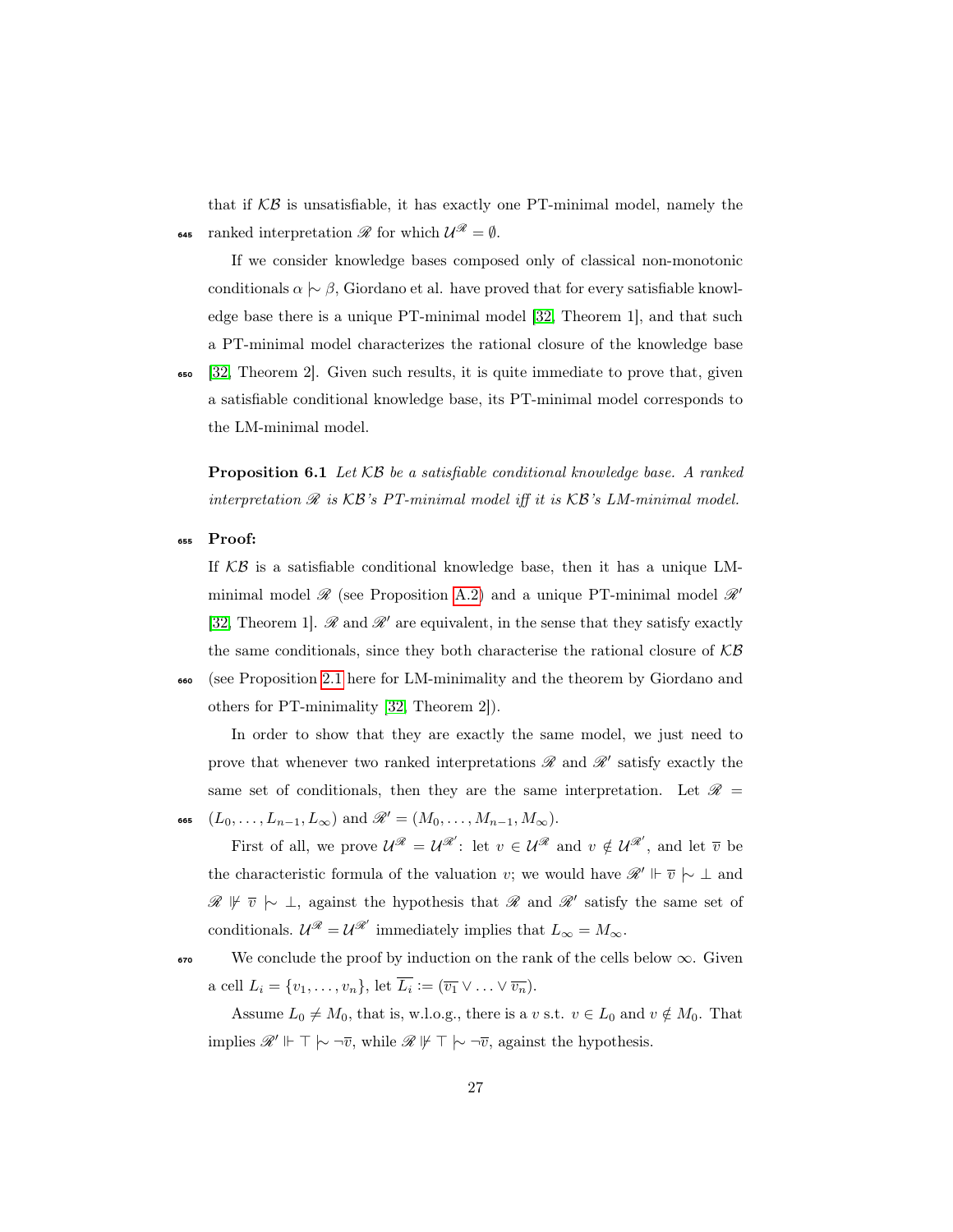Given a number  $j \leq (i-1)$ , let  $L_k = M_k$  for every k s.t.  $0 \leq k < j$ , but 675  $L_j \neq M_j$ , that is, w.l.o.g., there is a v s.t.  $v \in L_j$  and  $v \notin M_j$ . That implies  $\mathscr{R}' \Vdash \neg(\bigvee_{0 \leq k < j} \{\overline{L_k}\}) \succ \neg \overline{v}$ , while  $\mathscr{R} \not\Vdash \neg(\bigvee_{0 \leq k < j} \{\overline{L_k}\}) \succ \neg \overline{v}$ , against the hypothesis. Since all their cells must contain the same valuations,  $\mathscr R$  and  $\mathscr R'$ are the same model.  $\hfill \square$ 

Despite Proposition [6.1,](#page-27-0) given the extra expressive power of PTL, we obtain <sup>680</sup> the surprising result that the two semantic constructions are not equivalent anymore. Moreover, in the present context, this notion of minimality can give back a number of minimal models, as the following example shows.

<span id="page-28-0"></span>**Example 6.1** Consider the knowledge base  $KB$  from Example [5.1.](#page-20-0) Then, one can see that  $\min_{\leq_{PT}} Mod(K\mathcal{B}) = {\mathscr{R}_1, \mathscr{R}_2, \mathscr{R}_3}$ , where:

$$
\begin{array}{lll} \text{GBS} & \mathscr{R}_1: & \boxed{0} & \boxed{\neg f, \neg p, \neg r \}, \ \{f, \neg p, \neg r \}, \\ & & \\ & \mathscr{R}_2: & \boxed{1} & \boxed{\neg f, \neg p, \neg r \}, \ \{\neg f, p, \neg r \}} \\ & & \\ & \boxed{0} & \{f, \neg p, \neg r \} \\ & & \\ \mathscr{R}_3: & \boxed{1} & \{f, \neg p, r \}, \ \{f, \neg p, \neg r \} \\ & & \\ & \boxed{0} & \{\neg f, \neg p, r \}, \ \{f, \neg p, \neg r \} \\ & & \\ \hline & & \\ & \boxed{0} & \{\neg f, \neg p, \neg r \} \end{array}
$$

In Example [6.1,](#page-28-0) note that  $\mathcal{R}_1$  is the LM-minimum of  $\mathcal{KB}$ . In fact, it is easy to check from the characterisation of rational closure in Section [2.2](#page-7-0) and 690 Definition [6.1](#page-26-1) that the LM-minimum of  $KB$  is always in min<sub> $\mathcal{L}_{PT} Mod(K\mathcal{B})$ </sub>.

<span id="page-28-1"></span>**Proposition 6.2** For every knowledge base  $KB$ , the LM-minimum of  $KB$  is in  $\min_{\text{Per}} Mod(\mathcal{KB}).$ 

Proof: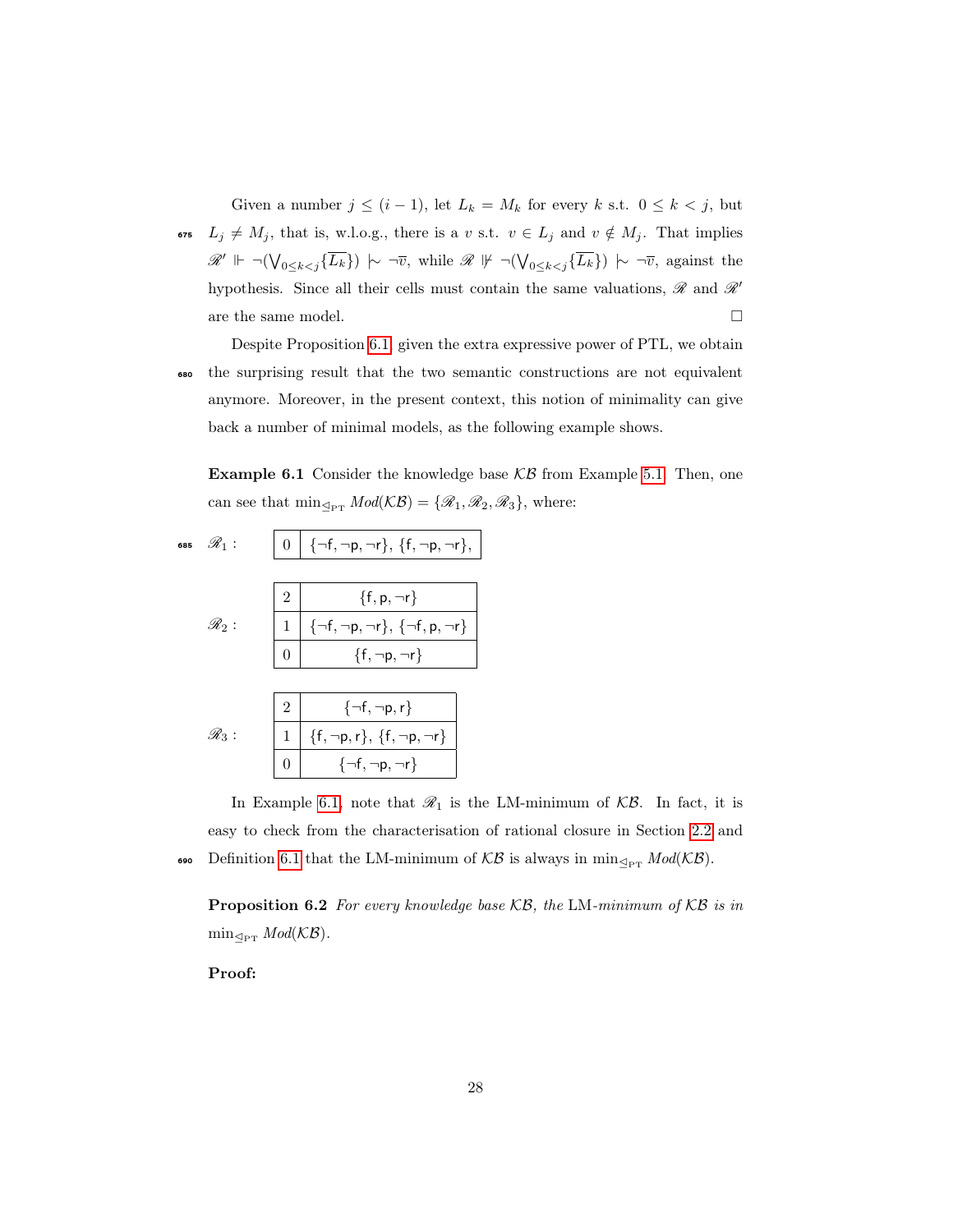Consider the definition of the preference relation for LM-minimality.

 $\mathscr{R}_1 \subseteq_{LM} \mathscr{R}_2$  if and only if  $\text{either} \quad L_i = M_i \text{ for all } i \in \{0, \ldots, n-1, \infty\},$ or  $L_j \supseteq M_j$  for the smallest  $j \geq 0$  s.t.  $L_j \neq M_j$ ,

where  $\mathscr{R}_1 = (L_0, \ldots, L_{n-1}, L_\infty)$  and  $\mathscr{R}_2 = (M_0, \ldots, M_{n-1}, M_\infty)$ . The result follows from the fact that if  $\mathcal{R}_1 \triangleleft_{\text{PT}} \mathcal{R}_2$  then  $\mathcal{R}_1 \triangleleft_{\text{LM}} \mathcal{R}_2$ . To see that this holds,

**assume**  $\mathscr{R}_1 \triangleleft_{\text{PT}} \mathscr{R}_2$ . Then  $\mathscr{R}_1(w) \leq \mathscr{R}_2(w)$  for all  $w \in \mathcal{U}$ , with  $\mathscr{R}_1(w') < \mathscr{R}_2(w')$ for at least one  $w' \in \mathcal{U}$ . From the latter, we know we cannot have  $L_i = M_i$ for all i, so let  $j \geq 0$  be minimal such that  $L_j \neq M_j$ . To show the conclusion  $\mathscr{R}_1 \triangleleft_{LM} \mathscr{R}_2$  we must show  $L_j \supseteq M_j$ , so let  $u \in M_j$ . Then  $\mathscr{R}_2(u) = j$ . Since  $\mathscr{R}_1 \triangleleft_{\text{PT}} \mathscr{R}_2$  we know  $\mathscr{R}_1(u) \leq j$ . But if  $\mathscr{R}_1(u) = k < j$  then  $u \in L_k = M_k$ 700 (by minimality of j), contradicting  $u \in M_j$ . Hence  $\mathscr{R}_1(u) = j$ , i.e.,  $u \in L_j$  as required.

Knowing that  $\mathcal{R}_1 \triangleleft_{\mathrm{PT}} \mathcal{R}_2$  implies  $\mathcal{R}_1 \triangleleft_{\mathrm{LM}} \mathcal{R}_2$ , it is easy to conclude our proof. Let  $\mathscr R$  be the LM-minimum of  $\mathcal{KB}$ , but not an element of min<sub> $\mathscr{D}_{PT}$ </sub>  $Mod(\mathcal{KB})$ . That is, there is an  $\mathscr{R}^* \in Mod(K\mathcal{B})$  s.t.  $\mathscr{R}^* \triangleleft_{\mathrm{PT}} \mathscr{R}$ , that implies  $\mathscr{R}^* \triangleleft_{\mathrm{LM}} \mathscr{R}$ , thus  $\sigma$ <sub>705</sub> contradicting the LM-minimality of  $\mathscr{R}$ .

We are now ready for the definition of our second type of entailment.

Definition 6.2 (PT-entailment) Let  $KB \subseteq \mathcal{L}^{\bullet}$  and  $\alpha \in \mathcal{L}^{\bullet}$ . We say KB PTentails  $\alpha$ , denoted  $KB \approx_{\text{PT}} \alpha$ , if and only if  $\min_{\text{PPT}} (Mod(KB)) \subseteq Mod(\alpha)$ .

Its corresponding consequence operator  $Cn_{\text{PT}}(\cdot)$  is inferentially *weaker* than  $m_{LM}(\cdot)$ , since it is defined on a possibly larger set of models.

<span id="page-29-0"></span>Proposition 6.3  $Cn_{\text{PT}}(\cdot)$  satisfies P1–P4 and P7–P10.

#### Proof:

**P1.**  $C_{n \in \mathcal{P}}(\mathcal{KB})$  is defined using only models of  $\mathcal{KB}$ .

**P2.** Since  $\mathcal{KB} \subseteq \mathcal{KB}' \subseteq Cn_{\text{PT}}(\mathcal{KB}),$  we have  $\min_{\leq_{\text{PT}}}\text{Mod}(\mathcal{KB})) \subseteq \text{Mod}(\text{C}n_{\text{PT}}(\mathcal{KB})) \subseteq$ 

715  $Mod(K\mathcal{B}') \subseteq Mod(K\mathcal{B})$ . It is sufficient to prove that  $\min_{\leq_{PT}} Mod(K\mathcal{B}') =$  $\min_{\leq_{PT}} Mod(\mathcal{KB})$ ).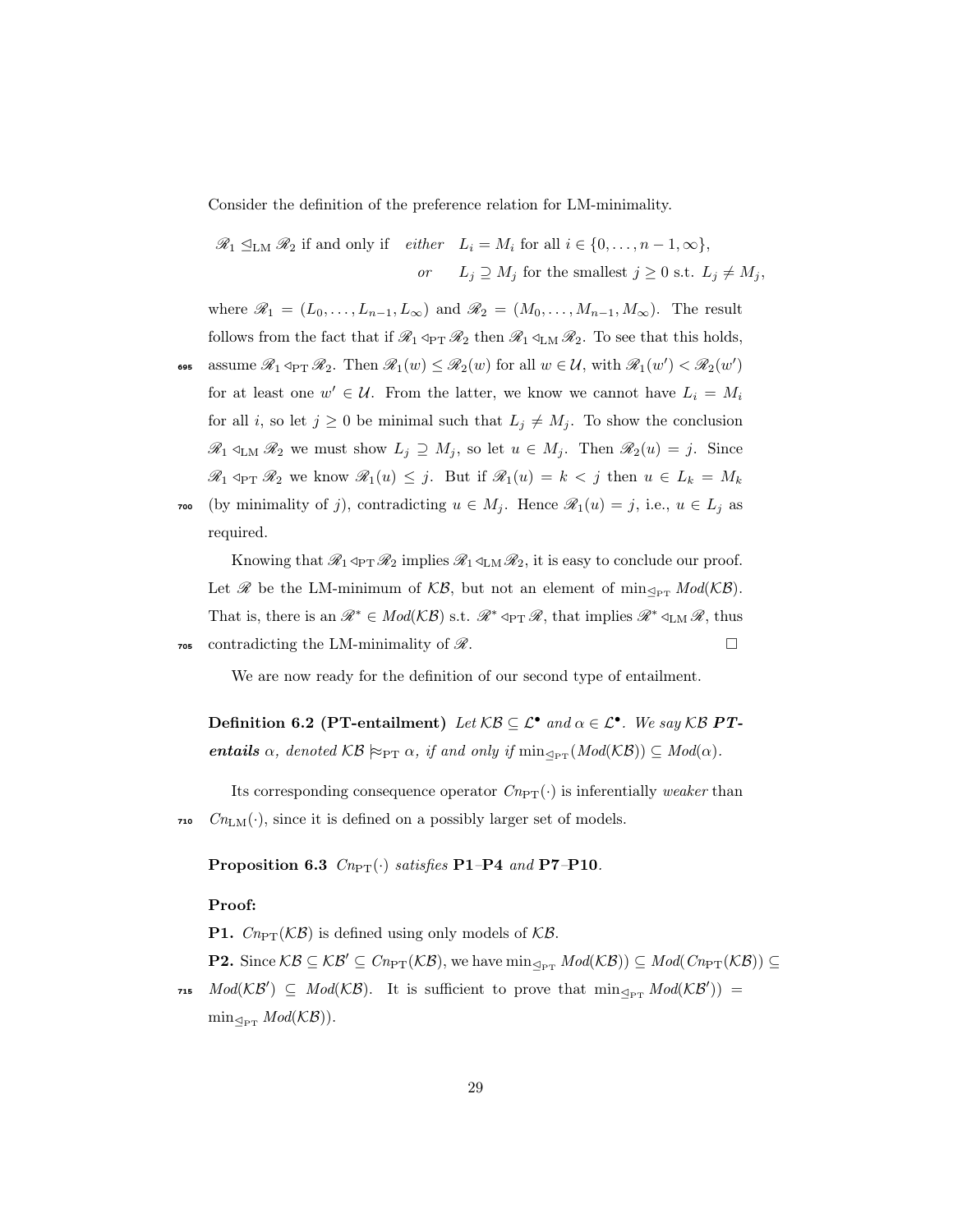Let  $\mathscr R$  be a model of  $\mathcal{KB}$  and  $\mathcal{KB}'$  s.t.  $\mathscr R\in\min_{\leq_{\mathbf{PT}}}Mod(\mathcal{KB}')$  and  $\mathscr R\notin$  $\min_{\mathcal{P}_{PT}} Mod(\mathcal{KB})$ . That is, there must be a model  $\mathcal{R}'$  of  $\mathcal{KB}$  s.t.  $\mathcal{R}' \triangleleft_{PT} \mathcal{R}$ and  $\mathscr{R}' \in \min_{\leq_{PT}} Mod(\mathcal{KB})$ . However, since  $\min_{\leq_{PT}} Mod(\mathcal{KB})) \subseteq Mod(\mathcal{KB}')$ , 720  $\mathcal{R}'$  is also a model of  $\mathcal{KB}'$  that is PT-preferred to  $\mathcal{R}$ , that is, it cannot be the case that  $\mathscr{R} \in \min_{\leq P} Mod(K\mathcal{B}')$ . Inversely, let  $\mathscr{R}$  be a model of  $KB$  and  $KB'$ s.t.  $\mathscr{R} \in \min_{\leq_{PT}} Mod(K\mathcal{B})$  and  $\mathscr{R} \notin \min_{\leq_{PT}} Mod(K\mathcal{B}'))$ . That is, there must be a model  $\mathcal{R}'$  of  $\mathcal{KB}'$  s.t.  $\mathcal{R}' \triangleleft_{PT} \mathcal{R}$  and  $\mathcal{R}' \in \min_{\leq_{PT}} Mod(\mathcal{KB}')$ . However, since  $KB \subseteq KB'$ ,  $\mathcal{R}'$  is also a model of  $KB$  that is PT-preferred to  $\mathcal{R}$ , that is, it 725 cannot be the case that  $\mathscr{R} \in \min_{\leq_{\text{PT}}} Mod(\mathcal{KB}).$ 

Hence, for every  $\mathcal{KB}, \mathcal{KB}'$  s.t.  $\mathcal{KB} \subseteq \mathcal{KB}' \subseteq Cn_{\text{PT}}(\mathcal{KB}),$  it must be  $\min_{\leq_{\text{PT}}} Mod(\mathcal{KB}) =$  $\min_{\mathcal{P}_{PT}} Mod(\mathcal{KB})$ , that implies **P2**.

**P3.** Every model in  $\min_{\leq_{PT}} Mod(K\mathcal{B})$  is by definition a ranked model of  $KB$ . Hence if  $\alpha \in C_n(\mathcal{KB})$ , i.e.,  $\alpha$  is true in all ranked models of  $\mathcal{KB}$ , then it is true 730 in all ranked models in min<sub> $\mathcal{A}_{PT}$ </sub>  $Mod(K\mathcal{B})$ , i.e.,  $\alpha \in Cn_{PT}(\mathcal{KB})$ .

P[4](#page-30-0). It is an immediate consequence of the satisfaction of P7.<sup>4</sup>

P7. See the analagous result by Giordano et al. [\[32,](#page-46-3) Section 2.3.2]; in particular Theorem 2, that implies that in case of a conditional KB the use of PT-minimality leads to a single minimal model, characterising Rational Clo-<sup>735</sup> sure.

**P8.** Let  $\alpha$  be a propositional formula s.t.  $\alpha \notin Cn_0(\mathcal{KB})$ : then there is a ranked model  $\mathscr R$  of  $\mathcal{KB}$  s.t.  $\mathscr R(v) < \infty$  for some v s.t.  $v \Vdash \neg \alpha$ . Either  $\mathscr R$  is a PTminimal model of  $KB$  itself, or there is a PT-minimal model  $\mathcal{R}'$  of  $KB$  s.t.  $\mathscr{R}' \subseteq_{\mathrm{PT}} \mathscr{R}$ ; that is, it must be the case that  $\mathscr{R}'(v) < \infty$  for some model 740  $\mathscr{R}' \in \min_{\leq_{\mathrm{PT}}} Mod(\mathcal{KB})$ , that in turn implies that  $\alpha \notin Cn_{\mathrm{PT}}(\mathcal{KB})$ .

P9. It is an immediate consequence of the satisfaction of P7, as explained in Section [4,](#page-12-0) immediately after introducing P9.

P10. It is a direct consequence of Proposition [6.2](#page-28-1) and the satisfaction of P10 for LM-entailment.  $\square$ 

<span id="page-30-0"></span> $4\text{As}$  in Theorem [5.2,](#page-24-0) for this conclusion we need the requirement (specified in Section [2\)](#page-4-0) that  ${\mathcal P}$  contains at least two elements.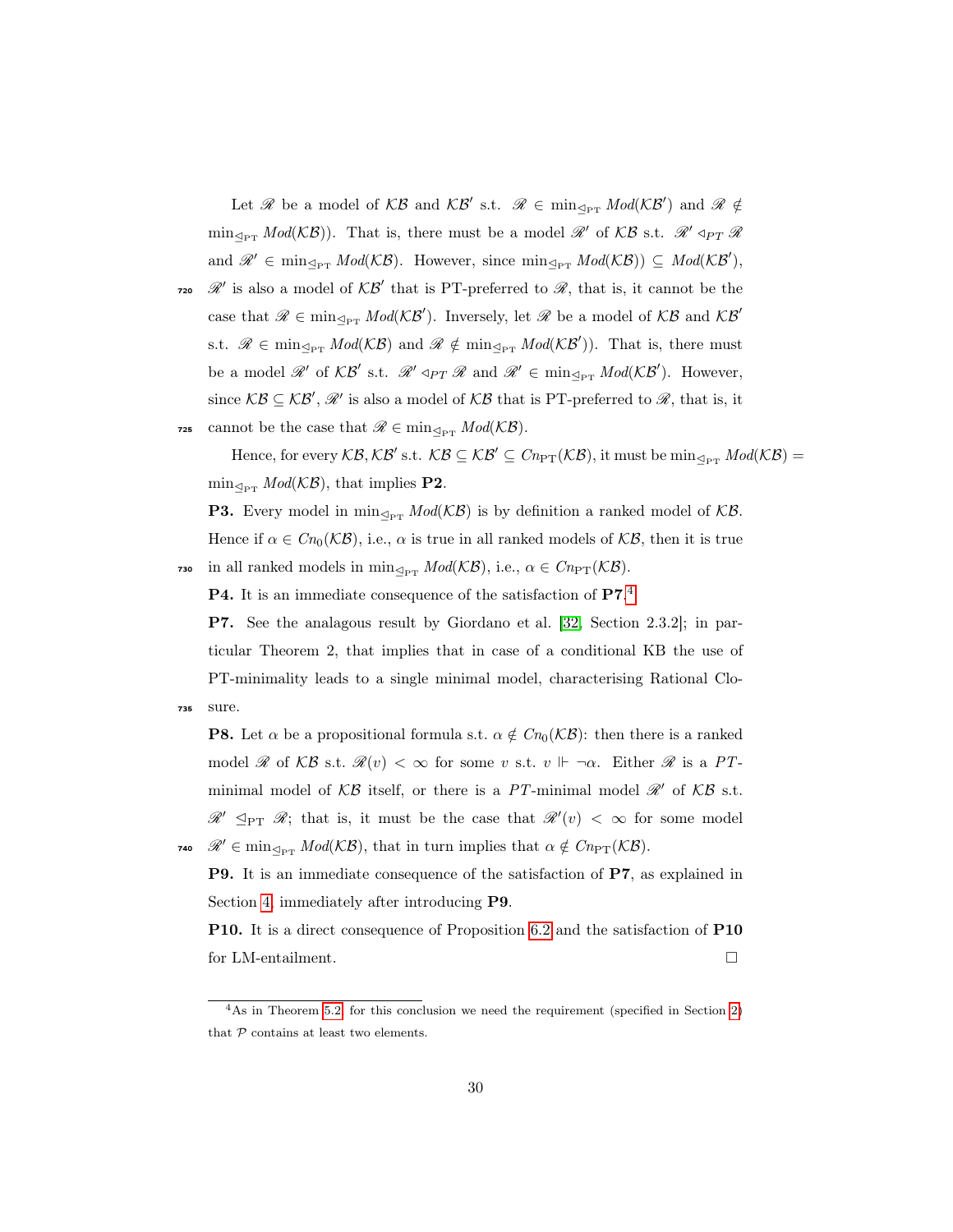<sup>745</sup> Unfortunately, Conditional Rationality (P5) is not valid and therefore, neither is the Single Model postulate (P6).

<span id="page-31-1"></span>**Theorem 6.1** There is some  $KB$  such that the conditional induced by  $C_{\text{PPT}}(KB)$ is not a rational conditional.

To see this, consider Example [6.1:](#page-28-0) we have  $\bullet \neg p \rightarrow \neg r \in Cn_{\text{PT}}(\mathcal{KB})$  (typical non-penguins are not robins). This is because we have  $\min_{\prec \mathscr{R}_i} [\neg \mathsf{p}]^{\mathscr{R}_i} \subseteq [\neg \mathsf{r}]^{\mathscr{R}_i}$ 750 for each  $i = 1, 2, 3$ . However both  $\bullet \neg p \to \neg f \notin Cn_{\text{PT}}(\mathcal{KB})$  and  $\bullet(\neg p \land f) \to \neg r \notin Cn_{\text{PT}}(\mathcal{KB})$  $\mathit{Cn}_{\mathrm{PT}}(\mathcal{KB})$ . The former holds because, e.g.,  $\min_{\prec_{\mathscr{R}_{1}}} \llbracket \neg \mathsf{p} \rrbracket^{\mathscr{R}_{1}} \nsubseteq \llbracket \neg \mathsf{f} \rrbracket^{\mathscr{R}_{1}},$  the latter because  $\min_{\prec_{\mathscr{R}_3}} [\neg \mathsf{p} \wedge \mathsf{f}]^{\mathscr{R}_3} \nsubseteq [\neg \mathsf{r}]^{\mathscr{R}_3}$ . This means the rational monotonicity property (RM) is not satisfied.

755 On the other hand, observe that  $\neg p \notin Cn_{PT}(\mathcal{KB})$ . Recall from the proof of Theorem [5.2](#page-24-0) that we used the fact that  $\neg p \in Cn_{LM}(\mathcal{KB})$  to show that LMentailment does not satisfy Strict Entailment (P8).

#### <span id="page-31-0"></span>7. PT'-entailment

- As we have shown above, relying on LM-minimality results in the loss of <sup>760</sup> property P8 (Strict Entailment), while using PT-minimality results in the loss of the uniqueness of the minimal model (P6) and the rationality of our conditional reasoning (P5). To summarise, on the one hand LM-minimality, failing to satisfy P8, can potentially enforce classical propositional information that is not a necessary consequence of the knowledge base. On the other hand, PT-
- <sup>765</sup> minimality can be inferentially too weak. In this section we consider a third possibility, aimed at strenghtening the inferential power while still preserving the satisfaction of P8. This third proposal is based on using the same approach as in PT-minimality, but among the PT-minimal models we consider only the "biggest" ones, that is, the ones with the *maximal* sets of possible valuations
- $770$  (w.r.t.  $\subseteq$ ). This should allow us to augment the inferential power (we define the entailment relation using fewer models), while still preserving P8 (we consider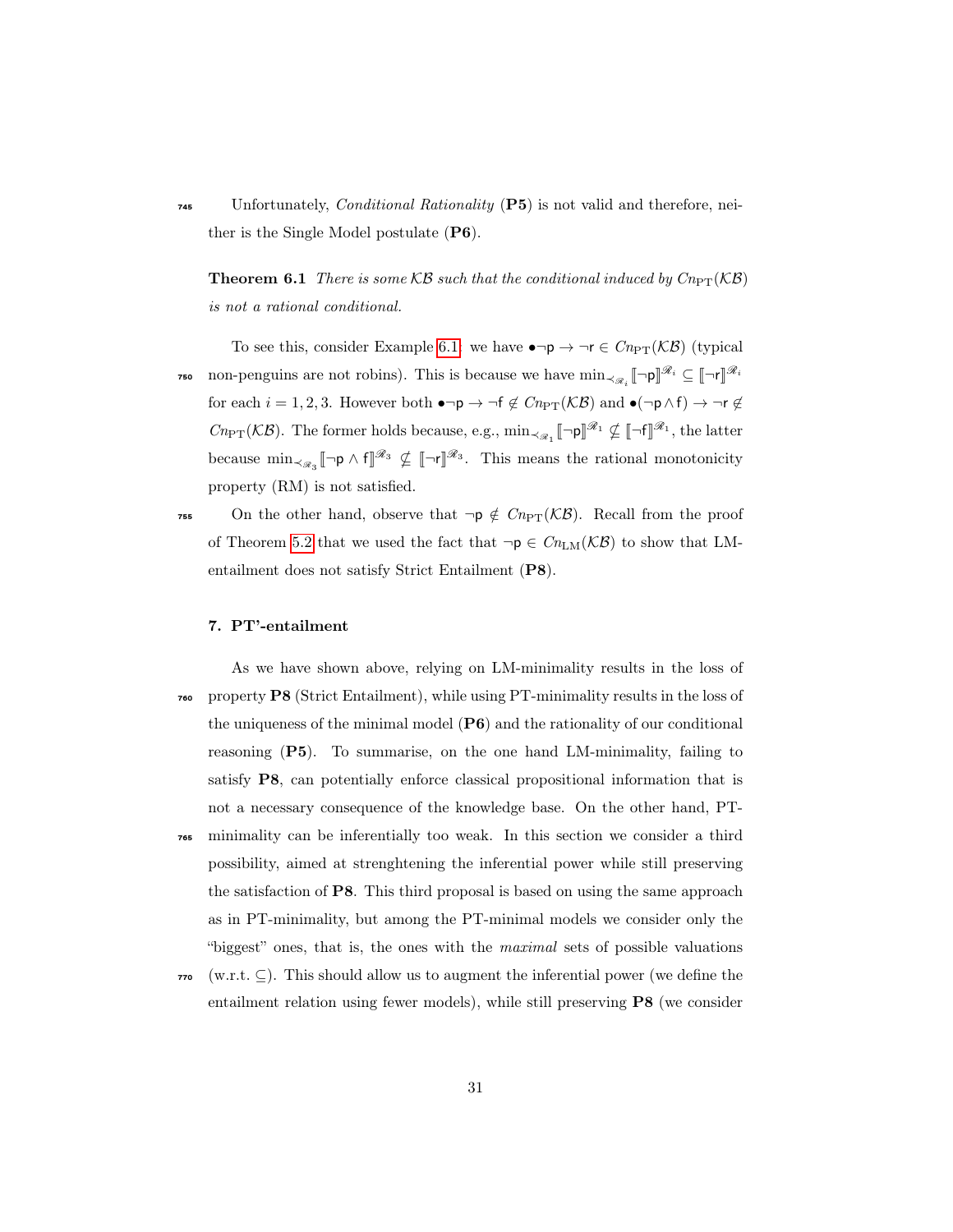all the biggest models, that is, the models that assume as little propositional knowledge as possible). We now analyse this option.

We let  $\min_{\mathcal{L}_{\text{PT}}}^{\supseteq} Mod(\mathcal{KB}) := \{ \mathscr{R} \in \min_{\mathcal{L}_{\text{PT}}} Mod(\mathcal{KB}) \mid \text{there is no } \mathscr{R}' \in$  $\min_{\text{Per}} \mathit{Mod}(\mathcal{KB}) \text{ s.t. } \mathcal{U}^{\mathscr{R}'} \supset \mathcal{U}^{\mathscr{R}}\}.$ 

The corresponding entailment relation  $\approx_{\text{PT'}}$  can be defined as follows.

Definition 7.1 (PT'-entailment) Let  $\mathcal{KB} \subseteq \mathcal{L}^{\bullet}$  and  $\alpha \in \mathcal{L}^{\bullet}$ . We say  $\mathcal{KB}$ **PT'-entails**  $\alpha$ , denoted  $KB \nvDash_{\text{PT'}} \alpha$ , if and only if  $\min_{\exists_{\text{PT}}}^{\supset} \text{Mod}(\mathcal{KB}) \subseteq \text{Mod}(\alpha)$ .

For example, in Example [6.1](#page-28-0) we would consider only  $\mathcal{R}_2$  and  $\mathcal{R}_3$ .

780 Note that if  $KB$  is unsatisfiable then  $\min_{\mathcal{L}_{PT}}^{\supset} Mod(KB)$  is a singleton set containing the ranked interpretation  $\mathscr R$  for which  $\mathcal{U}^{\mathscr R} = \emptyset$ . Also, recall from Section [6](#page-26-0) that for every satisfiable conditional knowledge base  $\mathcal{KB}$  there is a single PT-minimal model [\[32,](#page-46-3) Theorem 1], that characterises the rational closure of  $KB$  [\[32,](#page-46-3) Theorem 2]. Such a single PT-minimal model is by definition also

 $\tau_{\text{ss}}$  the only PT'-minimal model of  $\mathcal{KB},$  and consequently, in case of conditional knowledge bases, PT'-entailment also characterises the rational closure.

<span id="page-32-1"></span>Our first result regarding PT'-entailment is that it is inferentially stronger than PT-entailment.

**Proposition 7.1** (i) For every  $KB \subseteq \mathcal{L}^{\bullet}$  and every  $\alpha \in \mathcal{L}^{\bullet}$ , if  $KB \approx_{\text{PT}} \alpha$  $\tau$ <sup>50</sup> then  $KB \ \models_{\text{PT'}} \alpha$ . (ii) There exists some  $\mathcal{KB}' \subseteq \mathcal{L}^{\bullet}$  and  $\beta \in \mathcal{L}^{\bullet}$  such that  $KB' \succcurlyeq_{\mathrm{PT'}} \beta$  and  $KB' \not\succcurlyeq_{\mathrm{PT}} \beta$ .

#### Proof:

(*i*). Note that, since  $\min_{\mathcal{L}_{PT}} \text{Mod}(\mathcal{KB}) \subseteq \min_{\mathcal{L}_{PT}} \text{Mod}(\mathcal{KB})$  for every  $\mathcal{KB},$  $\approx_{\text{PT}} \subseteq \approx_{\text{PT'}}$ . (ii). Observe from Example [7.1,](#page-32-0) here below, that  $\mathcal{KB}' \approx_{\text{PT'}}$  $\bullet$   $\top \to \neg f$  but  $\mathcal{KB}' \not\models_{\mathrm{PT}} \bullet \top \to \neg f$ .  $\Box$ 

<span id="page-32-0"></span>**Example 7.1** Consider the knowledge base  $\mathcal{KB}' := {\{\bullet \top \rightarrow (\neg p \land \neg r), \bullet p \rightarrow \bot\}}$  $\neg f, \bullet r \to \bullet f, p \to \neg r$ , which is a modified version of the knowledge KB from Example [5.1.](#page-20-0) The only difference is that now we state that typical penguins are non-flying birds, not that they are typical non-flying birds.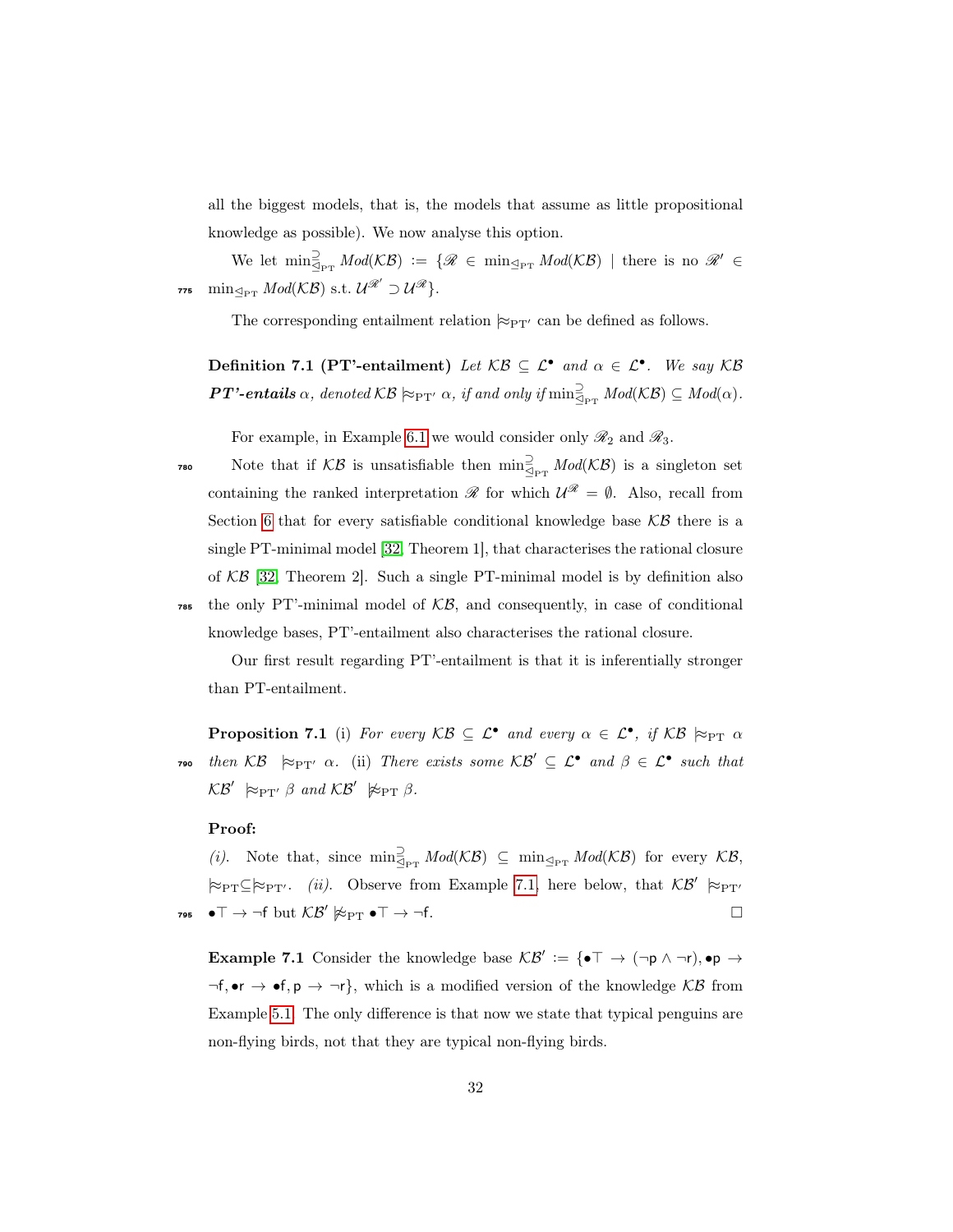soo Then, one can check that  $\min_{\leq_{PT}} Mod(K\mathcal{B}') = {\mathscr{R}_1, \mathscr{R}_2}$ , where:

|                   |          | $\{f, p, \neg r\}$                                                                                                                             |
|-------------------|----------|------------------------------------------------------------------------------------------------------------------------------------------------|
| $\mathscr{R}_1$ : |          | $\{\neg f, p, \neg r\}$                                                                                                                        |
|                   | $\Omega$ | $\{\neg \mathsf{f}, \neg \mathsf{p}, \neg \mathsf{r}\}, \, \{\mathsf{f}, \neg \mathsf{p}, \neg \mathsf{r}\},$                                  |
|                   |          |                                                                                                                                                |
|                   |          | $\{\neg f, \neg p, r\}, \{f, p, \neg r\}$                                                                                                      |
| $\mathscr{R}_2$ : |          | $\{\mathsf f, \neg \mathsf p, \mathsf r\}, \, \{\mathsf f, \neg \mathsf p, \neg \mathsf r\}, \, \{\neg \mathsf f, \mathsf p, \neg \mathsf r\}$ |
|                   |          | $\{\neg f, \neg p, \neg r\}$                                                                                                                   |

while  $\min_{\mathcal{A}_{\text{PT}}} \text{Mod}(\mathcal{KB}') = \{\mathscr{R}_2\},\,\text{since } \mathcal{U}^{\mathscr{R}_2} \supset \mathcal{U}^{\mathscr{R}_1}.$ 

Unfortunately, while PT'-entailment is an improvement over PT-entailment <sup>805</sup> in terms of inferential strength, it is weaker than PT-entailment when it comes to the satisfaction of the list of desirable properties. That is, it satisfies, and fails to satisfy, the same properties as PT-entailment, except for Typical Entailment (P10), which PT-entailment satisfies, but PT'-entailment does not.

**Proposition 7.2**  $C_{n_{\text{PT}}'}(\cdot)$  satisfies P1–P4 and P7–P9, but does not satify <sup>810</sup> P5, P6, and P10.

#### Proof:

Regarding P1, P2, P3, P4, and P9 the proof for  $C_{nPT'}(\cdot)$  is the same as for  $Cn_{PT}(\cdot)$  (Proposition [6.3](#page-29-0) above).

Regarding the failure of P5, consider Example [6.1.](#page-28-0) In this example, while **sis**  $\min_{\mathcal{L}_{\text{PT}}} Mod(\mathcal{KB}) = \{ \mathscr{R}_1, \mathscr{R}_2, \mathscr{R}_3 \},$  we have that  $\min_{\mathcal{L}_{\text{PT}}} Mod(\mathcal{KB}) = \{ \mathscr{R}_2, \mathscr{R}_3 \}.$ We can use the same case used in the proof of Theorem [6.1:](#page-31-1) we have  $\mathcal{KB} \succcurlyeq_{\mathrm{PT'}}$  $\bullet(\neg p) \to \neg r$ , but neither  $KB \succcurlyeq_{PT'} \bullet(\neg p) \to \neg f$ , nor  $KB \succcurlyeq_{PT'} \bullet(\neg p \land f) \to \neg r$ hold.

The failure of P5 immediately implies the failure of P6.

820 P7. As pointed out in Proposition [6.3,](#page-29-0) in case we are dealing with a conditional KB, deciding PT-minimality over a satisfiable conditional KB gives back a single minimal model, characterising Rational Closure. It follows immediately that such a model is also the only  $PT'$ -minimal one.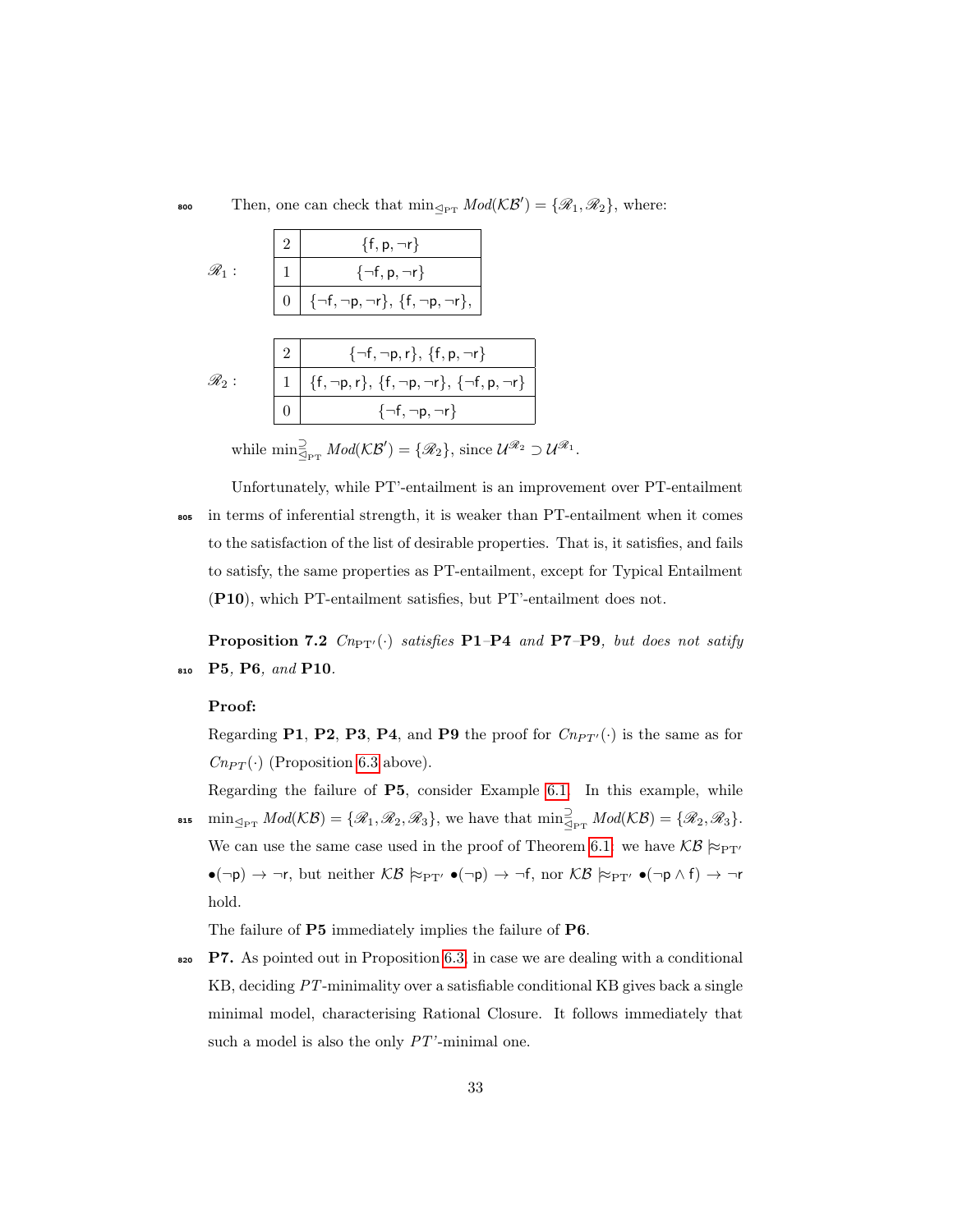P8. Again, it follows from the satisfaction of P8 for PT-entailment (see Propo-

825 sition [6.3\)](#page-29-0). Let  $KB$  be a knowledge base and  $\alpha$  be a propositional formula. If there is a PT-minimal model  $\mathscr{R}$  s.t.  $\mathscr{R}(v) \leq \infty$  for some  $v \not\vdash \alpha$ , then, by definition, there must be also in  $\min_{\mathcal{Q}_{PT}}^{\supseteq} Mod(K\mathcal{B})$  a model  $\mathcal{R}'$  of  $\mathcal{KB}$  s.t.  $\mathcal{R}'(v) \leq \infty$ . For the failure of P10, we consider Example [7.1](#page-32-0) and the case used in the proof of Proposition [7.1:](#page-32-1)  $\mathcal{KB}' \not\approx_{\text{PT}'} \bullet \top \rightarrow \neg f$  but, since  $\mathcal{KB}' \not\approx_{\text{PT}} \bullet \top \rightarrow \neg f$  and  $\approx_{\text{PT}}$ sso satisfies Ampliativeness (P3),  $\bullet \top \rightarrow \neg f$  is not in  $Cn_0(\mathcal{KB}')$ .

 $\Box$ 

#### <span id="page-34-0"></span>8. Making sense of the impossibility result

Theorem [4.1](#page-17-0) in Section [4](#page-12-0) shows that there is no PTL consequence operator satisfying all of our postulates—more specifically, none satisfying P1, P2,

- 835 P3, P5, P8, and P10. This raises the important question of which of these postulates ought to be foregone in the search for an appropriate form of PTL entailment. In trying to find an answer to this question, it is useful to consider the three forms of entailment we proposed in the previous sections. The answer seems to be that it makes sense to consider (at least) two forms of entailment for
- <sup>840</sup> PTL, represented here by LM-entailment and PT-entailment. PT'-entailment is not viewed as a viable option, given that it satisfies fewer properties than PT-entailment. In essence then, it comes down to a choice between having a form of entailment that satisfies Strict Entailment (PT-entailment), and one that satisfies the Single Model postulate and Conditional Rationality, i.e., is <sup>845</sup> based on a rational conditional (LM-entailment).

The advantage of LM-entailment is that it satisfies all postulates except for Strict Entailment, which includes not only Single Model and Conditional Rationality, but also Conditional Strict Entailment and Classical Entailment, the weakened versions of Strict Entailment. On the other hand, the argument for

<sup>850</sup> PT-entailment is that the Single Model property is too restrictive in the context of full PTL, and ought to be dropped. That is, in a logic as expressive as PTL in which there are not any restrictions on the typicality operator, any form of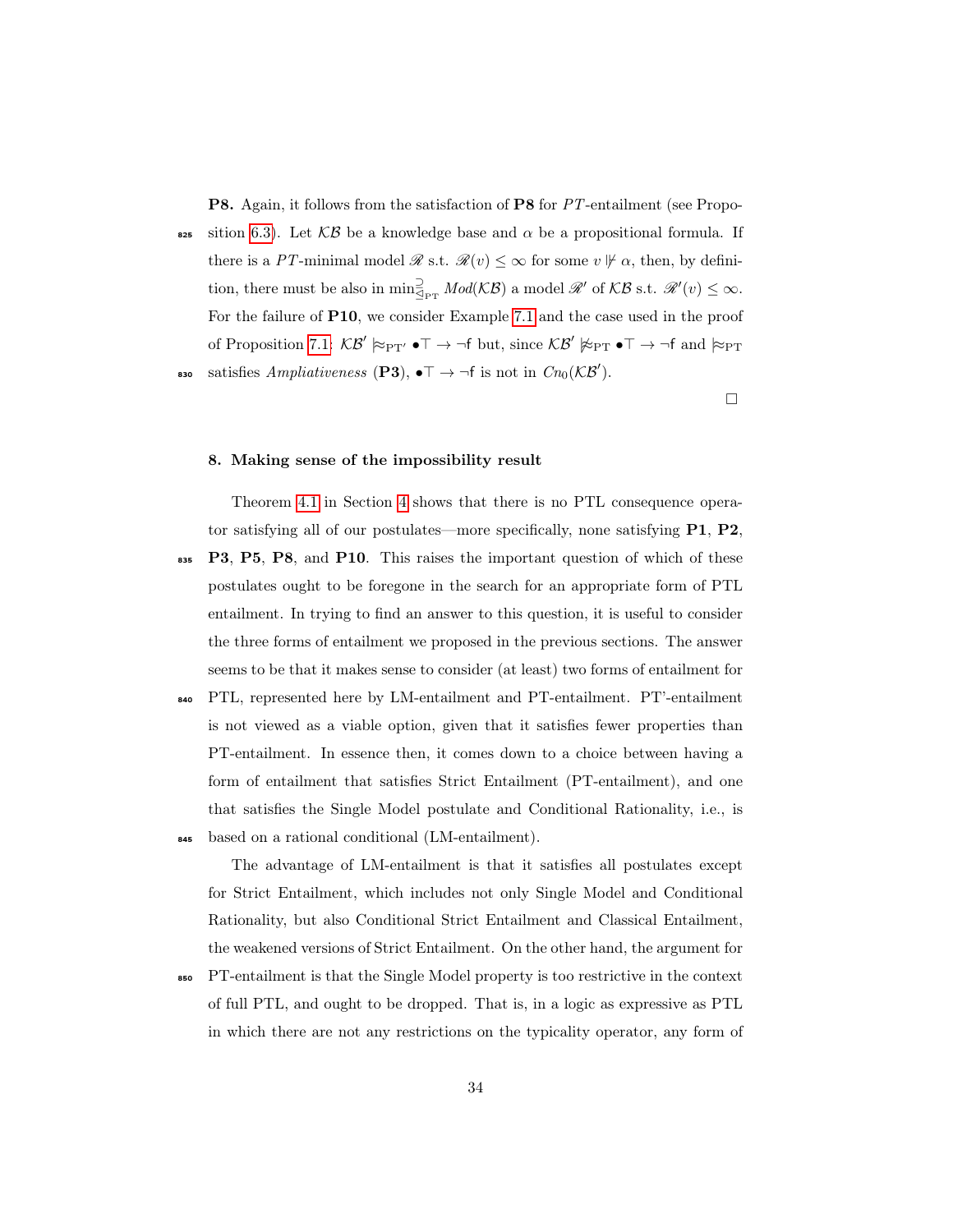entailment based on minimality, and adhering to the presumption of typicality, as outlined in Section [6,](#page-26-0) is likely to violate the Single Model property.

<sup>855</sup> The point of view that different forms of entailment can be appropriate in enriched versions of propositional logic, particularly enriched versions dealing with aspects of typicality, is not surprising, nor new. Lehmann [\[34\]](#page-47-5) makes the case for two forms of entailment for the conditional logic discussed in Section [2.1](#page-4-2) on which PTL is based. He draws a distinction between prototypical reasoning,

corresponding to rational closure as discussed in Section [2.2,](#page-7-0) and *presumptive* reasoning.

The intuition underlying prototypical reasoning is that conclusions to be drawn are constrained by the typicality of the objects under consideration. To make matters more concrete, suppose we know that birds typically fly, that birds

- typically have wings, that robins are birds, that penguins are birds, and that penguins typically don't fly. Robins can be regarded as typical birds and therefore inherit the properties of typical birds, such as having wings. Penguins, on the other hand, should be regarded as atypical birds since they typically cannot fly, and therefore do not inherit the properties of a typical bird, such as having
- $\bullet$  wings. This is to be contrasted with presumptive reasoning, a more permissive form of reasoning for which the intuition is to draw conclusions unless we have specific information to the contrary. In our example above presumptive reasoning would allow us to conclude that penguins typically have wings (since we do not have explicit information contradicting that conclusion), thereby distin-<sup>875</sup> guishing it from prototypical reasoning.

Our argument here is not that the relationship between PT-entailment and LM-entailment is analogous to the relationship between prototypical reasoning and presumptive reasoning, although it is true that LM-entailment can be viewed as a refinement of PT-entailment (yielding more conclusions), just as

<sup>880</sup> presumptive reasoning is a refinement of prototypical reasoning. Rather, the important point is that differences in context will determine which form of entailment is appropriate. It is our contention that the same principle applies to the differences between LM-entailment and PT-entailment. Below we discuss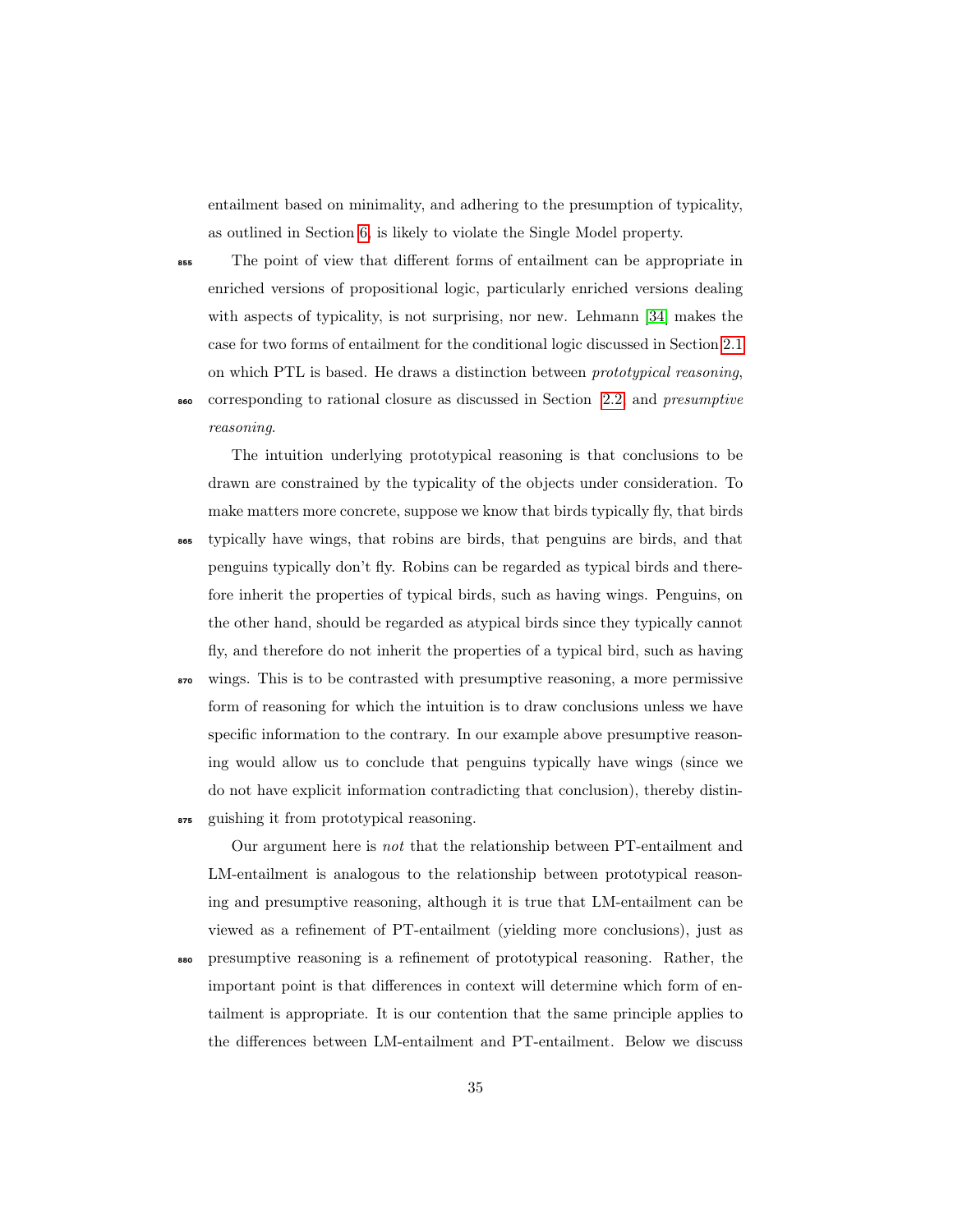the technical differences between the two forms of entailment and then provide <sup>885</sup> an example to illustrate the principle.

As we have seen above, the difference between these two forms of entailment comes down to a choice between Strict Entailment on the one hand, Conditional Rationality (and Single Model) on the other hand. Employing LM-entailment ensures that we remain rational (i.e., satisfying all the KLM properties), but at <sup>890</sup> the cost of going beyond Tarskian monotonicity for typicality-free sentences.

- Conversely, making use of PT-entailment allows us to remain Tarskian for typicality-free sentences, but forces us to forego rationality, and in particular, the rational monotonicity property RM. Intuitively then, LM-entailment is the more permissive form of entailment here. Not only do we remain rational, un-
- <sup>895</sup> like PT-entailment, but we do so at the cost of allowing the entailment of more typicality-free sentences than permitted by PT-entailment. The example below is indicative of the factors to take into account when deciding, in a specific context, which of LM-entailment or PT-entailment is the more appropriate form of reasoning.
- 900 Example 8.1 Consider again the knowledge base  $\mathcal{KB} := \{ \bullet \top \to (\neg p \land \neg r), \bullet p \to \bot \}$ •¬f, •  $\rightarrow$  •f,  $p \rightarrow \neg r$ } introduced in Example [5.1.](#page-20-0) From Examples [5.1](#page-20-0) and [6.1](#page-28-0) it is not hard to verify that both LM-entailment and PT-entailment sanction the conclusion that typical non-robins are not penguins  $(\mathcal{KB} \nvDash_{LM} \bullet (\neg r) \rightarrow \neg p$ and  $KB \approx_{\text{PT}} \bullet (\neg r) \rightarrow \neg p$ , and do *not* allow for the entailment that typical
- 905 non-robins can fly  $(K\mathcal{B} \not\approx_{LM} \bullet (\neg r) \to f \text{ and } \mathcal{KB} \not\approx_{PT} \bullet (\neg r) \to f)$ . This leaves us with a choice. On the one hand it is reasonable to conclude from this that typical non-flying non-robins are not penguins (that is,  $\bullet(\neg r \land \neg f) \to \neg p$ ). In fact, rational monotonicity requires of us to be able to draw this conclusion. But in order to do so, we need to be able to conclude that there are no penguins,
- <sup>910</sup> which violates Strict Entailment. This is the route followed by LM-entailment. The other option would be to insist that we do not have enough information to conclude that there are no penguins, but in the process of doing so, also forego the conclusion that typical non-flying non-robins are not penguins. That is, we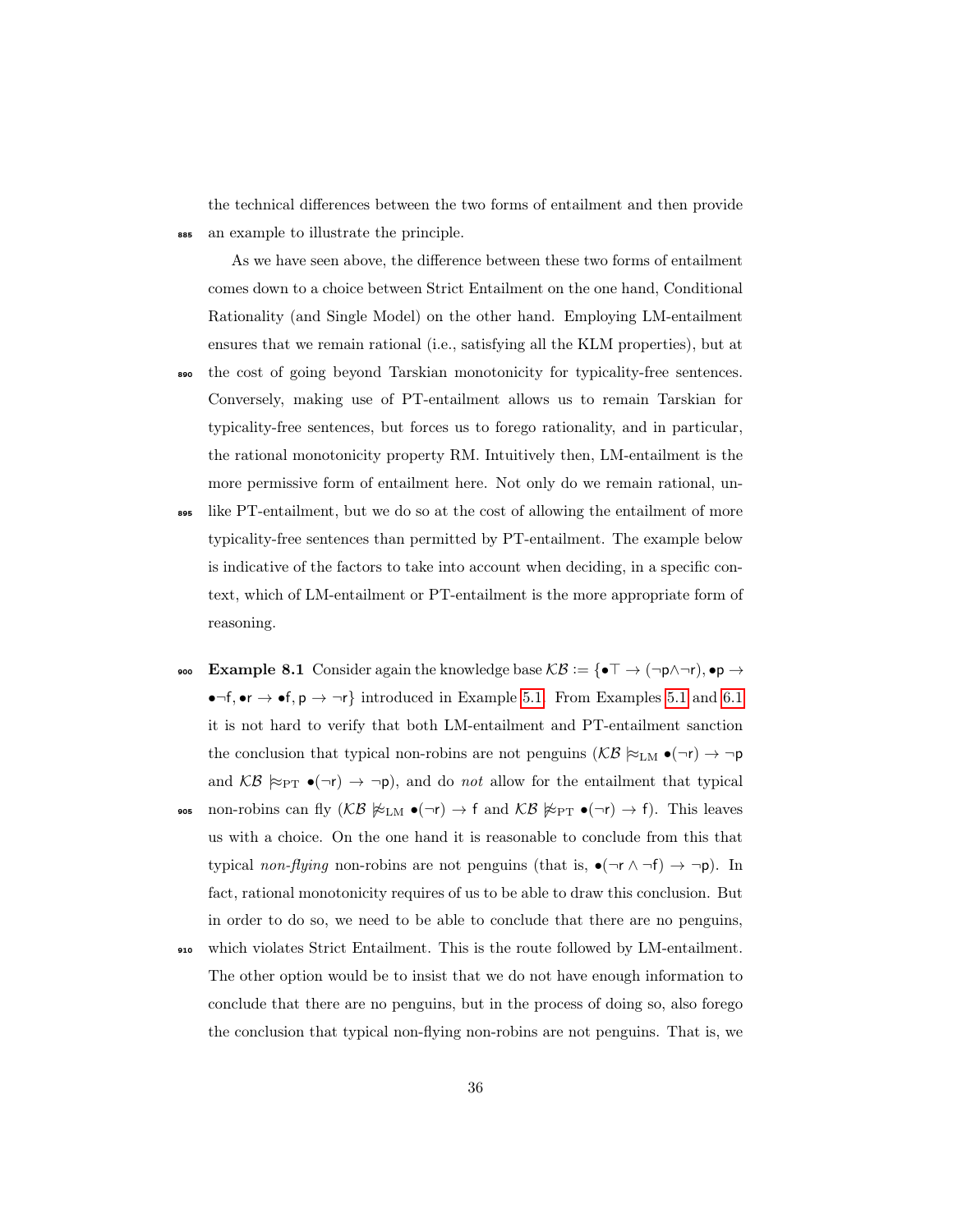insist on Strict Entailment at the expense of rational monotonicity. This is the <sup>915</sup> path followed by PT-entailment.

#### <span id="page-37-0"></span>9. Related work

To the best of our knowledge, the first attempt to formalise an explicit notion of typicality in defeasible reasoning was that by Delgrande [\[24\]](#page-45-3). Given the strong links between our constructions and the KLM approach, most of the remarks in <sup>920</sup> the comparison made by Lehmann and Magidor [\[35,](#page-47-1) Section 3.7] are applicable in comparing Delgrande's approach to ours and therefore we shall not repeat them here.

Crocco and Lamarre [\[23\]](#page-45-4) as well as Boutilier [\[6\]](#page-43-3) have explored the links between conditionals and notions of normality similar to the one we investigate

- <sup>925</sup> here. In particular, Boutilier defines a family of conditional logics of normality in which a statement of the form "if  $\alpha$ , then normally  $\beta$ " is formalised via a binary modality  $\Rightarrow$  as a conditional  $\alpha \Rightarrow \beta$ . Here we achieve the same with a unary operator.
- Roughly speaking, Boutilier's semantic intuition is the same as that of KLM <sup>930</sup> (and therefore the same as ours). The main difference is that Boutilier defines a conditional connective ⇒ in the language, whereas Kraus et al. define |∼ at a meta-level to the language. In this respect, Boutilier's approach is more general in that it allows for nested conditionals. If these are omitted, i.e., if one works in the 'flat' conditional logic in which  $\Rightarrow$  is the main connective and no nesting <sup>935</sup> is allowed, then one gets the same results for preferential entailment with both systems. So Boutilier achieves with modalities (he works in a bi-modal language) what Kraus and colleagues achieve with a (meta-level) preference order.

It turns out that in Boutilier's approach one cannot always capture the notion of "most typical  $\alpha$ 's". In Boutilier's modal logic, such a set (of most normal  $α$ -worlds) need not exist in general. This is because Boutilier drops the smoothness condition [\[6,](#page-43-3) p. 103] and therefore at any point in a ranked model one can have infinitely descending chains of increasingly more normal  $\alpha$ -worlds.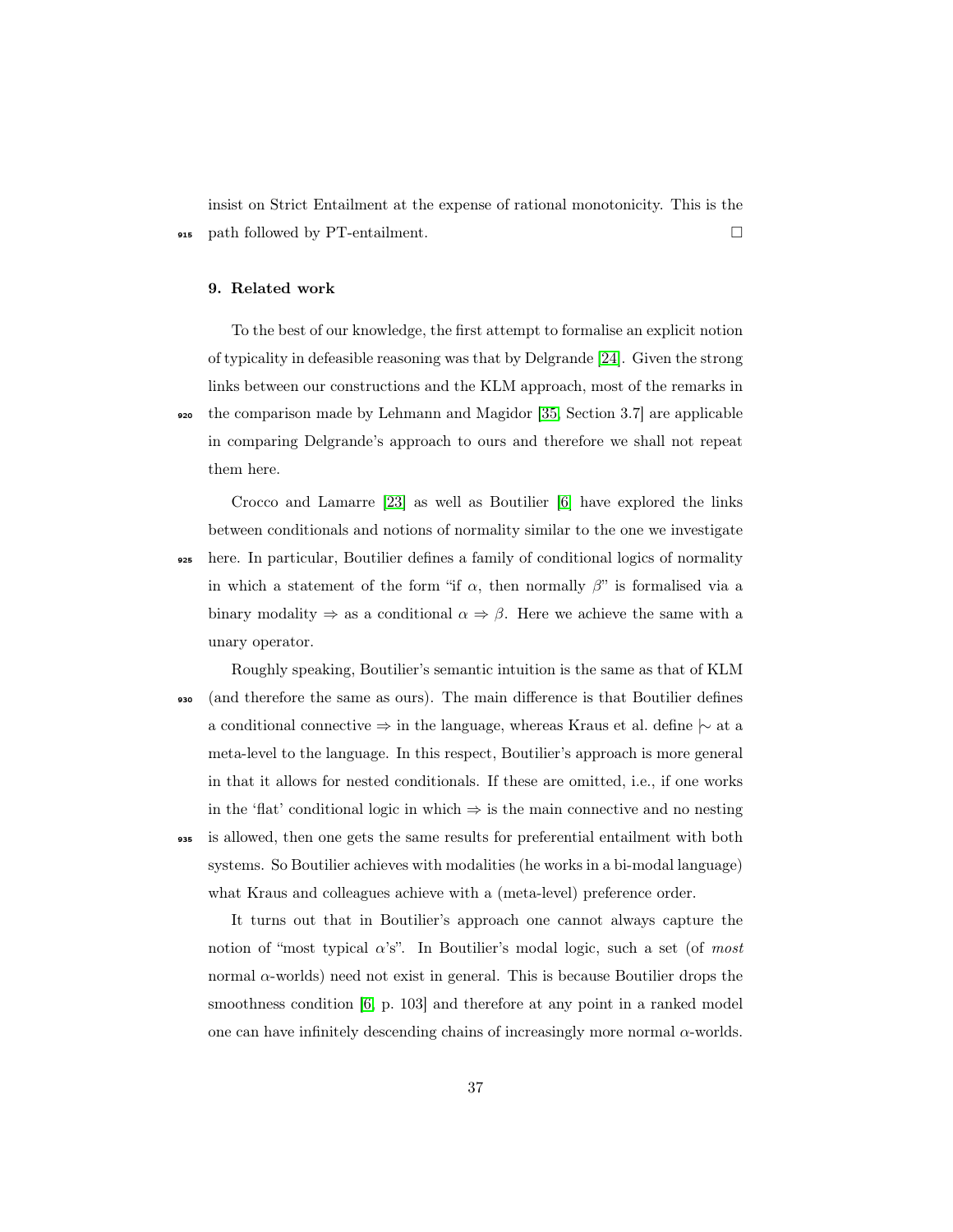If one imposes smoothness in Boutilier's approach, which can be done by e.g. requiring the ordering determined by Boutilier's  $\Box$  also to be *Noetherian*, one could then define his conditional  $\Rightarrow$  more elegantly as follows:

<span id="page-38-0"></span>
$$
\alpha \Rightarrow \beta := \bullet \alpha \to \beta \tag{1}
$$

where, in Boutilier's notation,  $\bullet \alpha$  would be given by

$$
\bullet \alpha := \alpha \land \Box \neg \alpha \tag{2}
$$

(Of course negated conditionals of the form  $\alpha \not\Rightarrow \beta$  can then be expressed as  $\neg(\bullet \alpha \to \beta)$ .) In adopting smoothness and defining conditionals in this way, <sup>940</sup> one would expect both approaches to become equivalent modulo the underlying language — ours is propositional, whereas Boutilier's is modal. However, our statement  $\bullet \alpha \to \beta$  differs from Boutilier's  $\alpha \Rightarrow \beta$  in a significant way. In Boutilier's approach, a statement of the form  $\alpha \Rightarrow \beta$  is true at some world (in a ranked model) if and only if it is true at *all* worlds in that ranked model [\[6,](#page-43-3) p.

- 945 114. On the other hand, it is not hard to find a ranked model in which  $\bullet \alpha \rightarrow$  $\beta$  holds at a world without being true in the whole model. This establishes Boutilier's conditional as a 'global' statement, while ours has the (more general) 'local flavour'. We can easily simulate Boutilier's notion of acceptance [\[6,](#page-43-3) p. 115] by stating  $\top \to (\bullet \alpha \to \beta)$ .
- 950 It is also worth mentioning that our interpretation of the conditional  $\Rightarrow$ in [\(1\)](#page-38-0) above and Boutilier's differ in another subtle way, which also relates to whether one adopts smoothness or not. In [\(1\)](#page-38-0),  $\alpha \Rightarrow \beta$  is defined as "the normal  $\alpha$ 's are  $\beta$ 's", whereas, strictly speaking, Boutilier's definition of  $\alpha \Rightarrow \beta$ reads as "there is a point from which  $\alpha \to \beta$  is not violated". Such a 'frontier' for 955 normality, implicitly referred to in Boutilier's definition of  $\alpha \Rightarrow \beta$ , is not as crisp as ours in the sense that the point where one draws the normality line might be too 'far away' (in the ordering) from the more and more normal  $\alpha$ -worlds. One can definitely make a case for dropping the smoothness condition, but requiring it is a small price to pay given the much simpler account of typicality
- <sup>960</sup> one obtains.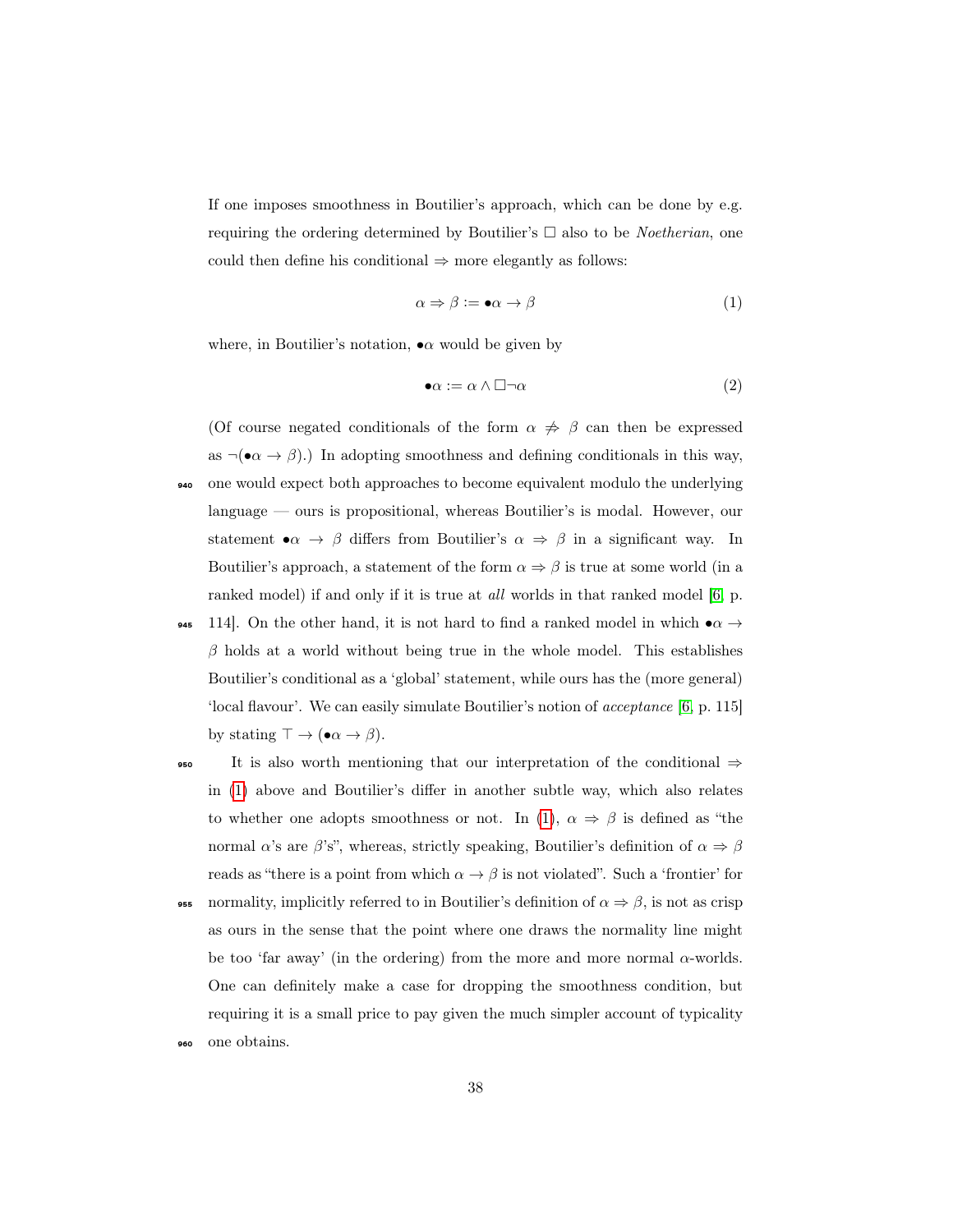When it comes to entailment from a defeasible knowledge base, all approaches discussed above adopt a Tarskian-style notion of consequence and therefore do not go beyond ranked entailment. The move towards a nonmonotonic notion of entailment and an investigation of its different facets in <sup>965</sup> the context of PTL was precisely our motivation in the present work.

Giordano et al. [\[29\]](#page-46-4) proposed the system  $P_{min}$  which is based on a language that is as expressive as the one we propose in this paper. However, they end up using a constrained form of such a language that goes only slightly beyond the expressivity of the language of KLM-style conditionals (their well-behaved  $\alpha$  knowledge bases). More importantly, their approach differs from ours since they build  $P_{min}$  on a semantic approach that relies on preferential models and a notion of minimality that is more akin to circumscription [\[38\]](#page-47-9).

In a description logic setting, Giordano et al. [\[25\]](#page-45-5) also study notions of typicality. Semantically, they do so by placing an (absolute) ordering on objects in <sup>975</sup> first-order domains in order to define versions of defeasible subsumption relations in the description logic  $ALC$ . The authors moreover extend the language of  $\mathcal{ALC}$  with an explicit typicality operator  $\mathbf{T}(\cdot)$  of which the intended meaning is to single out instances of a concept that are deemed as 'typical'. That is, given an  $\mathcal{ALC}$  concept C,  $\mathbf{T}(C)$  denotes the most typical individuals having the

- $\bullet$  property of being C in a particular DL interpretation. It is worth pointing out, though, that most of the analysis in the work of Giordano et al. is dedicated to a constrained use of the typicality operator  $\mathbf{T}(\cdot)$ , that is allowed to occur only in the left-hand side of GCIs and not in the scope of other concept constructors. Not having such a syntactic constraint is a feature of our approach that
- <sup>985</sup> we have put forward in the present work. Still in the framework of Description Logics, also Bonatti et al. [\[1\]](#page-42-1) introduce a typicality operator  $N(\cdot)$ , with a meaning that mirrors the operator  $\mathbf{T}(\cdot)$ ; also the use of the N operator is generally constrained, and their semantic framework is differs from the present one, not being preferential.
- <sup>990</sup> Giordano et al.'s approach has been extended in a series of papers [\[26,](#page-45-6) [27,](#page-46-5) [31,](#page-46-1) [32\]](#page-46-3), in particular also to deal with the computation of non-monotonic entailment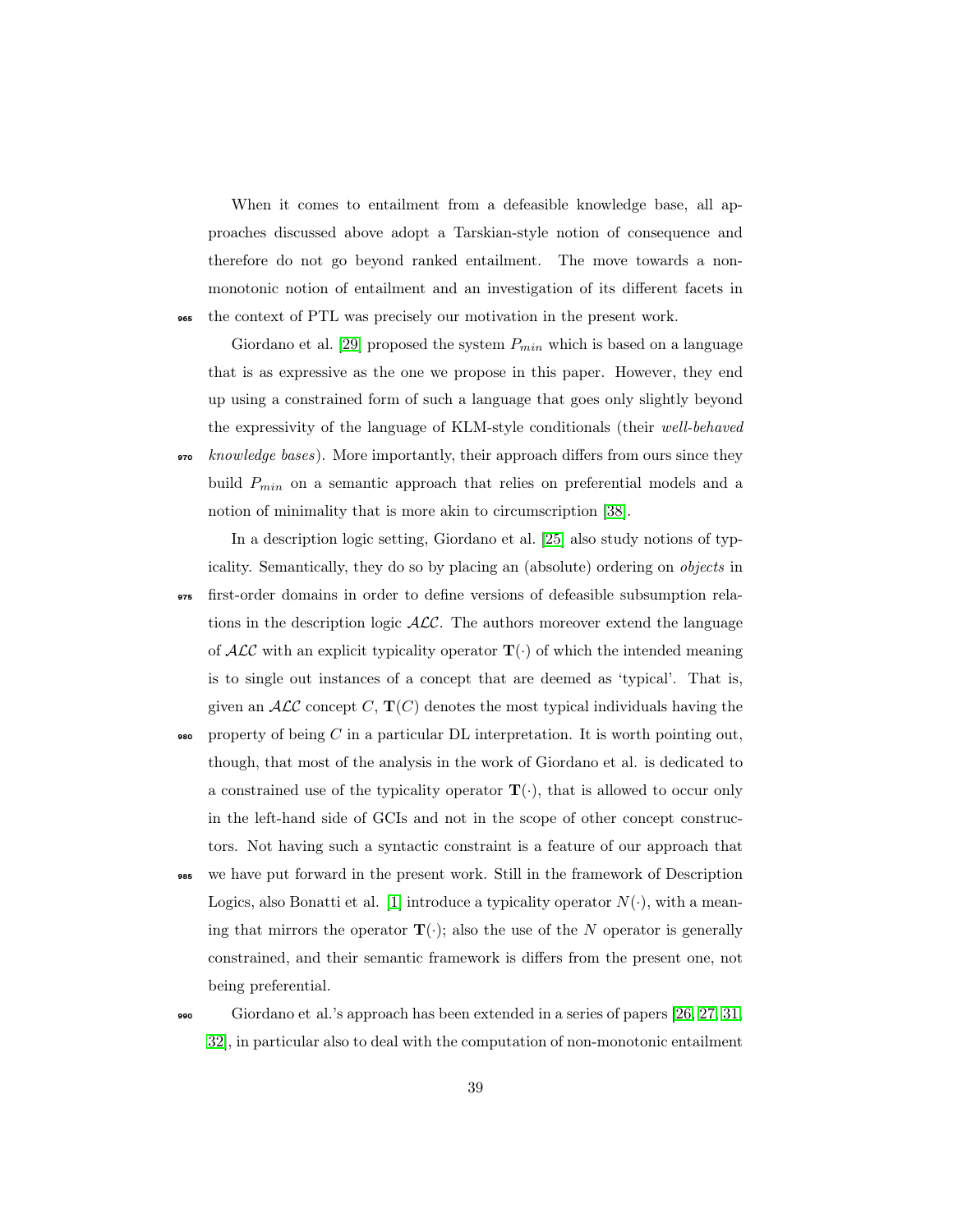from defeasible knowledge bases. In the latter case, the authors define a hypertableau calculus to compute the rational closure of a defeasible ontology via a minimal-model construction [\[30,](#page-46-2) [32\]](#page-46-3) that, as mentioned before, is closely related

- <sup>995</sup> to our notion of PT-entailment. Nevertheless, that remains the only notion of non-monotonic entailment investigated by the authors. We conjecture the more expressive DL setting has the potential to give rise to a much broader spectrum of consequence relations when enriched with typicality operators, in particular when these apply not only to concepts but also to roles [\[44\]](#page-48-1). Nevertheless,
- <sup>1000</sup> that remains the only notion of non-monotonic entailment investigated by the authors. We conjecture the more expressive DL setting has the potential to give rise to a much broader spectrum of consequence relations when enriched with typicality operators, in particular when these apply not only to concepts but also to roles [\[44\]](#page-48-1).
- <sup>1005</sup> Finally, Britz and Varzinczak [\[11,](#page-44-2) [12\]](#page-44-3) investigate another, complementary aspect of defeasibility to the one here presented by introducing (non-standard) modal operators allowing us to talk about relative normality in accessible worlds. With their defeasible versions of modalities, namely  $\uplus$  and  $\diamondsuit,$  formalising respectively the notions of *defeasible necessity* and *distinct possibility*, it becomes 1010 possible to make statements of the form " $\alpha$  holds in all of the normal (typical) accessible worlds", thereby capturing defeasibility of what is 'expected' in target worlds. (Note that this is different from stating something like  $\Box \bullet \alpha$ , which says that all accessible worlds are typical  $\alpha$ -worlds.) Such preferential versions
- <sup>1015</sup> sible modes of inference such as defeasible actions, knowledge and obligations can be expressed. These can be integrated either with existing |∼-based modal logics [\[14,](#page-44-0) [16\]](#page-44-4) or with a modal extension of our typicality operator in striving towards a comprehensive theory of defeasible reasoning in more expressive languages.

of modalities allow for the definition of a family of modal logics in which defea-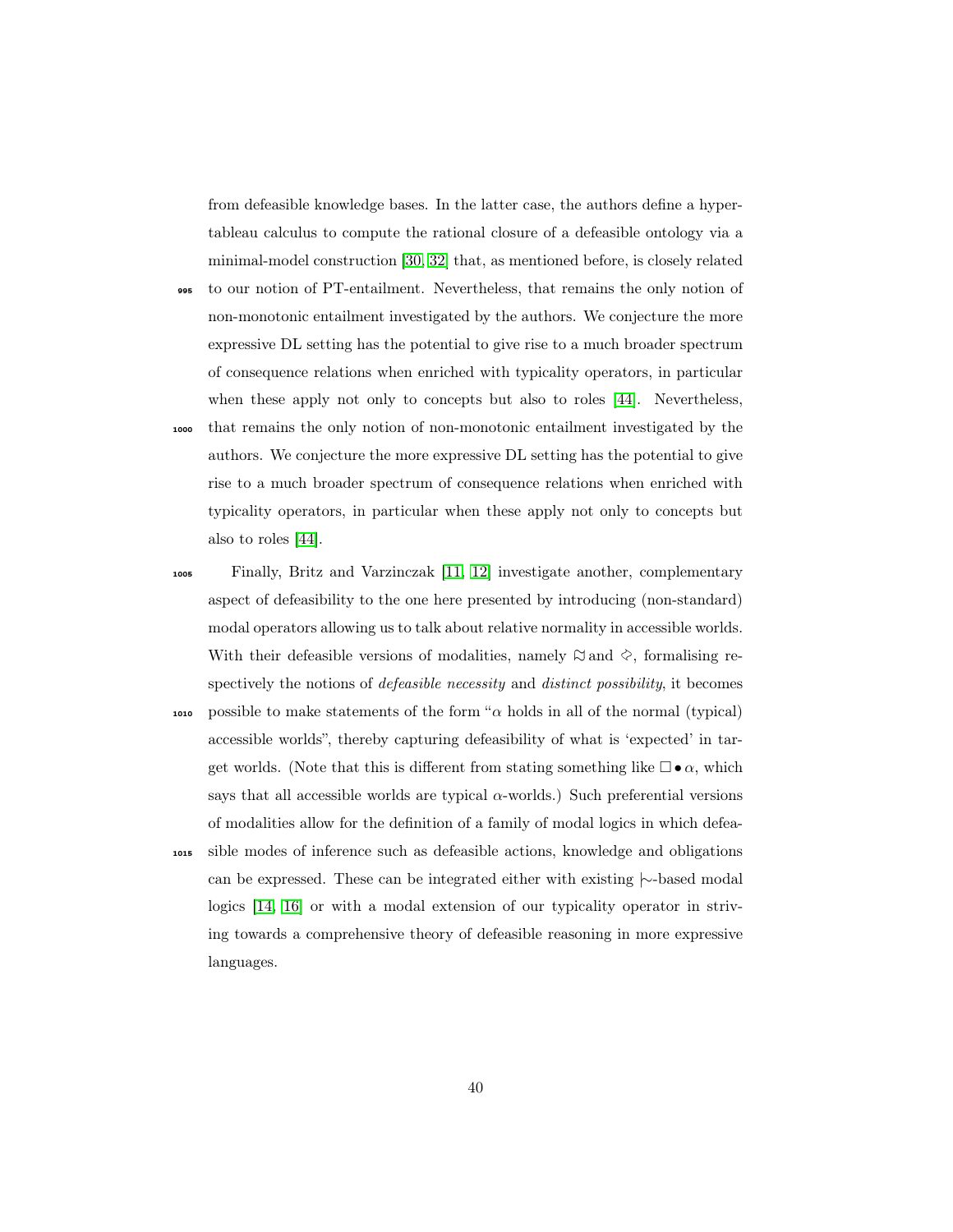#### <span id="page-41-0"></span><sup>1020</sup> 10. Conclusion

The focus of this paper is an investigation into the entailment problem for the logic PTL. We approached the problem from two angles: an abstract formal perspective, in which a set of appropriate postulates was presented and discussed, and a constructive perspective, in which three specific entailment re-<sup>1025</sup> lations were defined and studied. The primary conclusion to be drawn from this investigation is that a logic as expressive as PTL supports more than one form of entailment. This conclusion is supported from the abstract perspective via an impossibility result, as well as through the constructive approach via the definition of two of the three distinct types of PTL entailment: LM-entailment <sup>1030</sup> and PT-entailment. While both forms of entailment are generalisations of rational closure, only one, LM-entailment, retains all the rationality properties

associated with rational closure, formalised as the Conditional Rationality postulate (P5). However, it does not satisfy Strict Entailment (P8), a postulate which requires an entailment relation to remain Tarskian for conclusions not <sup>1035</sup> involving typicality, although it satisfies weakened versions of Strict Entailment (P9 and P9′ ). On the other hand, the other form of entailment we studied, PT-entailment, satisfies P8, but not Conditional Rationality (P5).

The framework of Booth et al. [\[3,](#page-43-1) [4\]](#page-43-2) is, to the best of our knowledge, the first attempt to introduce a full-fledged typicality operator into propositional logic. <sup>1040</sup> In terms of other related work, the closest we are aware of is the restricted form of typicality for description logics by Giordano et al. [\[28\]](#page-46-6). However, a consequence of their restricted use of typicality is that a propositional version of their logic would correspond to a KLM-style conditional logic in which rational closure behaves well, and which is much less expressive than PTL.

<sup>1045</sup> Britz et al. [\[13\]](#page-44-5) and Giordano et al. [\[28\]](#page-46-6) have investigated the connection between the KLM approach and Gödel-Löb modal logic, which is closely related to PTL. Exploiting this connection should deliver an axiomatisation of an inference relation corresponding to ranked entailment, but it does not seem useful for modelling entailment relations based on minimisation as LM- and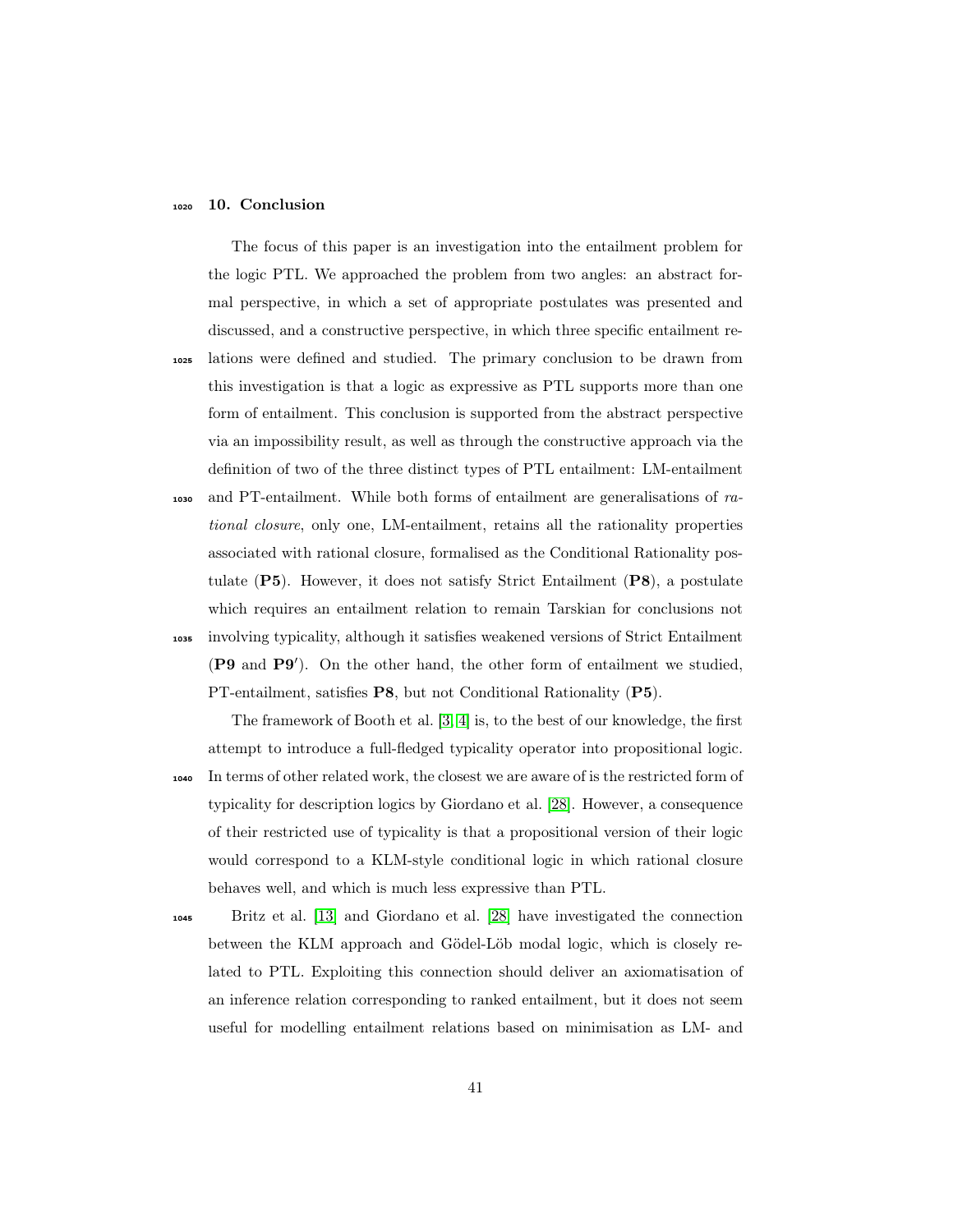#### <sup>1050</sup> PT-entailment.

For future work, an obvious open question is whether our conjecture, that the subsets of postulates satisfied by LM-entailment and PT-entailment respectively provide appropriate abstract formalisations of two distinct forms of PTL entailment, can be formalised through representation theorems. From a compu-<sup>1055</sup> tational perspective, it is worth investigating whether, as is the case for rational closure for conditional logics, the computation of (the different forms of) PTL entailment can be reduced to a series of classical entailment checks.

Our results in the propositional setting pave the way for an investigation of appropriate forms of entailment in other, more expressive, preferential ap-<sup>1060</sup> proaches, such as preferential description logics [\[15,](#page-44-1) [31,](#page-46-1) [17,](#page-44-6) [8,](#page-43-4) [9,](#page-43-5) [22,](#page-45-7) [18\]](#page-44-7) and modal logics of defeasibility [\[14,](#page-44-0) [7,](#page-43-6) [10,](#page-43-7) [12\]](#page-44-3). The move to logics with more structure is of a challenging nature, and a simple rephrasing of our approach to these logics may not deliver the expected results. We are currently investigating these issues.

#### <sup>1065</sup> Acknowledgements

The work of Giovanni Casini and of Thomas Meyer has received funding from the European Union's Horizon 2020 research and innovation programme under the Marie Skłodowska-Curie grant agreement No. 690974 (MIREL project). The work of Thomas Meyer has been supported in part by the National Research <sup>1070</sup> Foundation of South Africa (grant No. UID 98019).

#### References

- <span id="page-42-1"></span>[1] P. Bonatti, M. Faella, I. Petrova, and L. Sauro. A new semantics for overriding in description logics. Artificial Intelligence, 222:1–48, 2015.
- <span id="page-42-0"></span>[2] R. Booth and J. Paris. A note on the rational closure of knowledge bases <sup>1075</sup> with both positive and negative knowledge. Journal of Logic, Language and Information, 7(2):165–190, 1998.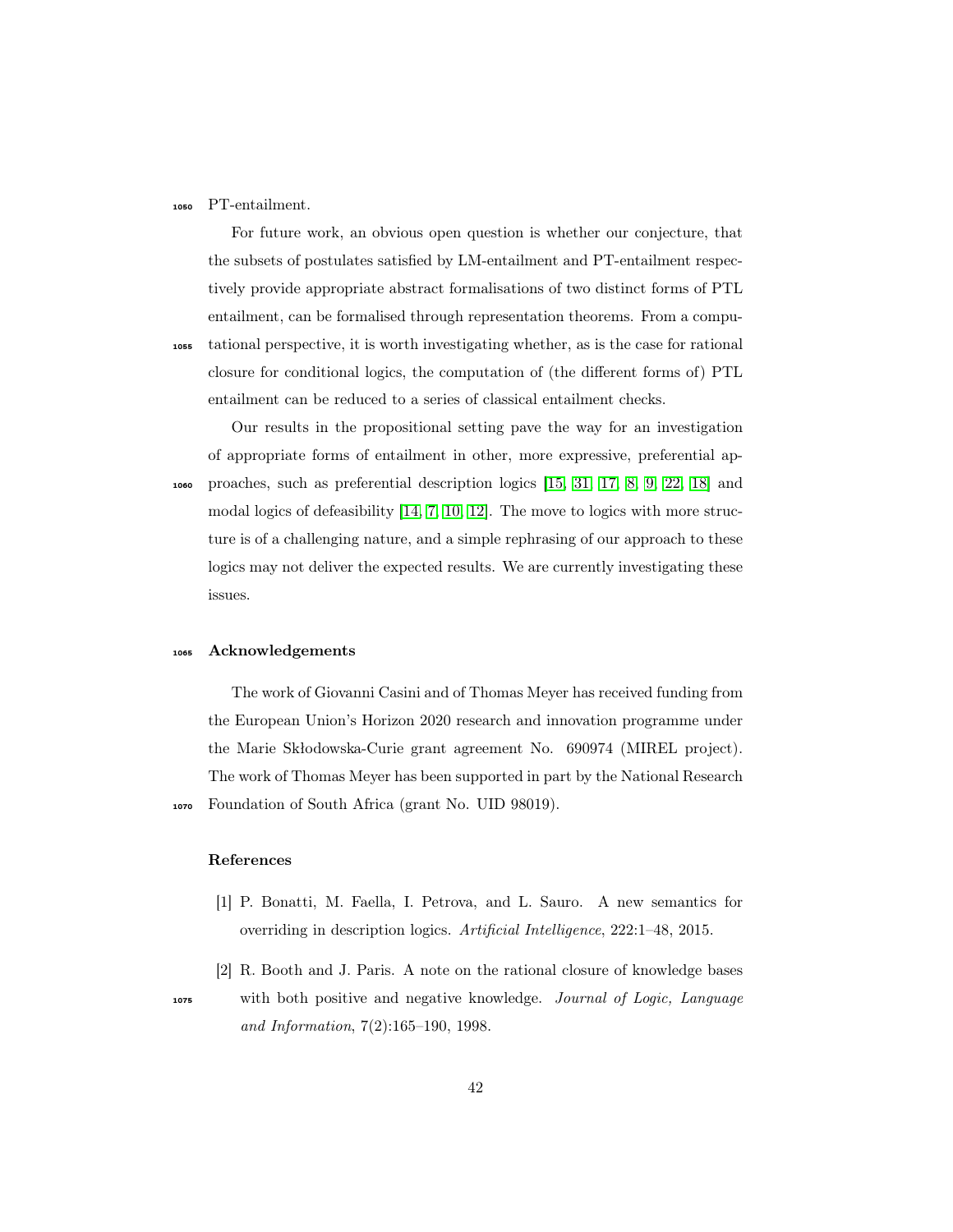- <span id="page-43-1"></span>[3] R. Booth, T. Meyer, and I. Varzinczak. PTL: A propositional typicality logic. In L. Fariñas del Cerro, A. Herzig, and J. Mengin, editors, Proceedings of the 13th European Conference on Logics in Artificial Intelligence <sup>1080</sup> (JELIA), number 7519 in LNCS, pages 107–119. Springer, 2012.
- [4] R. Booth, T. Meyer, and I. Varzinczak. A propositional typicality logic for extending rational consequence. In E. Fermé, D. Gabbay, and G. Simari, editors, Trends in Belief Revision and Argumentation Dynamics, volume 48 of Studies in Logic – Logic and Cognitive Systems, pages 123–154. King's <sup>1085</sup> College Publications, 2013.
	- [5] R. Booth, G. Casini, T. Meyer, and I. Varzinczak. On the entailment problem for a logic of typicality. In Proceedings of the 24th International Joint Conference on Artificial Intelligence (IJCAI), pages 2805–2811, 2015.
- <span id="page-43-6"></span><span id="page-43-3"></span>[6] C. Boutilier. Conditional logics of normality: A modal approach. Artificial 1090 Intelligence, 68(1):87-154, 1994.
	- [7] K. Britz and I. Varzinczak. Defeasible modalities. In Proceedings of the 14th Conference on Theoretical Aspects of Rationality and Knowledge (TARK), pages 49–60, 2013.
	- [8] K. Britz and I. Varzinczak. Introducing role defeasibility in description log-
- <span id="page-43-5"></span><span id="page-43-4"></span><sup>1095</sup> ics. In L. Michael and A. Kakas, editors, Proceedings of the 15th European Conference on Logics in Artificial Intelligence (JELIA), number 10021 in LNCS, pages 174–189. Springer, 2016.
	- [9] K. Britz and I. Varzinczak. Toward defeasible  $\mathcal{SROLQ}$ . In Proceedings of the 30th International Workshop on Description Logics, 2017.
- <span id="page-43-7"></span><sup>1100</sup> [10] K. Britz and I. Varzinczak. From KLM-style conditionals to defeasible modalities, and back. Journal of Applied Non-Classical Logics (JANCL), 2017.

<span id="page-43-2"></span>

<span id="page-43-0"></span>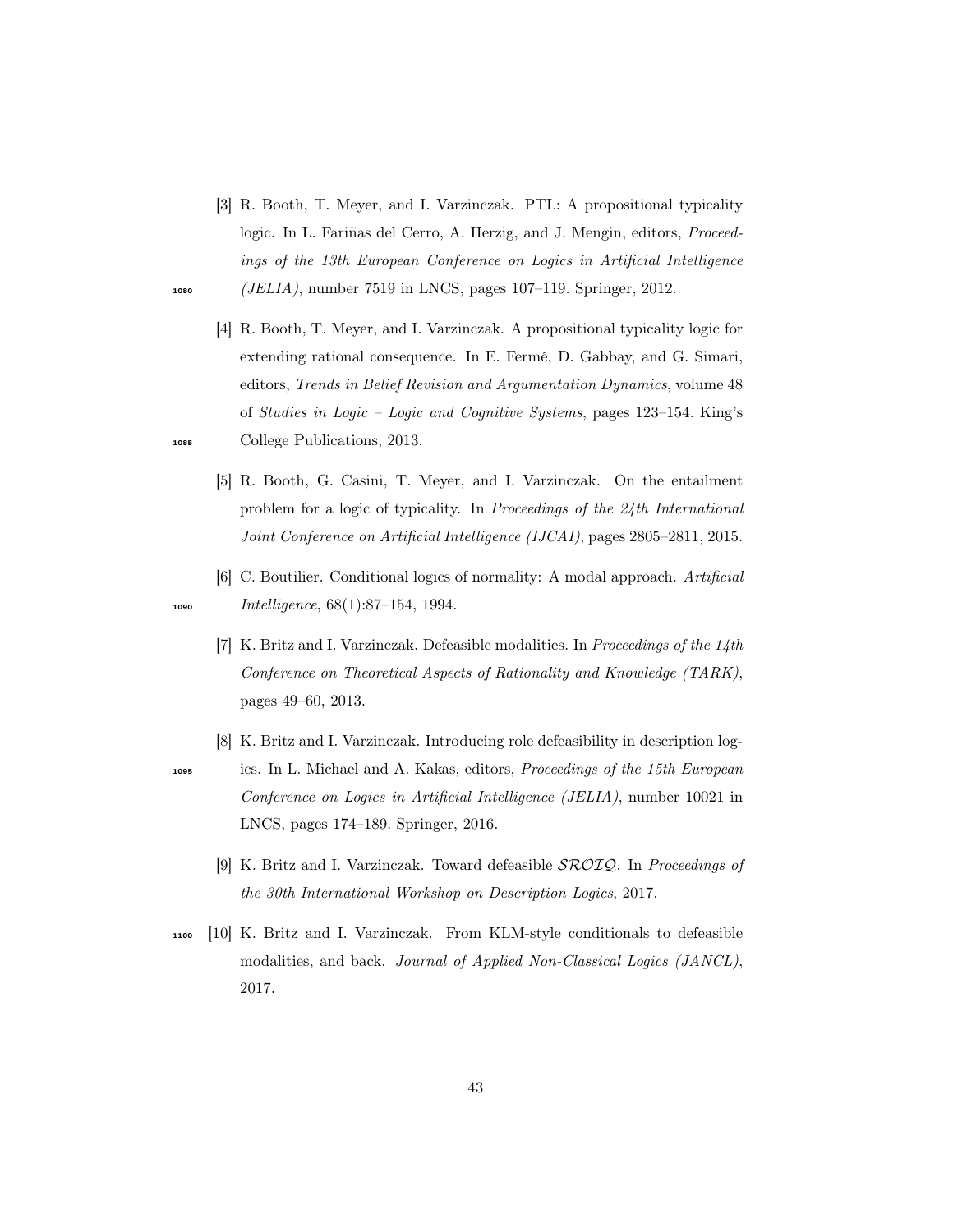- <span id="page-44-2"></span>[11] K. Britz and I. Varzinczak. From KLM-style conditionals to defeasible modalities, and back. Journal of Applied Non-Classical Logics (JANCL), 1105  $28(1):92-121, 2018.$
- 
- <span id="page-44-3"></span>[12] K. Britz and I. Varzinczak. Preferential accessibility and preferred worlds. Journal of Logic, Language and Information (JoLLI), 27(2):133–155, 2018.
- <span id="page-44-5"></span><span id="page-44-0"></span>[13] K. Britz, J. Heidema, and T. Meyer. Modelling object typicality in description logics. In A. Nicholson and X. Li, editors, Proceedings of the 22nd <sup>1110</sup> Australasian Joint Conference on Artificial Intelligence, number 5866 in LNAI, pages 506–516. Springer, 2009.
	- [14] K. Britz, T. Meyer, and I. Varzinczak. Preferential reasoning for modal logics. Electronic Notes in Theoretical Computer Science, 278:55–69, 2011. Proceedings of the 7th Workshop on Methods for Modalities (M4M'2011).
- <span id="page-44-1"></span><sup>1115</sup> [15] K. Britz, T. Meyer, and I. Varzinczak. Semantic foundation for preferential description logics. In D. Wang and M. Reynolds, editors, Proceedings of the 24th Australasian Joint Conference on Artificial Intelligence, number 7106 in LNAI, pages 491–500. Springer, 2011.
- <span id="page-44-4"></span>[16] K. Britz, T. Meyer, and I. Varzinczak. Normal modal preferential conse-<sup>1120</sup> quence. In M. Thielscher and D. Zhang, editors, Proceedings of the 25th Australasian Joint Conference on Artificial Intelligence, number 7691 in LNAI, pages 505–516. Springer, 2012.
- <span id="page-44-7"></span><span id="page-44-6"></span>[17] K. Britz, G. Casini, T. Meyer, K. Moodley, U. Sattler, and I. Varzinczak. Theoretical foundations of defeasible description logics. Technical report, <sup>1125</sup> 2019. URL <http://arxiv.org/abs/1904.07559>.
	- [18] K. Britz, G. Casini, T. Meyer, and I. Varzinczak. A KLM perspective on defeasible reasoning for description logics. In Description Logic, Theory Combination, and All That - Essays Dedicated to Franz Baader on the Occasion of His 60th Birthday, pages 147–173, 2019.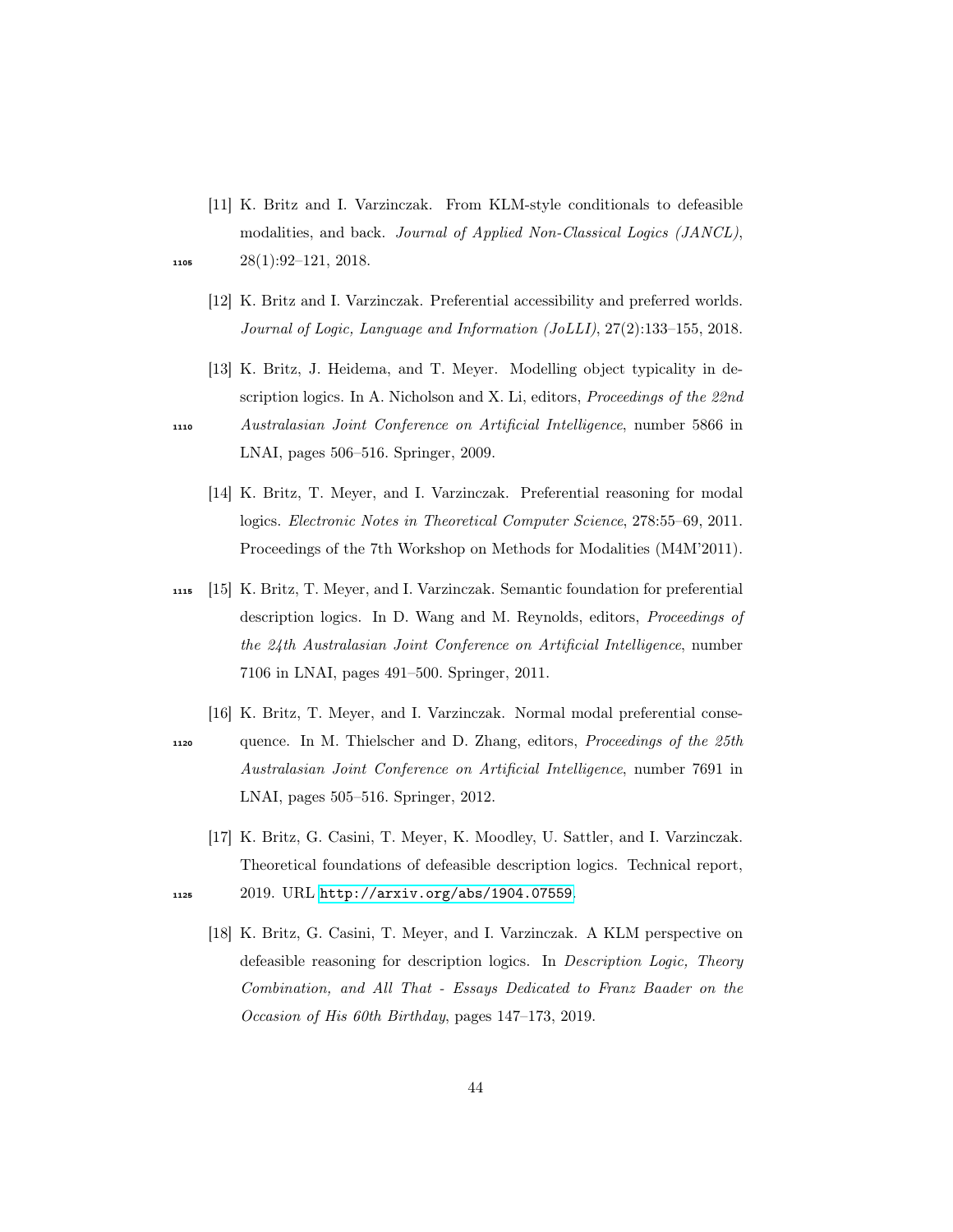- <span id="page-45-0"></span><sup>1130</sup> [19] G. Casini and U. Straccia. Rational closure for defeasible description logics. In T. Janhunen and I. Niemelä, editors, Proceedings of the 12th European Conference on Logics in Artificial Intelligence (JELIA), number 6341 in LNCS, pages 77–90. Springer-Verlag, 2010.
- <span id="page-45-1"></span>[20] G. Casini and U. Straccia. Defeasible inheritance-based description logics. <sup>1135</sup> In IJCAI 2011, Proceedings of the 22nd International Joint Conference on Artificial Intelligence, Barcelona, Catalonia, Spain, July 16-22, 2011, pages 813–818, 2011.
	- [21] G. Casini and U. Straccia. Defeasible inheritance-based description logics. Journal of Artificial Intelligence Research (JAIR), 48:415–473, 2013.
- <span id="page-45-7"></span><span id="page-45-2"></span><sup>1140</sup> [22] G. Casini, U. Straccia, and T. Meyer. A polynomial time subsumption algorithm for nominal safe  $\mathcal{ELO}_\perp$  under rational closure. *Information Sciences*, 2018. ISSN 0020-0255. doi: 10.1016/j.ins.2018.09.037.
	- [23] G. Crocco and P. Lamarre. On the connections between nonmonotonic inference systems and conditional logics. In R. Nebel, C. Rich, and
- <span id="page-45-4"></span><span id="page-45-3"></span><sup>1145</sup> W. Swartout, editors, Proceedings of the 3rd International Conference on Principles of Knowledge Representation and Reasoning (KR), pages 565– 571. Morgan Kaufmann Publishers, 1992.
	- [24] J. Delgrande. A first-order logic for prototypical properties. Artificial Intelligence, 33:105–130, 1987.
- <span id="page-45-5"></span><sup>1150</sup> [25] L. Giordano, V. Gliozzi, N. Olivetti, and G. Pozzato. Preferential description logics. In N. Dershowitz and A. Voronkov, editors, Logic for Programming, Artificial Intelligence, and Reasoning (LPAR), number 4790 in LNAI, pages 257–272. Springer, 2007.
- <span id="page-45-6"></span>[26] L. Giordano, V. Gliozzi, N. Olivetti, and G. Pozzato. Reasoning about <sup>1155</sup> typicality in preferential description logics. In S. Hölldobler, C. Lutz, and H. Wansing, editors, Proceedings of the 11th European Conference on Logics
	- 45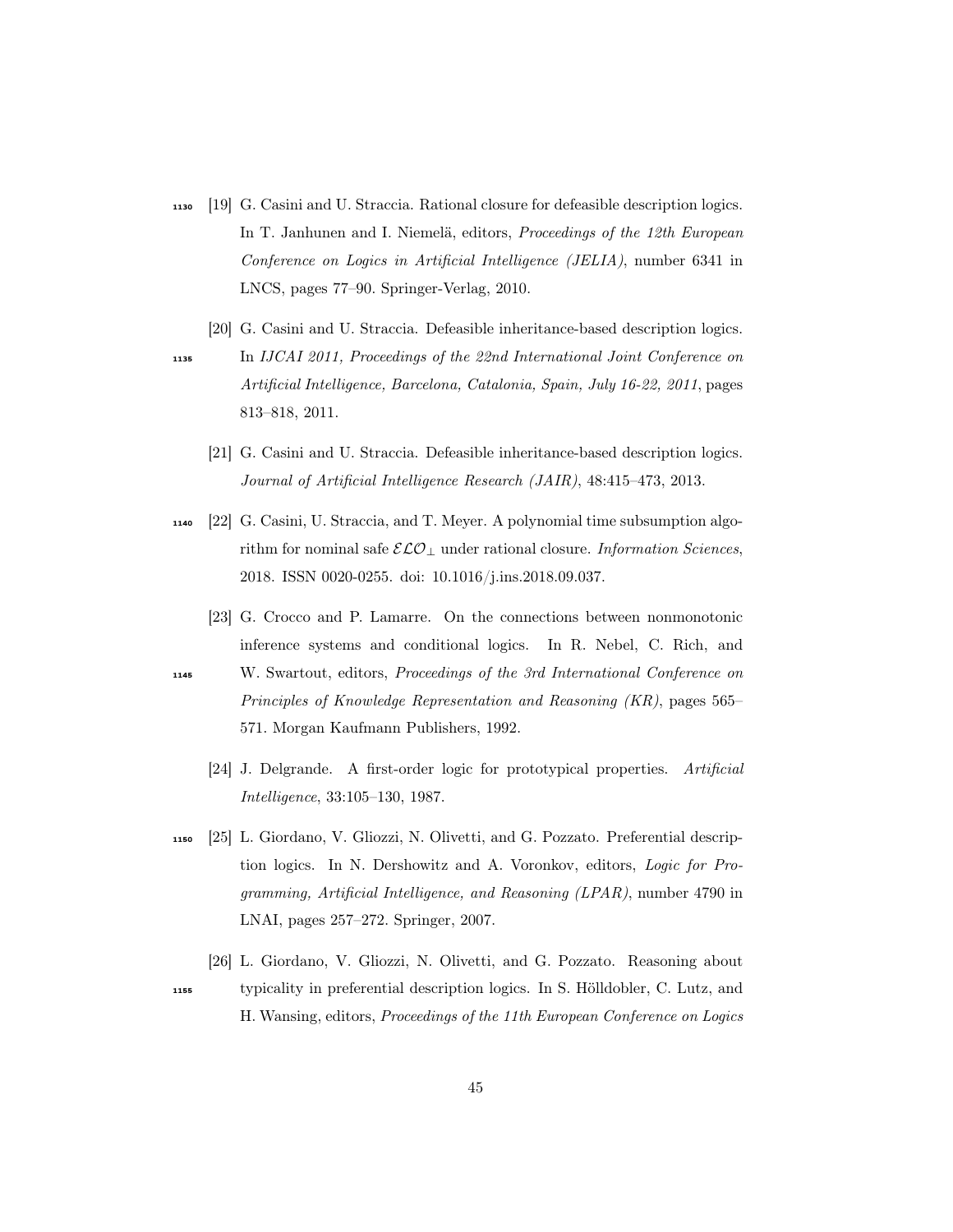in Artificial Intelligence (JELIA), number 5293 in LNAI, pages 192–205. Springer, 2008.

- <span id="page-46-6"></span><span id="page-46-5"></span>[27] L. Giordano, V. Gliozzi, N. Olivetti, and G. Pozzato. Analytic tableaux <sup>1160</sup> calculi for KLM logics of nonmonotonic reasoning. ACM Transactions on Computational Logic, 10(3):18:1–18:47, 2009.
	- [28] L. Giordano, V. Gliozzi, N. Olivetti, and G. Pozzato.  $\mathcal{ALC} + T$ : a preferential extension of description logics. Fundamenta Informaticae, 96(3): 341–372, 2009.
- <span id="page-46-4"></span><sup>1165</sup> [29] L. Giordano, V. Gliozzi, N. Olivetti, and G. L. Pozzato. A nonmonotonic extension of KLM preferential logic P. In Logic for Programming, Artificial Intelligence, and Reasoning - 17th International Conference, LPAR-17, Yogyakarta, Indonesia, October 10-15, 2010. Proceedings, pages 317–332, 2010.
- <span id="page-46-2"></span><sup>1170</sup> [30] L. Giordano, V. Gliozzi, N. Olivetti, and G. Pozzato. A minimal model semantics for nonmonotonic reasoning. In L. Fariñas del Cerro, A. Herzig, and J. Mengin, editors, Proceedings of the 13th European Conference on Logics in Artificial Intelligence (JELIA), number 7519 in LNCS, pages 228– 241. Springer, 2012.
- <span id="page-46-1"></span><sup>1175</sup> [31] L. Giordano, V. Gliozzi, N. Olivetti, and G. Pozzato. A non-monotonic description logic for reasoning about typicality. Artificial Intelligence, 195: 165–202, 2013.
- <span id="page-46-3"></span><span id="page-46-0"></span>[32] L. Giordano, V. Gliozzi, N. Olivetti, and G. Pozzato. Semantic characterization of rational closure: From propositional logic to description logics. <sup>1180</sup> Artificial Intelligence, 226:1–33, 2015.
	- [33] S. Kraus, D. Lehmann, and M. Magidor. Nonmonotonic reasoning, preferential models and cumulative logics. Artificial Intelligence, 44:167–207, 1990.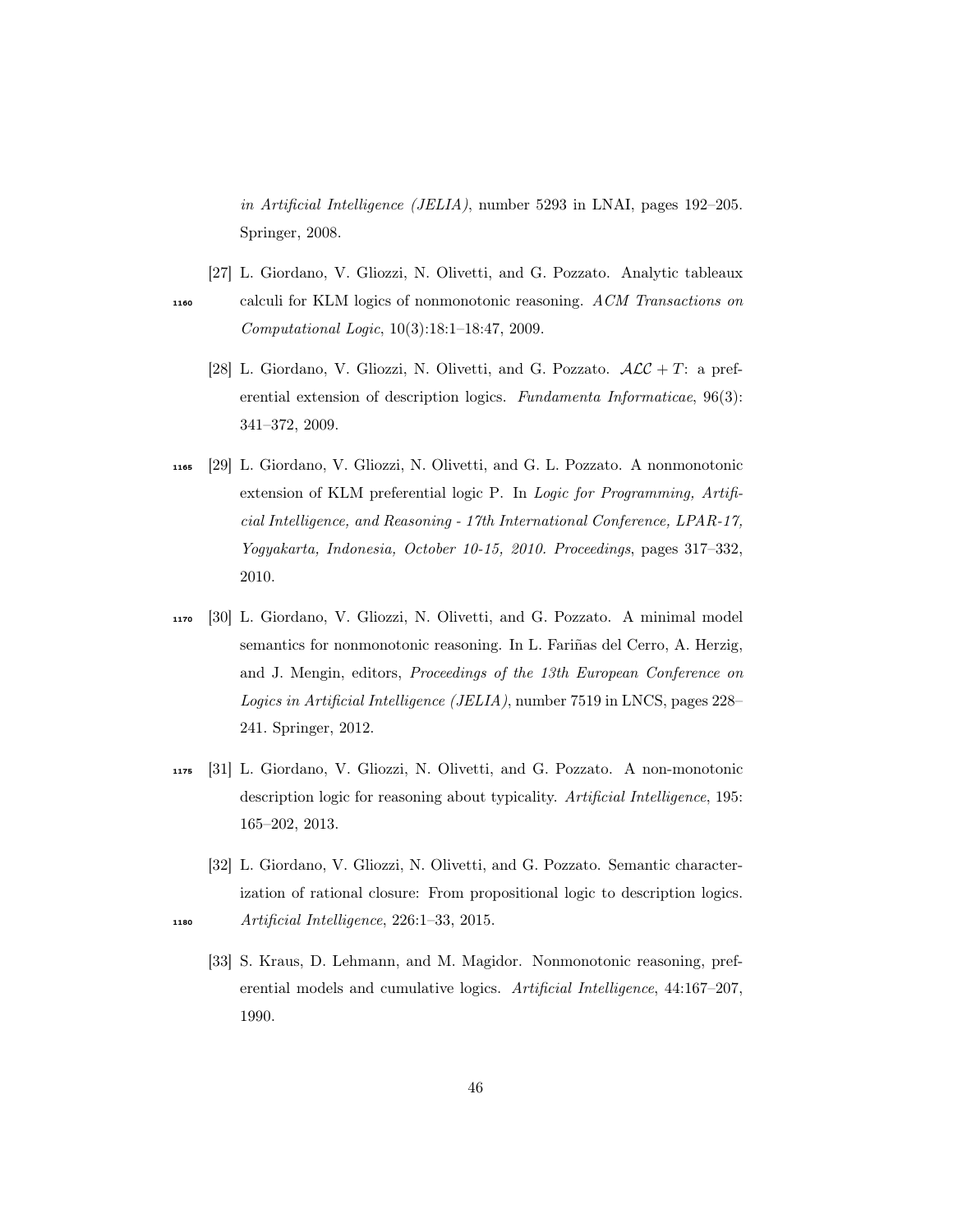- <span id="page-47-5"></span>[34] D. Lehmann. Another perspective on default reasoning. Annals of Mathe-
- <span id="page-47-1"></span>
- <sup>1185</sup> matics and Artificial Intelligence, 15(1):61–82, 1995.
	- [35] D. Lehmann and M. Magidor. What does a conditional knowledge base entail? Artificial Intelligence, 55:1–60, 1992.
	- [36] D. Makinson. General patterns in nonmonotonic reasoning. In Handbook of Logic in Artificial Intelligence Nad Logic Programming, Vol. Iii, pages
- <span id="page-47-8"></span><span id="page-47-7"></span>
- <sup>1190</sup> 35–110. Oxford: Clarendon Press, 1994.
	- [37] D. Makinson. *Bridges from Classical to Nonmonotonic Logic*, volume 5 of Texts in Computing. King's College Publications, 2005.
	- [38] J. McCarthy. Circumscription, a form of nonmonotonic reasoning. Artificial Intelligence, 13(1-2):27–39, 1980.
- <span id="page-47-9"></span><span id="page-47-2"></span><sup>1195</sup> [39] J. Pearl. System Z: a natural ordering of defaults with tractable applications to nonmonotonic reasoning. In Proceedings of the 3rd Conference on Theoretical Aspects of Rationality and Knowledge (TARK), 1990.
- <span id="page-47-4"></span><span id="page-47-3"></span>[40] J. Pearl and M. Goldszmidt. On the relation between rational closure and system-z. In Proceedings of the 3rd International Workshop on Non-<sup>1200</sup> Monotonic Reasoning, 1990.
	- [41] J. Quantz and V. Royer. A preference semantics for defaults in terminological logics. In Proceedings of the 3rd International Conference on Principles of Knowledge Representation and Reasoning (KR), pages 294–305, 1992.
- <span id="page-47-6"></span><span id="page-47-0"></span>[42] Y. Shoham. Reasoning about Change: Time and Causation from the Stand-<sup>1205</sup> point of Artificial Intelligence. MIT Press, 1988.
	- [43] A. Tarski. On some fundamental concepts of metamathematics. [1930] Logic, Semantics, Metamathematics. Papers from 1923 to 1938, translated by J.H. Woodger. Pages 30–36. Clarendon Press, 1956.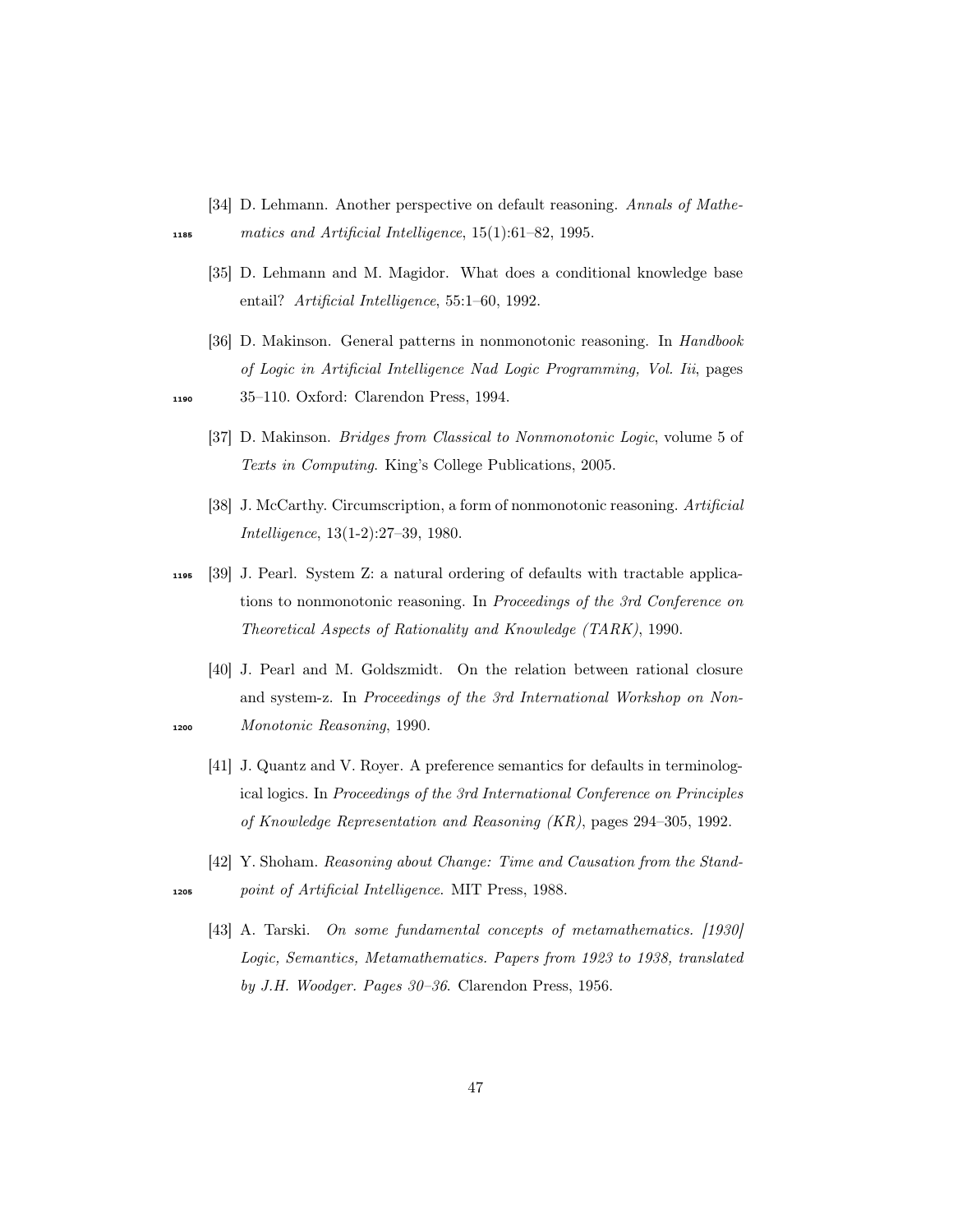<span id="page-48-1"></span>[44] I. Varzinczak. A note on a description logic of concept and role typicality for

<sup>1210</sup> defeasible reasoning over ontologies. Logica Universalis, 12(3-4):297–325, 2018.

## Appendices

#### <span id="page-48-0"></span>A. Proofs for Section [2](#page-4-0)

We give here a proof of Proposition [2.1.](#page-7-1) In order to do that, we need to <sup>1215</sup> introduce some extra notions and prove some extra propositions. First of all, analogously to the definitions for PTL introduced in Section [2.3,](#page-8-0) we say that a set of conditionals C is *satisfiable* iff there is a ranked interpretation  $\mathscr R$  for which  $\mathcal{U}^{\mathscr{R}} \neq \emptyset$  satisfying all the conditionals in it, and let  $Mod(\mathcal{C})$  be the set of all the ranked models of C.

1220 We are going to use a notion of *merging* ranked interpretations.

<span id="page-48-2"></span>**Definition A.1 (Ranked Union)** Given a set of ranked interpretations  $\Re$  =  $\{\mathscr{R}_1,\ldots,\mathscr{R}_n\}$ , its **ranked union**  $\mathscr{R}^{\mathfrak{R}}$  is defined as follows:

• for every  $v, v' \in \mathcal{U}$ ,  $v \prec_{\mathscr{R}^{\mathfrak{R}}} v'$  iff  $\min\{\mathscr{R}_i(v) \mid \mathscr{R}_i \in \mathfrak{R}\}$  <  $\min\{\mathscr{R}_j(v') \mid$  $\mathscr{R}_i \in \mathfrak{R}$ .

$$
\begin{aligned}\n\bullet \ \mathscr{R}^{\mathfrak{R}} &:= (L_0^{\mathscr{R}^{\mathfrak{R}}}, \dots, L_{n-1}^{\mathscr{R}^{\mathfrak{R}}}, L_{\infty}^{\mathscr{R}^{\mathfrak{R}}}) \ \text{is defined as} \\
&- L_{\infty}^{\mathscr{R}^{\mathfrak{R}}} := \bigcap \{ L_{\infty}^{\mathscr{R}_i} \mid \mathscr{R}_i \in \mathfrak{R} \} \\
&- L_0^{\mathscr{R}^{\mathfrak{R}}} &:= \min_{\prec_{\mathscr{R}^{\mathfrak{R}}}} (\mathcal{U} \setminus L_{\infty}^{\mathscr{R}^{\mathfrak{R}}}); L_1^{\mathscr{R}^{\mathfrak{R}}} := \min_{\prec_{\mathscr{R}^{\mathfrak{R}}}} (\mathcal{U} \setminus L_0^{\mathscr{R}^{\mathfrak{R}}} \cup L_{\infty}^{\mathscr{R}^{\mathfrak{R}}}); \text{ and} \\
& so \ on \ \text{until} \ L_n^{\mathscr{R}^{\mathfrak{R}}} = \emptyset.\n\end{aligned}
$$

<span id="page-48-3"></span>**Proposition A.1** Let C be a satisfiable set of conditionals, and let  $\mathfrak{R} := \{ \mathscr{R}_1, \ldots, \mathscr{R}_n \}$ 1230 be a set of models of C. Then their ranked union  $\mathscr{R}^{\mathfrak{R}}$  is a model of C, and  $\mathscr{R}^{\mathfrak{R}} \triangleleft_{\text{LM}} \mathscr{R}_i$  for every  $\mathscr{R}_i \in (\mathfrak{R} \setminus \mathscr{R}^{\mathfrak{R}}).$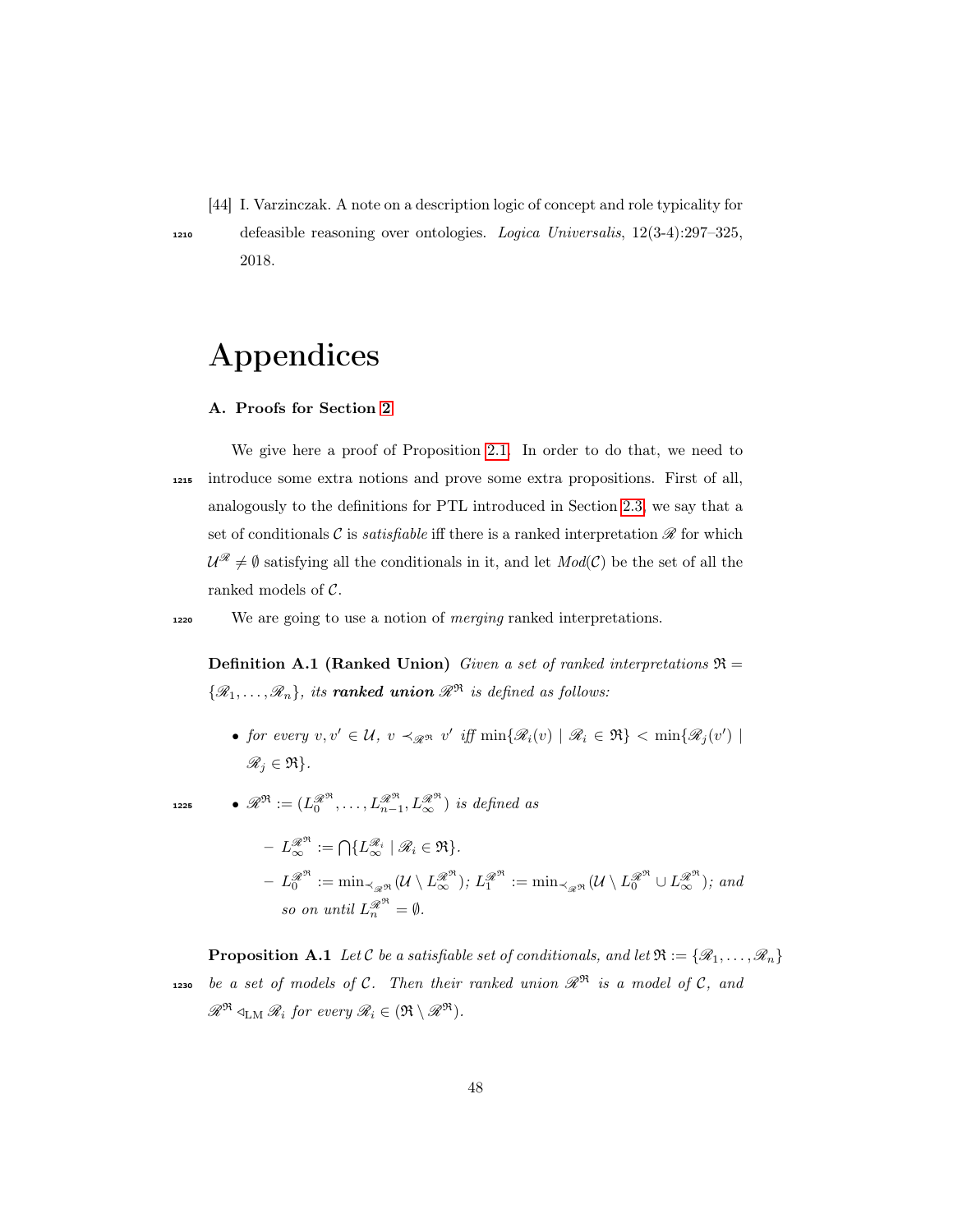#### Proof:

We first prove that  $\mathscr{R}^{\mathfrak{R}} := (L_0^{\mathscr{R}^{\mathfrak{R}}}, \ldots, L_{n-1}^{\mathscr{R}^{\mathfrak{R}}}, L_{\infty}^{\mathscr{R}^{\mathfrak{R}}})$  is a model of  $\mathcal{C}$ . For every  $v \in L_0^{\mathcal{R}^{\mathfrak{R}}}$ , it must be the case, by Definition [A.1,](#page-48-2) that  $v \in L_0^{\mathcal{R}_i}$  for some  $\mathcal{R}_i \in \mathfrak{R}$ ; **1235** since such  $\mathscr{R}_i$  is a model of C and  $v \in L_0^{\mathscr{R}_i}$ ,  $v \Vdash \neg \alpha \vee \beta$  for every  $\alpha \rhd \beta \in \mathcal{C}$ .

Now, let  $v \in L_i^{\mathscr{R}^{\mathfrak{R}}}$ , with  $0 < i < n$ , s.t.  $v \Vdash \alpha \wedge \neg \beta$  for some  $\alpha \hspace{0.2em}\sim\hspace{0.2em}\mid\hspace{0.58em} \beta \in \mathcal{C}$ (if there is no such v,  $\mathscr{R}^{\mathfrak{R}}$  is necessarily a model of C). Being every  $\mathscr{R}_j \in \mathfrak{R}$ a model of C, it must be the case, again by Definition [A.1,](#page-48-2) that  $h_{\mathscr{R}_j}(v) \geq i$ and  $h_{\mathscr{R}_j}(v') < h_{\mathscr{R}_j}(v)$  for some v' satisfying  $\alpha \wedge \beta$ . Hence, it must be that 1240  $\min\{\mathscr{R}_i(v') \mid \mathscr{R}_i \in \mathfrak{R}\}$  <  $\min\{\mathscr{R}_j(v) \mid \mathscr{R}_j \in \mathfrak{R}\}\)$  for some v' satisfying  $\alpha \wedge \beta$ , that is,  $v' \prec_{\mathscr{R}^{\mathfrak{R}}} v$ , that implies  $v' \in L_j^{\mathscr{R}^{\mathfrak{R}}}$ , with  $j < i$ .

To summarise, for every  $\alpha \mid \sim \beta \in \mathcal{C}$ , if there is a valuation  $v \in \mathcal{R}^{\mathfrak{R}}$  s.t.  $v \Vdash$  $\alpha \wedge \neg \beta$ , then there is a valuation  $v' \in \mathscr{R}^{\mathfrak{R}}$  s.t.  $v' \Vdash \alpha \wedge \beta$  and  $v' \prec_{\mathscr{R}^{\mathfrak{R}}} v$ ; hence  $\mathscr{R}^{\mathfrak{R}}$  is a model of  $\mathcal{C}$ .

1245 Now we prove that  $\mathscr{R}^{\mathfrak{R}} \leq_{\mathrm{LM}} \mathscr{R}_i$  for every  $\mathscr{R}_i \in \mathfrak{R}$ .

Let  $\mathscr{R}_i := (L_0, \ldots, L_{n-1}, L_{\infty}^{\mathscr{R}^{\mathfrak{R}}})$  s.t.  $\mathscr{R}_i \in \mathfrak{R}$  and  $\mathscr{R}^{\mathfrak{R}}$   $\mathscr{Q}_{LM}$   $\mathscr{R}_i$ . That is, there is an i s.t.  $L_i^{\mathscr{R}^{\mathfrak{R}}}\nsubseteq L_i$ , while  $L_j^{\mathscr{R}^{\mathfrak{R}}}=L_j$  for every  $j < i$ . That is, there is a  $v \in L_i$  s.t.  $v \notin L_i^{\mathscr{R}^{\mathfrak{R}}}$ . By definition of  $\mathscr{R}^{\mathfrak{R}}$ , that implies that  $v \in L_j^{\mathscr{R}^{\mathfrak{R}}}$  for some  $j < i$ , but that cannot be the case, since  $L_j^{\mathscr{R}^{\mathfrak{R}}}=L_j$  for every  $j < i$ . Hence 1250  $\mathscr{R}^{\mathfrak{R}} \subseteq_{\mathrm{LM}} \mathscr{R}_i$  for every  $\mathscr{R}_i \in \mathfrak{R}$ .

We finish by proving that  $\mathcal{R}_i \mathcal{L}_{LM} \mathcal{R}^{\mathfrak{R}}$  for every  $\mathcal{R}_i \in (\mathfrak{R} \setminus \mathcal{R}^{\mathfrak{R}})$ .

Let  $\mathscr{R}_i$  be a model in C s.t.  $\mathscr{R}_i \subseteq_{LM} \mathscr{R}^{\mathfrak{R}}$ . Since  $\mathscr{R}^{\mathfrak{R}} \subseteq_{LM} \mathscr{R}_i$ , we must conclude that for every *i*, for every cell  $L_i^{\mathcal{R}_i}$  composing  $\mathcal{R}_i$  and every cell  $L_i^{\mathcal{R}^{\mathfrak{R}}}$  composing  $\mathscr{R}^{\mathfrak{R}}, L_i^{\mathscr{R}_i} = L_i^{\mathscr{R}^{\mathfrak{R}}}$ ; that is,  $\mathscr{R}_i$  and  $\mathscr{R}^{\mathfrak{R}}$  are exactly the same model. Hence 1255  $\mathscr{R}^{\mathfrak{R}} \triangleleft_{LM} \mathscr{R}_i$  for every  $\mathscr{R}_i \in (\mathfrak{R} \setminus \mathscr{R}^{\mathfrak{R}})$ .

<span id="page-49-0"></span>**Proposition A.2** Let  $C$  be a satisfiable set of conditionals. Then the ranked union of the elements of  $Mod(C)$  is the only  $\mathcal{L}_{LM}$ -minimum element in  $Mod(C)$ .

#### Proof:

It is an immediate consequence of Definition [A.1](#page-48-2) and Proposition [A.1.](#page-48-3)  $\Box$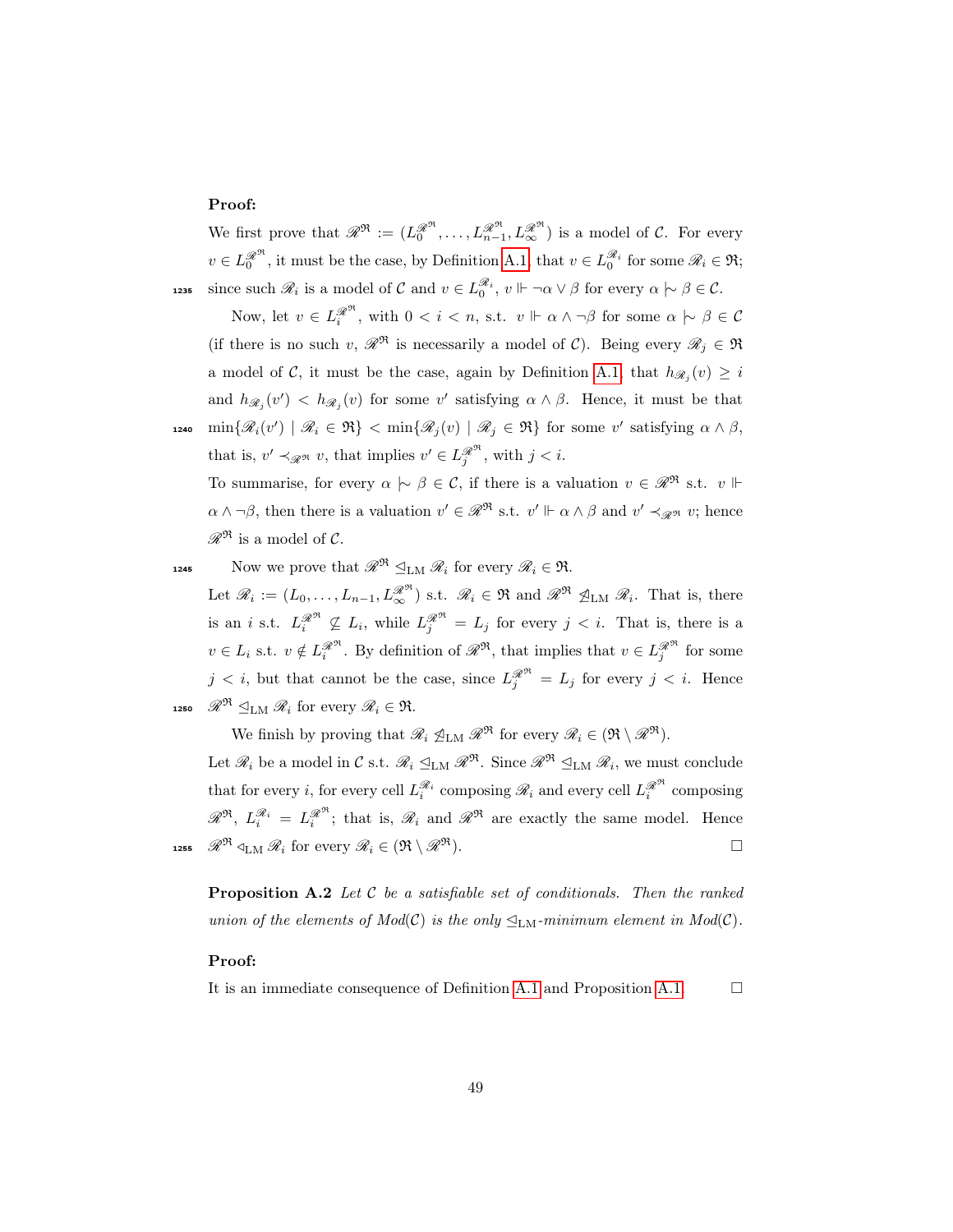- 1260 Proposition 2.1 Given a set of conditionals C and a conditional  $\alpha \sim \beta$ .  $\alpha \sim \beta$ is in the rational closure of  $\mathcal C$  iff:
	- 1. C is unsatisfiable; or
	- 2.  $\mathscr{R}^{\text{rc}}(\mathcal{C}) \Vdash \alpha \sim \beta$ .

#### Proof:

<sup>1265</sup> It has been proved by Booth and Paris [\[2,](#page-42-0) Theorem 2] that the rational closure of a KB is determined by a model that is equivalent to the ranked union of  $Mod(C)$ . According to Proposition [A.2,](#page-49-0) the ranked union of  $Mod(C)$  is the only  $\mathcal{L}_{LM}$ -minimum element in  $Mod(\mathcal{C})$ , that is, the model  $\mathcal{R}^{\text{rc}}(\mathcal{C})$ .

#### <span id="page-50-0"></span>B. Proofs of Lemmas [5.1,](#page-21-1) [5.2](#page-22-1) and [5.3](#page-23-2)

1270 B.1. Proof of Lemma  $5.1$ 

**Lemma 5.1** The following hold for each  $i > 0$ :

- 1.  $S_i \subseteq S_{i+1}$ , i.e.,  $[S_0 \subseteq S_1 \text{ and, for all } i \geq 0, \ [\mathcal{KB}]^{\mathscr{R}_i} \subseteq [\mathcal{KB}]^{\mathscr{R}_{i+1}}]$ ;
- 2. For all  $v_1, v_2 \in \mathcal{U}$ , if  $\mathscr{R}_i(v_1) < \mathscr{R}_i(v_2)$ , then  $v_1 \in [\mathcal{KB}]^{\mathscr{R}_i}$ ;
- 3.  $\mathcal{R}_i$  is a ranked interpretation.

#### <sup>1275</sup> Proof:

We show all three simultaneously by complete induction on  $i$ . So, assume all of Items 1, 2 and 3 hold for all  $m < i$ . We will show this implies all three hold also for *i*. We assume each  $\alpha \in \mathcal{KB}$  is in normal form.

1.  $\llbracket \mathcal{KB} \rrbracket^{\mathscr{R}_i} \subseteq \llbracket \mathcal{KB} \rrbracket^{\mathscr{R}_{i+1}}$ .

1280 Let  $v \in [\![\mathcal{KB}]\!]^{\mathscr{R}_i}$  and let  $\alpha \in \mathcal{KB}$  with  $\alpha = \bigwedge_{i \leq t} \bullet \theta_i \to (\phi \vee \bigvee_{i \leq s} \bullet \psi_i)$  (for some  $s, t \geq 0$ ). We must show  $v \in [\![\alpha]\!]^{\mathscr{R}_{i+1}}$ . Since  $v \in [\![\mathcal{KB}]\!]^{\mathscr{R}_i}$  we know  $v \in [\![\alpha]\!]^{\mathscr{R}_i}$ . Hence we know that one of the following must hold:

•  $v \notin [\![\bullet \theta_k]\!]^{\mathscr{R}_i}$  for some k: This means (since  $\theta_k$  is propositional) v is not  $\prec^{\mathscr{R}_i}$ -minimal in  $[\![\theta_k]\!]^{\mathscr{R}_i} = [\![\theta_k]\!]^{\mathscr{R}_{i+1}}$ . But then it is also not  $\prec^{\mathscr{R}_{i+1}}$ -minimal 1285 since, by construction, if  $\mathscr{R}_i(v) \leq \mathscr{R}_i(w)$  then  $\mathscr{R}_{i+1}(v) \leq \mathscr{R}_{i+1}(w)$ . Hence in this case  $v \notin [\![\bullet \theta_k]\!]^{\mathscr{R}_{i+1}}$ .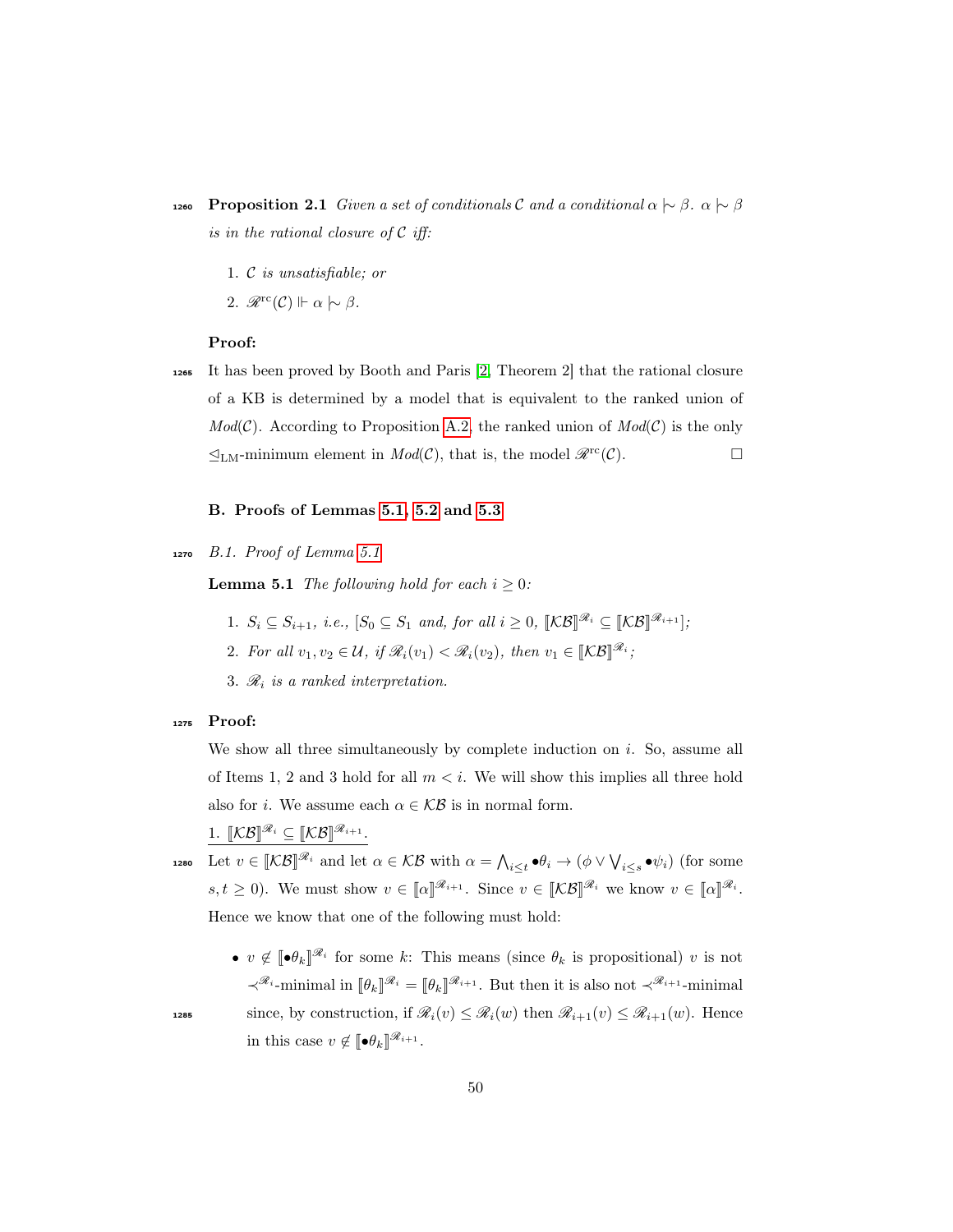- $v \in [\![\phi]\!]^{\mathscr{R}_i}$ : In this case also  $v \in [\![\phi]\!]^{\mathscr{R}_{i+1}}$ , since  $[\![\phi]\!]^{\mathscr{R}_i} = [\![\phi]\!]^{\mathscr{R}_{i+1}}$  (because  $\phi$  is purely propositional).
- $v \in [\![\bullet \psi_k]\!]^{\mathscr{R}_i}$  for some k: This means v is  $\prec^{\mathscr{R}_i}$ -minimal in  $[\![\psi_k]\!]^{\mathscr{R}_i}$ . But 1290 then it is also  $\prec^{\mathscr{R}_{i+1}}$ -minimal, since we assumed  $v \in [\mathcal{KB}]^{\mathscr{R}_i} = S_{i+1}$ , and so by construction of  $\mathcal{R}_{i+1}$  we have that  $\mathcal{R}_{i+1}(w) < \mathcal{R}_{i+1}(v)$  if and only if  $\mathscr{R}_i(w) < \mathscr{R}_i(v)$  for all  $w \in \mathcal{U}$ . Since  $[\![\psi_k]\!]^{\mathscr{R}_i} = [\![\psi_k]\!]^{\mathscr{R}_{i+1}}$  (since  $\psi_k$  is purely propositional) we obtain that v is  $\prec^{\mathscr{R}_{i+1}}$ -minimal in  $[\![\psi_k]\!]^{\mathscr{R}_{i+1}}$ , i.e.,  $v \in [\![ \bullet \psi_k ]\!]^{\mathscr{R}_{i+1}}.$
- 1295 Thus in all three possible cases we obtain  $v \in [\![\alpha]\!]^{\mathscr{R}_{i+1}}$  as required. 2.  $\mathscr{R}_i(v_1) < \mathscr{R}_i(v_2)$  implies  $v_1 \in [\mathcal{KB}]^{\mathscr{R}_i}$ .

Suppose  $\mathcal{R}_i(v_1) < \mathcal{R}_i(v_2)$ . Observe that, by construction, this can only be the case if  $i > 0$ . Then either  $\mathscr{R}_{i-1}(v_1) < \mathscr{R}_{i-1}(v_2)$  or  $v_2 \notin S_i$ . If  $\mathscr{R}_{i-1}(v_1) <$  $\mathscr{R}_{i-1}(v_2)$  then, by the inductive hypothesis,  $v_1 \in [\![\mathcal{KB}]\!]^{\mathscr{R}_{i-1}}$ , while if  $v_2 \notin S_i$ , 1300 then  $v_1 \in S_i = [\![\mathcal{KB}]\!]^{\mathscr{R}_{i-1}}$ . So either way we get  $v_1 \in [\![\mathcal{KB}]\!]^{\mathscr{R}_{i-1}}$  and so we get the desired conclusion by applying  $\llbracket \mathcal{KB} \rrbracket^{\mathscr{R}_{i-1}} \subseteq \llbracket \mathcal{KB} \rrbracket^{\mathscr{R}_i}$  which was just proved in Item 1 above.

3.  $\mathcal{R}_i$  is a ranked interpretation.

By construction it immediately follows that  $\mathscr{R}_i$  is a function from  $\mathcal{U}$  to  $\mathbb{N}\cup\{\infty\}$ . 1305 We need to show the convexity property: if  $\mathcal{R}_i(u) = j$  then, for every k such that  $0 \leq k < j$ , there is a  $v \in \mathcal{U}$  for which  $\mathscr{R}_i(v) = k$ . If  $i = 0$ , this follows immediately (since  $\mathcal{R}_0(u) = 0$  for all  $u \in \mathcal{U}$ ). Otherwise we have by the inductive hypothesis that  $\mathcal{R}_{i-1}$  is a ranked interpretation. We have two cases. (1)  $S_i$  =  $S_{i-1}$ : Then  $\mathscr{R}_i = (\mathscr{R}_{i-1})_{S_i}^{\infty}$  from which convexity follows immediately. (2) 1310  $S_i \neq S_{i-1}$ : Then  $\mathscr{R}_i = (\mathscr{R}_{i-1})^1_{S_i}$  from which convexity also follows immediately.

 $\Box$ 

<span id="page-51-0"></span>B.2. Proof of Lemma [5.2](#page-22-1)

**Lemma 5.2** For every  $i > 0$ ,  $(\mathscr{R}_i)_{S_i}^{\infty}$  is a ranked model of KB.

#### Proof:

1315 Let R denote  $(\mathscr{R}_i)_{S_i}^{\infty}$ . We need to show that for every valuation  $v \in \mathcal{U}^{\mathscr{R}}$ ,